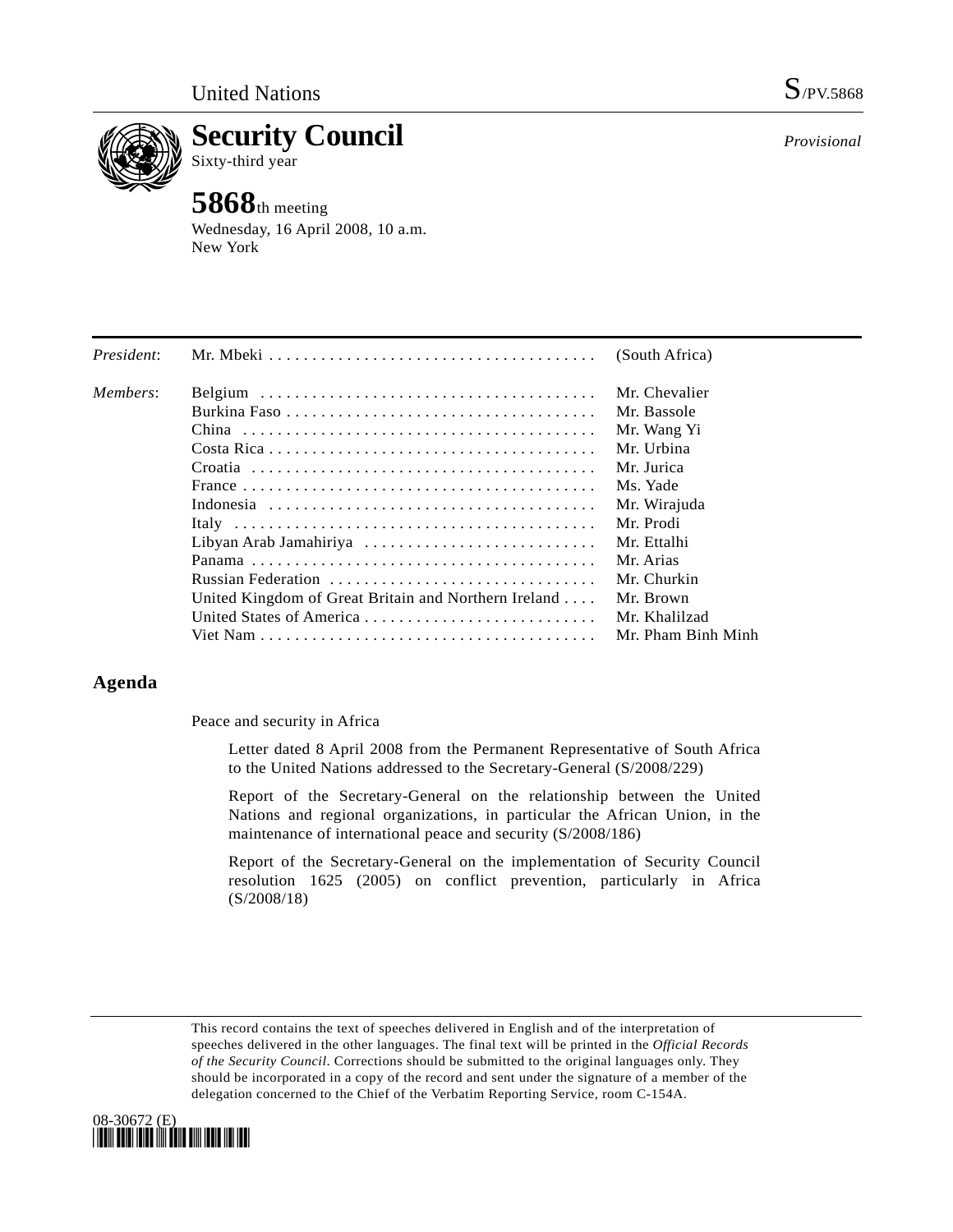*The meeting was called to order at 10.10 a.m.* 

#### **Adoption of the agenda**

*The agenda was adopted*.

#### **Peace and security in Africa**

 **Letter dated 8 April 2008 from the Permanent Representative of South Africa to the United Nations addressed to the Secretary-General (S/2008/229)** 

 **Report of the Secretary-General on the relationship between the United Nations and regional organizations, in particular the African Union, in the maintenance of international peace and security (S/2008/186)** 

### **Report of the Secretary-General on the implementation of Security Council resolution 1625 (2005) on conflict prevention, particularly in Africa (S/2008/18)**

 **The President**: The Security Council has agreed in prior consultations to extend invitations, under rule 37 of its provisional rules of procedure, to the representatives of Algeria, Angola, Botswana, Burundi, Central African Republic, Côte d'Ivoire, Egypt, Ethiopia, Gabon, Ghana, Japan, Liberia, Nigeria, Rwanda, Senegal, Sierra Leone, Singapore, Slovenia, Somalia, Sudan, Swaziland, Uganda, United Republic of Tanzania and Zambia, and, under rule 39 of its provisional rules of procedure, to the Under-Secretary-General for Political Affairs, the Chairperson of the Commission of the African Union and the Permanent Observer of the League of Arab States.

The Security Council will now begin its consideration of the item on its agenda. Members of the Council have before them the following documents: a letter dated 8 April 2008 from South Africa transmitting a concept paper for this meeting (S/2008/229); a report of the Secretary-General on the relationship between the United Nations and regional organizations, in particular the African Union, in the maintenance of international peace and security (S/2008/186), and the report of the Secretary-General on conflict prevention, particularly in Africa (S/2008/18).

 I shall now make some opening remarks and a statement in my national capacity.

 When we assumed the presidency of the Security Council last year, we initiated discussions on the need to examine the best possible ways of strengthening the relationship between the United Nations and regional organizations in the maintenance of international peace and security. We especially focused on the African Union, given that most of the United Nations peacekeeping operations are in Africa.

 We have therefore convened this debate of the Security Council to discuss this matter once more and to give a further opportunity, especially to African countries, to share their experiences in regard to United Nations peacekeeping operations. Your high-level attendance of this meeting confirms our shared view of the timeliness of this engagement. We do hope that at the end of this debate we will be able to adopt concrete measures to strengthen the relationship between the United Nations and regional organizations, in particular, the African Union.

 The African Union has shown its commitment to resolving African conflicts. The operationalization of the African Union Peace and Security Council and the continental early warning systems, post-conflict reconstruction and development, the Panel of the Wise and the African Standby Force are clear indications of this commitment and the basic architecture for addressing peace and security issues on the continent.

 However, the availability of the necessary and predictable resources remains the most important constraint that limits Africa's capacity to give effect to these commitments and help resolve its own conflicts.

 The issue of the funding of regional peacekeeping operations is central to defining and streamlining the relationship between the United Nations and African Union. We therefore welcome the proposal of the Secretary-General to establish an African Union/United Nations panel of distinguished persons to consider in depth the modalities of financing and supporting in other ways the peacekeeping operations undertaken by regional organizations.

 After all, when the African Union addresses peace and security matters, it does so on behalf of the wider international community. Therefore, today's debate should give a clear indication as to the kind of mechanisms and processes that should be put in place to achieve this objective.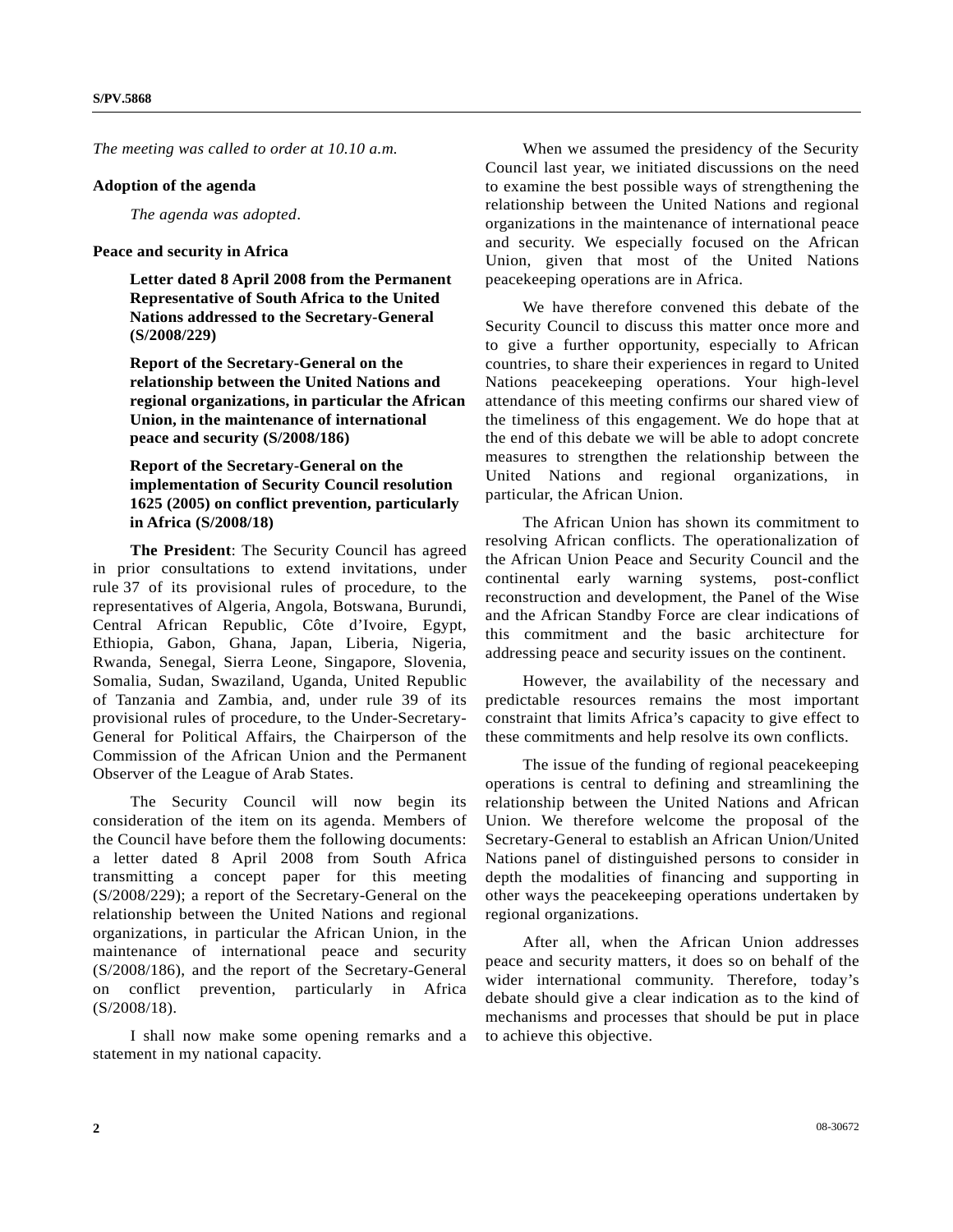Similar attention has to be paid to establishing an effective partnership between the United Nations, especially the Security Council, and the African Union Peace and Security Council. In fact, the presence in this Chamber of the ambassadors of the African Union Peace and Security Council, who will have a joint meeting with their United Nations counterparts, is a significant step towards strengthening the relationship between the African Union and the United Nations.

 At the same time, we need a comprehensive review of the experience of both the United Nations and the host countries with respect to United Nations peacekeeping missions. Clearly, this is necessary if we are to improve the effectiveness of these missions. The surge in peacekeeping operations over the years and the increasing role of regional organizations in both conflict resolution and managing post-conflict situations has necessitated such a dialogue.

 The challenges of Africa are multidimensional and cannot be addressed in isolation, one from the other. Matters of conflict prevention, conflict resolution and peacekeeping are inextricably linked to the achievement of sustainable social and economic development.

 Over the past decade, there has been discernible progress with respect to peace, security, democracy and development in Africa. To consolidate these achievements, it is critical that we make an additional effort, effectively and urgently, to address the conflict or post-conflict situations already on the shared agenda of the United Nations and the African Union.

 Our peacemaking efforts on the African continent have shown us that the resolution of conflicts requires an approach that places the views and efforts of the affected country and its people at the centre of the search for a peaceful solution, thus obliging the international community to intervene as a partner in support of the national effort.

 I sincerely hope that our deliberations will assist us to achieve the objectives of this debate.

 I shall now resume my duties as President of the Council. I now give the floor to Mr. Lynn Pascoe, Under-Secretary-General for Political Affairs, who will introduce the two reports before the Council.

**Mr. Pascoe**: As you know, the Secretary-General will be here to make a broader statement in a few minutes. At this point, I would only like to very briefly introduce two important, recent reports of the Secretary-General that go to the heart of the issues being discussed today at this high-level meeting on peace and security in Africa.

 First, there is the report of the Secretary-General on the implementation of Security Council resolution 1625 (2005) on conflict prevention, particularly in Africa (S/2008/18), which reviews the recent efforts to develop more multifaceted approaches to dealing with conflicts, particularly in Africa. It emphasizes the need for a broad strategy that helps to build national and regional capacities for preventive action. Although conflict prevention is not always highly visible, it remains the most cost-effective and efficient way to promote international peace and security.

 In order to enhance United Nations capacity for early warning, conflict prevention and mediation in Africa — and elsewhere — the Secretary-General has proposed the strengthening of the Department of Political Affairs to work in this area. Successfully preventing conflict in the field will require additional resources that can be provided only by Member States.

 The Secretary-General's report makes a number of suggestions on how the Security Council can implement resolution 1625 (2005) and therefore improve and sustain the ability of the United Nations to avert negative developments and prevent crises from escalating into armed conflict. The Council is called upon, for example, to dispatch missions to the field on a timely basis to assess situations on the ground and to increase its use of the Arria Formula, or similar arrangements, for broad informal discussions. It is urged to use reports of groups of experts to carry out lessons-learned exercises to motivate parties to resolve conflicts. The Council is also called upon to develop a stronger and more structured relationship with the African Union Peace and Security Council.

 The report calls for continued efforts to combat cross-border and transnational threats to stability, including efforts to control the arms trade. It urges continued efforts against gender-based violence. The report also calls for full cooperation in developing the capacities of African regional organizations to deploy both civil and military assets quickly when needed, including for developing an African standby force.

 The Secretary-General has instructed the United Nations system to strengthen current levels of collaboration, to maintain efforts to deploy expertise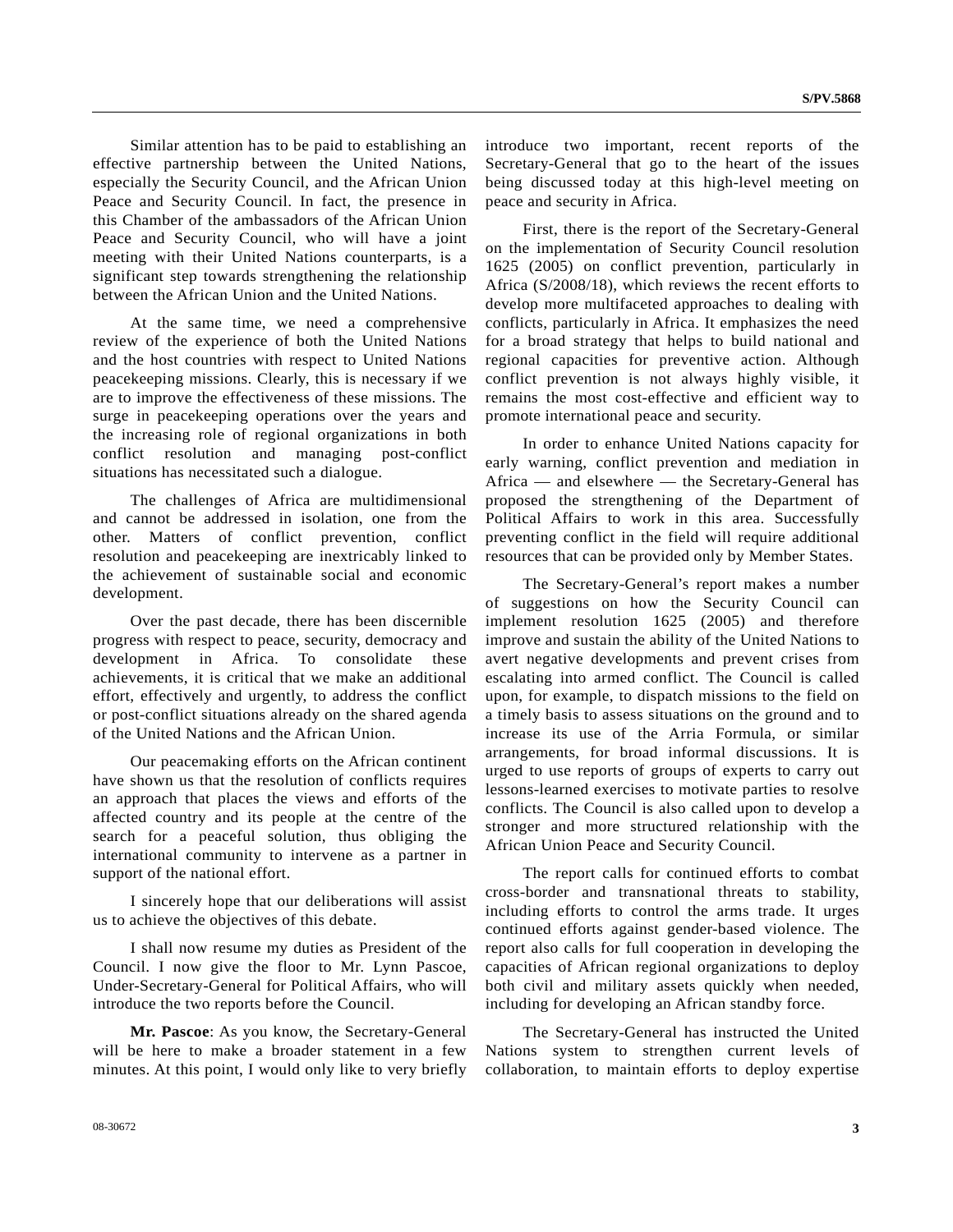on prevention and to ensure that it continues to work closely with and support the African Peace and Security Architecture, including the Panel of the Wise. This will help build the long-term capacity of the African Union. It is thus in support of the Framework for the Ten-Year Capacity-Building Programme for the African Union.

 Secondly, there is the report of the Secretary-General on the relationship between the United Nations and regional organizations, in particular the African Union, in the maintenance of international peace and security (S/2008/186). The report describes the many facets of United Nations cooperation with regional organizations in peace and security activities under Chapter VIII. It identifies the challenges facing these partnerships, particularly in Africa, and focuses on the opportunities that could be seized to ensure more functional and effective cooperation and coordination. This would be based on a clear division of labour that would recognize the comparative advantage that each organization may have in dealing with a particular conflict.

 The Secretary-General proposes better support arrangements for further cooperation with regional organizations. He recommends specific actions in the areas of conflict prevention, mediation, disarmament, non-proliferation, peacebuilding, human rights and humanitarian action. He suggests setting up a panel of distinguished persons from the United Nations and the African Union within the next three months to make concrete recommendations on how to help finance peacekeeping operations undertaken by regional organizations.

 I hope that this open debate will help forge a consensus on these vital questions, while reaffirming the centrality of early warning, conflict prevention and mediation among the main responsibilities of Member States and the Security Council.

**The President**: I thank Mr. Pascoe for his briefing.

 In accordance with the understanding reached among Council members, I wish to remind all speakers to limit their statements to no more than five minutes in order to enable the Council to carry out its work expeditiously. Delegations with lengthy statements are kindly requested to circulate the texts in writing and to deliver a condensed version when speaking in the Chamber.

 I now invite His Excellency Mr. Jakaya Kikwete, President of the United Republic of Tanzania and current Chairperson of the African Union, to take the floor.

 **President Kikwete**: At the beginning, Mr. President, you promised that we would have seven minutes to speak; now you have reduced the time limit to five.

 Let me thank you, Mr. President, for considering the idea of holding this meeting to discuss the relations between the African Union (AU) and the United Nations. As rightly stated, African peace and security issues are on the current agenda of the United Nations Security Council. As members are aware, we in the African Union have developed a comprehensive, action-oriented peace architecture for addressing conflicts on our continent. Conflict prevention and mediation, post-conflict peacebuilding, counterterrorism, humanitarian emergency response and the non-proliferation of nuclear and conventional weapons, particularly small arms and illicit weapons, are the major issues that preoccupy us in that regard.

 In the African Union, our constitutive partnership with the United Nations has been underlined as essential for the effective implementation of our Union's peace and security agenda. It is for that reason that we in the African Union consider this meeting to be critical for the strengthening of our partnership.

 Chapter VII of the Charter of the United Nations defines the basis for cooperation between the United Nations and regional organizations in the maintenance of international peace and security. While the ultimate responsibility for the maintenance of international peace and security rests with the Security Council, regional organizations and peace initiatives serve as important building blocks for global collective security.

 Today's meeting is a welcome endeavour in our joint quest to advance cooperation between the United Nations and the African Union. Our experience in various conflict situations, during which we have worked together in Africa, has demonstrated that we have been able to achieve notable successes. But much more needs to be done, and there are challenges that need to be overcome through joint efforts. This meeting, therefore, is a perfect setting for identifying and discussing those challenges and agreeing on a way forward to overcome them.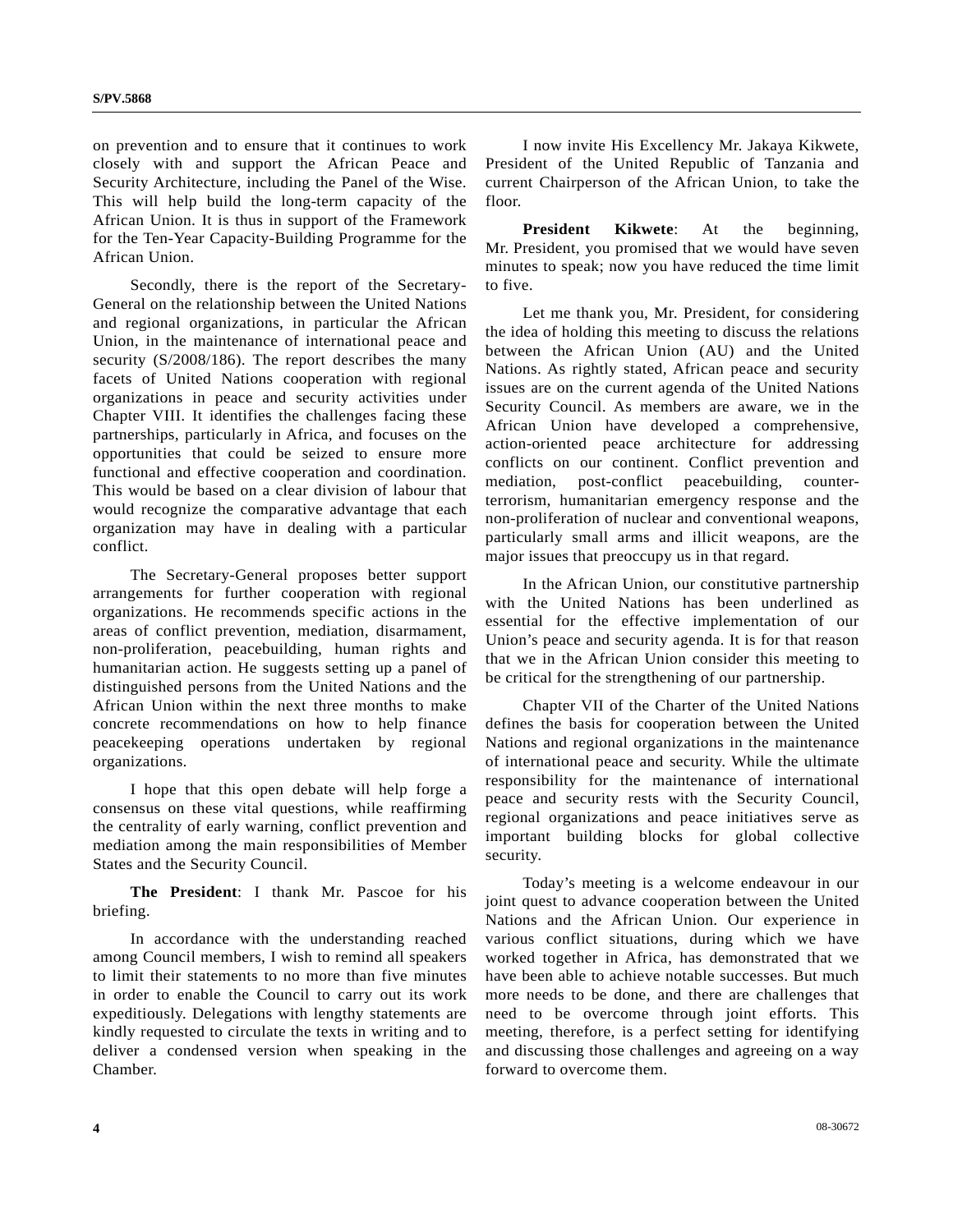Let me remind this important organ of the United Nations that Africa has come of age. We have become aware of our responsibility to take action with regard to conflicts on our continent and elsewhere on this planet. Indeed, through the African Union and the regional economic communities, African nations have increasingly been seen to be proactive in taking decisions and actions to deal with conflicts that befall African nations and peoples.

 The AU and the regional economic communities need partnership with the United Nations for many reasons. First, they need to build their capacities to prevent, manage and resolve conflicts. There is a serious demand for assistance in building the requisite institutional capacities. Substantial human and financial resources are required to enable us to carry out these critical functions, and such resources are not readily available. The United Nations can be of great help in assisting us; with such help, we can overcome these constraints. The Ten-Year Capacity-Building Programme for the African Union is an appropriate mechanism. The AU will continue to work with the regional consultative mechanism of the United Nations in Addis Ababa in implementing the Programme. But Africa's demand for resources is enormous. We appeal to the international community to do more.

 There is also the question of speed in taking action when threats to peace arise, particularly on the African continent. Experience has shown that the United Nations is not as fast as one would like in taking decisions and action. We wish that the processes within this institution could be expedited. I am sure that I am not the first one to have said that; neither is this the first time that such an appeal has been made to the Security Council.

 There are two other things that require the attention of those participating in this meeting. The first relates to mandates for regional organizations, especially where military intervention and sanctions are involved. The United Nations holds the overall mandate for those two types of action. We in the AU and the regional economic communities have intervened from time to time, and our intervention has proved effective. My concern is about the danger of conflict arising between the AU and the United Nations, especially if the latter were to take a different position where such decisions have been made and actions taken. I believe that this matter needs to be given serious thought and that ways to prevent such a thing from happening must be considered.

 The second thing requiring our attention is an appeal that the United Nations establish mechanisms for helping the African Union and the regional economic communities to build the capacities to implement their decisions regarding conflict resolution as expeditiously as possible. As members know, conflict prevention and resolution require swift reactions. Indeed, the AU and the regional economic communities have demonstrated the capacity to be fast in many instances. Unfortunately, as I said earlier, we are constrained in terms of resources.

 In some ways, this matter is very much related to the current funding regulations of the United Nations, which do not allow the funding of peacekeeping missions and operations led by other groups, even when authorized by the Security Council. That impedes peacekeeping and peace support missions undertaken by the African Union and the regional economic communities in Africa. That in turn affects the predictability and sustainability of such missions and may jeopardize entire peace initiatives undertaken by the AU and the regional economic communities in Africa.

 In that regard, we welcome the proposal by the Secretary-General that an African Union-United Nations panel be set up within the next three months to consider the modalities of how to support regional organizations in terms of financing such operations. We hope that the panel will look at the possibility of amending regulations to enable the United Nations to finance regional operations authorized by the United Nations Security Council. But we also hope that modalities will be explored for assisting acceptable initiatives of regional organizations that do not have the authorization of the Security Council. After all, the goal is the same: the maintenance of international peace.

 Experience has shown that such interventions have been very useful, at least in the case of Africa. Where regional, economic communities and our continental organization, formerly the Organization of African Unity and now the AU, have taken action — in Sierra Leone, Liberia, Burundi, the Democratic Republic of the Congo, southern Sudan, Somalia, Darfur, Zimbabwe and the Comoros — it has helped so much in mitigating the crises before the United Nations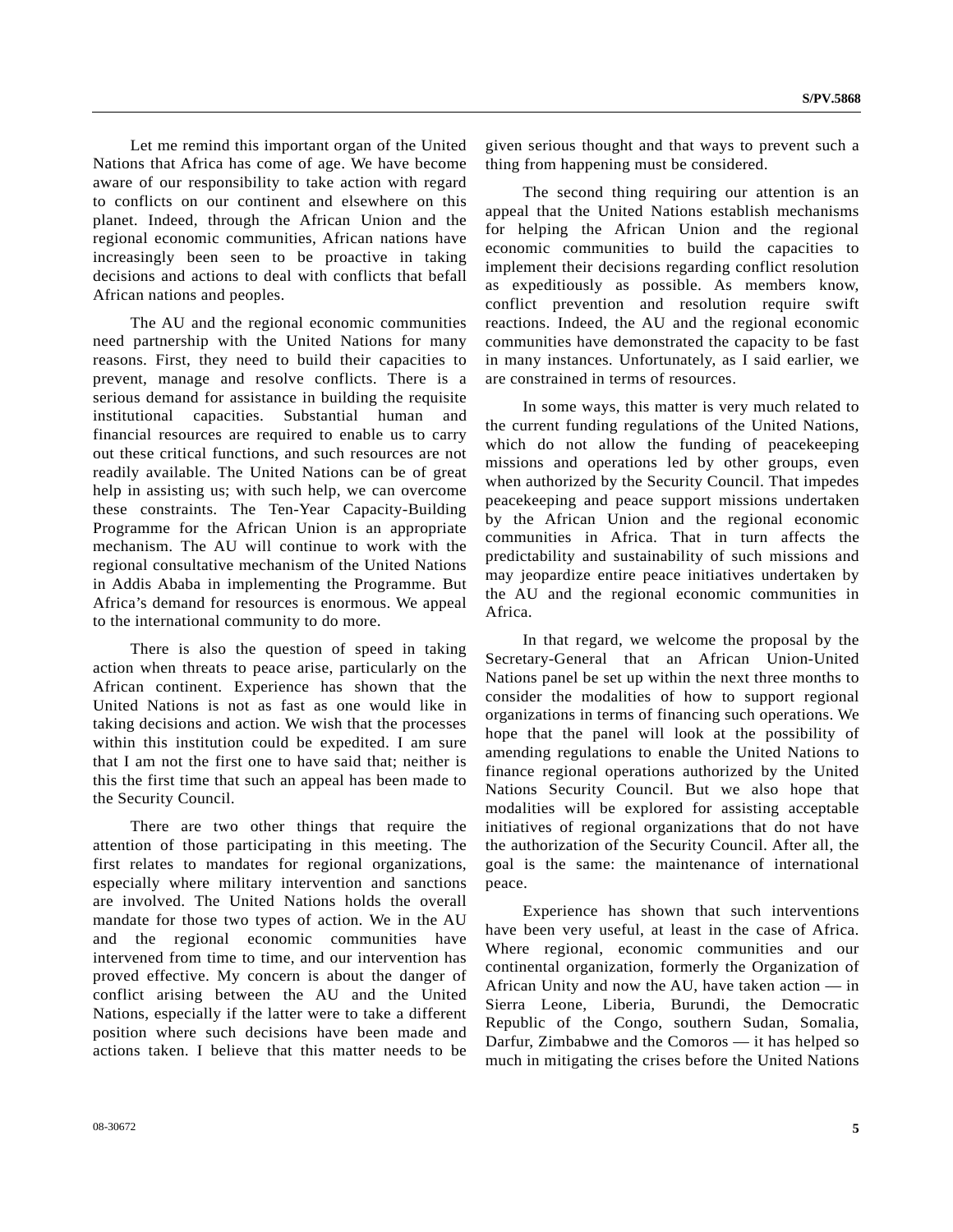arrived on the scene. Indeed, I believe that if in the future such mechanisms are strengthened and working relations with the United Nations are better defined and streamlined, there would be fewer instances where direct intervention of the United Nations as an institution would be involved.

 Take as an example Zimbabwe, the subject of so much discussion these days. The Southern African Development Community (SADC), as an organization, has done a tremendous job. It is SADC's work that has enabled the people of Zimbabwe to hold the recent round of peaceful elections. SADC remains seized with the situation in Zimbabwe to ensure that the will of the people of Zimbabwe is respected. This is the spirit of the meeting last week, and it will be the spirit of future meetings to be held soon. SADC needs to be supported in this regard.

 Before I conclude, I wish to thank the Secretary-General for his tireless efforts in mobilizing additional resources and logistical support for the international community in support of African peacekeeping missions in places like Darfur and Somalia. I also thank the countries and organizations, such as the European Union, that have responded positively. But much more needs to be done, urgently.

 The peacekeeping operations in Darfur and Somalia, both of which are authorized by the Security Council, are still seriously constrained owing to a lack of adequate financial resources, logistics and equipment. Within the broader issue of cooperation between the United Nations and the AU, I reaffirm and urge continuing implementation of the declaration on Enhancing UN-AU Cooperation, agreed upon by our two organizations in 2006.

 In conclusion, let me once again thank you, Mr. President, for giving the AU an opportunity to share its thoughts during this important debate. We need and encourage cooperation between our two organizations, and our two Councils need each other. We in the African Union support the idea that these meetings should be held annually with as much technical consultation as may be required to be conducted in between. We look forward with great anticipation to the outcomes of this debate today and tomorrow. As usual, we expect the resolutions and decisions to advance and consolidate the working relations between the United Nations and the AU, and

between the United Nations Security Council and the African Union Peace and Security Council.

**The President**: I welcome the Secretary-General and invite him to take the floor.

**The Secretary-General**: It is a great honour for me to participate in this very important high-level meeting of the Security Council.

 First of all, I apologize for being late because of my unavoidable meeting with the Head of State of the Republic of Korea, my home country. I hope the Council will understand the situation.

 It is an honour to join this Council and to welcome members to the United Nations. Allow me to pay tribute to South Africa for convening this debate on peace and security in Africa, and for giving us the opportunity to discuss the important relationship between the United Nations and the African Union (AU).

 President Mbeki, I am especially happy to welcome you to the United Nations. Let me commend your personal engagement in strengthening our partnership.

 Let me also congratulate President Kikwete of Tanzania on assuming the chairmanship of the African Union. I look forward to working with you, Sir, in the months ahead.

 In the 15 months that I have served as Secretary-General, I have devoted more time to African issues than to those on any other continent — from peace and security to the Millennium Development Goals. I have visited 11 African countries thus far, and I will leave on Friday this week to visit four more.

 Preventing and resolving conflict peacefully must remain high on the shared agenda of the AU and the United Nations. In this context, I welcome the announcement of a new Government in Kenya. Now that the immediate power-sharing issues have been addressed, I urge all sides to stay committed to resolving the longer-term causes of the recent unrest.

 I am deeply concerned at the uncertainty created by the prolonged non-release of the election results in Zimbabwe. Absent a transparent solution to this impasse, the situation could deteriorate further, with serious implications for the people of Zimbabwe. The Zimbabwean authorities and the countries of the region have insisted that these matters are for the region to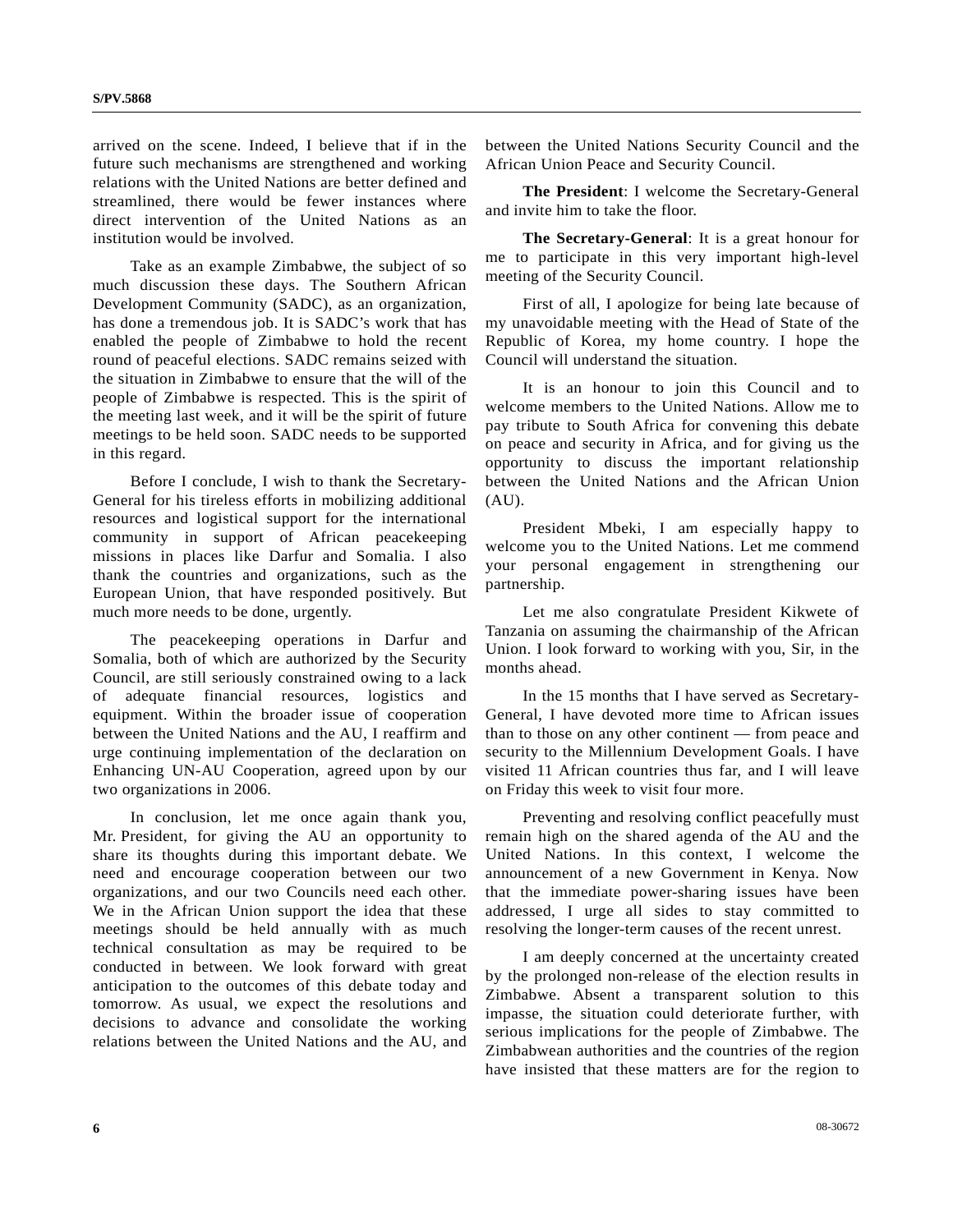resolve, and the international community continues to watch and wait for decisive action. The credibility of the democratic process in Africa could be at stake here. If there is a second round of elections, they must be conducted in a fair and transparent manner, with international observers. I urge the leaders of the Southern African Development Community (SADC) to continue their efforts. The United Nations stands ready to provide assistance in this regard.

 Meanwhile, we must step up the work for desperately needed progress in bringing peace and stability to Darfur and Somalia. The partnership between the AU and the United Nations will remain crucial to these efforts.

 The Council has heard Under-Secretary-General for Political Affairs Lynn Pascoe introduce my two reports. As these show, the relationship between the United Nations and the AU is strong and broad.

 The declaration on Enhancing UN-AU Cooperation, signed in 2006 between Chairperson Konaré and my predecessor, Secretary-General Kofi Annan, provides a vehicle for the United Nations to assist in building the capacity of the African Union. We have already made significant progress in giving life to the vision behind the declaration.

 As provided for in the Ten-Year Capacity-Building Programme, we are taking concrete steps to help develop the African Peace and Security Architecture. This work covers a broad range of activities, from good offices and mediation on border issues, to early warning, conflict prevention and building operational capacity.

 We have established a dedicated team to help operationalize the concept of an African standby force, which would build on the valiant and pioneering efforts of the African Union's missions in Burundi, Somalia and the Sudan. Today, the Department of Peacekeeping Operations team develops training, operational capacity and technical advice, in collaboration with the African Union Commission, the subregional organizations and donors.

 Our two Organizations are now far better equipped for the critical task of mediation, thanks to the establishment of the secretariat of the AU Panel of the Wise, and the launch of the United Nations mediation standby team of experts. Our cooperation

during the crisis in Kenya is an example of how we can achieve more by working together.

 Overall, we should be proud of the progress we have made. But, above all, we should be energized to do even more as we move ahead.

 I am heartened at the deepening cooperation between this Council and the Peace and Security Council of the African Union. I warmly welcome tomorrow's joint meeting of the two Councils — the second of its kind, and the first to be held at United Nations Headquarters.

 This debate also gives me an opportunity to pay tribute to the outgoing Chairperson of the African Union Commission, His Excellency Mr. Alpha Oumar Konaré. Chairman Konaré, under your leadership, the AU has transformed its relationship with the rest of the world. I look forward to working closely with your successor, Mr. Jean Ping.

 As we consolidate the partnership between our institutions, I will spare no effort in making it complementary, effective and inclusive. In the two reports (S/2008/18, S/2008/186) that the Council will examine today, I have made a number of specific proposals for its consideration. I am resolved to enhance cooperation with all regional organizations, so as to create in the future effective mechanisms for conflict prevention and resolution, as well as a predictable, interlinked and reliable system for global peacekeeping under the Charter. I am confident that the Council's meeting today will contribute to that goal.

**The President**: I thank the Secretary-General for his statement. I am quite certain that all of us understand why he had to delay his joining us here this morning in the Council. Thank you very much, Mr. Secretary-General.

 I now invite The Right Honourable Gordon Brown, Prime Minister of the United Kingdom of Great Britain and Northern Ireland, to take the floor.

**Mr. Brown** (United Kingdom): I want to start by thanking President Mbeki for convening this event and for his important and pivotal role in the creation of the African Union (AU) and the New Partnership for Africa's Development, both of which are essential to ensuring African solutions to the challenges that Africa faces.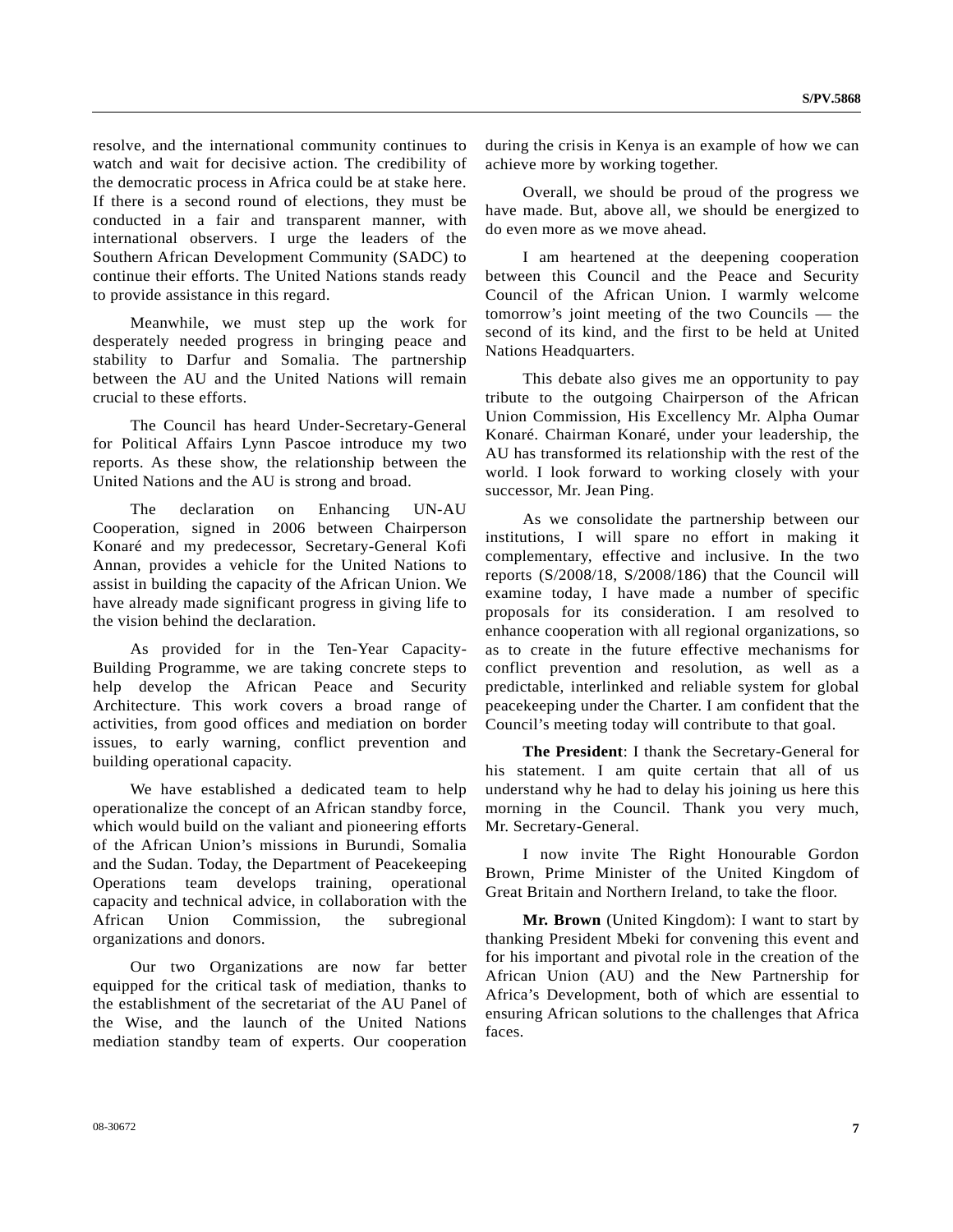Six decades ago, the United Nations declared its ambition to save succeeding generations from the scourge of war and recognized that peace and prosperity are indivisible. Today's discussion is an opportunity to forge a new consensus on the support that is now needed to prevent conflict, to resolve conflict and to rebuild from conflict afterwards. Work by the African Union, which I applaud, has laid the foundations for a political solution in Kenya in recent weeks, and it has helped create the conditions for recovery in Sierra Leone, Liberia, the Democratic Republic of the Congo and other areas of the continent. But we recognize that the African Union needs more support, which, as President Mbeki has said, must be part of a wider endeavour.

 Today there is still a gaping hole in our ability to address the illegitimate threats and use of force against innocent people. It is to our shame that the international community did not act in Rwanda. Darfur shows the urgent needs that yet have to be met. Today there are 28,000 African peacekeepers. But if we are to honour our responsibility to protect behind borders where there are atrocities, we need to ensure more systematic support for peacekeepers, and we need to build the capacity of vulnerable nations to prevent conflict. Therefore, in addition to training 12,000 African peacekeepers, Britain will step up its contribution to the joint European Union-African Union training exercises in support of the African Union's Peace and Security Directorate. But I believe we also need agreement on more predictable and sustainable sources of funding, as has already been mentioned around this table.

 I welcome the Secretary-General's proposals for a senior panel, which should, among other things, examine the creation of an international trust fund with United Nations oversight.

 History tells us that fragile and conflict States need not only humanitarian aid and peacekeeping, they need to combine that with help for stabilization and reconstruction. For countries where breakdown has occurred, it is now right to agree major changes in the way the international order responds, so that we can systematically combine humanitarian aid and peacekeeping with help for reconstruction and development.

 Therefore, during our presidency of the Security Council next month in May, Britain will propose that

when Security Council resolutions authorize peacekeeping missions, the whole United Nations system also is able to authorize action on stabilization and reconstruction. A single envoy is given authority for coordinating international efforts on peacekeeping and recovery in post-conflict zones, and a United Nations fund is created to provide immediate support for reconstruction, to which Britain will contribute. In the same way that we have military forces ready to respond to conflicts, we should agree to have civilian experts ready on standby to deploy quickly to help rebuild countries emerging from instability. For that purpose, Britain will lead the way by making available a thousand-strong United Kingdom standby civilian force including police, emergency services, professionals, judges and trainers.

 I have alluded to the work done in Kenya, Darfur, the Democratic Republic of the Congo and other parts of Africa. Three weeks ago, the people of Zimbabwe sent a strong message of their commitment to democracy. In line with President Kikwete's comments today, Britain supports those in the African Union and the Southern African Development Community (SADC) who are working to ensure that the will of the Zimbabwean people is upheld. We will do everything to encourage those efforts. I am pleased that SADC is to meet again this weekend.

 We should also respond to the Secretary-General's suggestion that the United Nations can do a great deal to help in support of the African Union and SADC. I welcome the Secretary-General's statement today. Having seen the results at polling stations, no one thinks that President Mugabe has won this election. A stolen election would not be a democratic election at all. As the Secretary-General has said, the credibility of the democratic process depends on there being a legitimate Government. Therefore, let a single clear message go out from here in New York that we are and will be vigilant for democratic rights, that we stand solidly behind democracy and human rights for Zimbabwe and that we stand ready to support Zimbabweans in building a better future.

 **The President**: I now invite His Excellency Mr. Romano Prodi, Prime Minister of Italy, to take the floor.

**Mr. Prodi** (Italy) (*spoke in Italian; English text provided by the delegation*): I wish to begin by thanking President Mbeki for this initiative.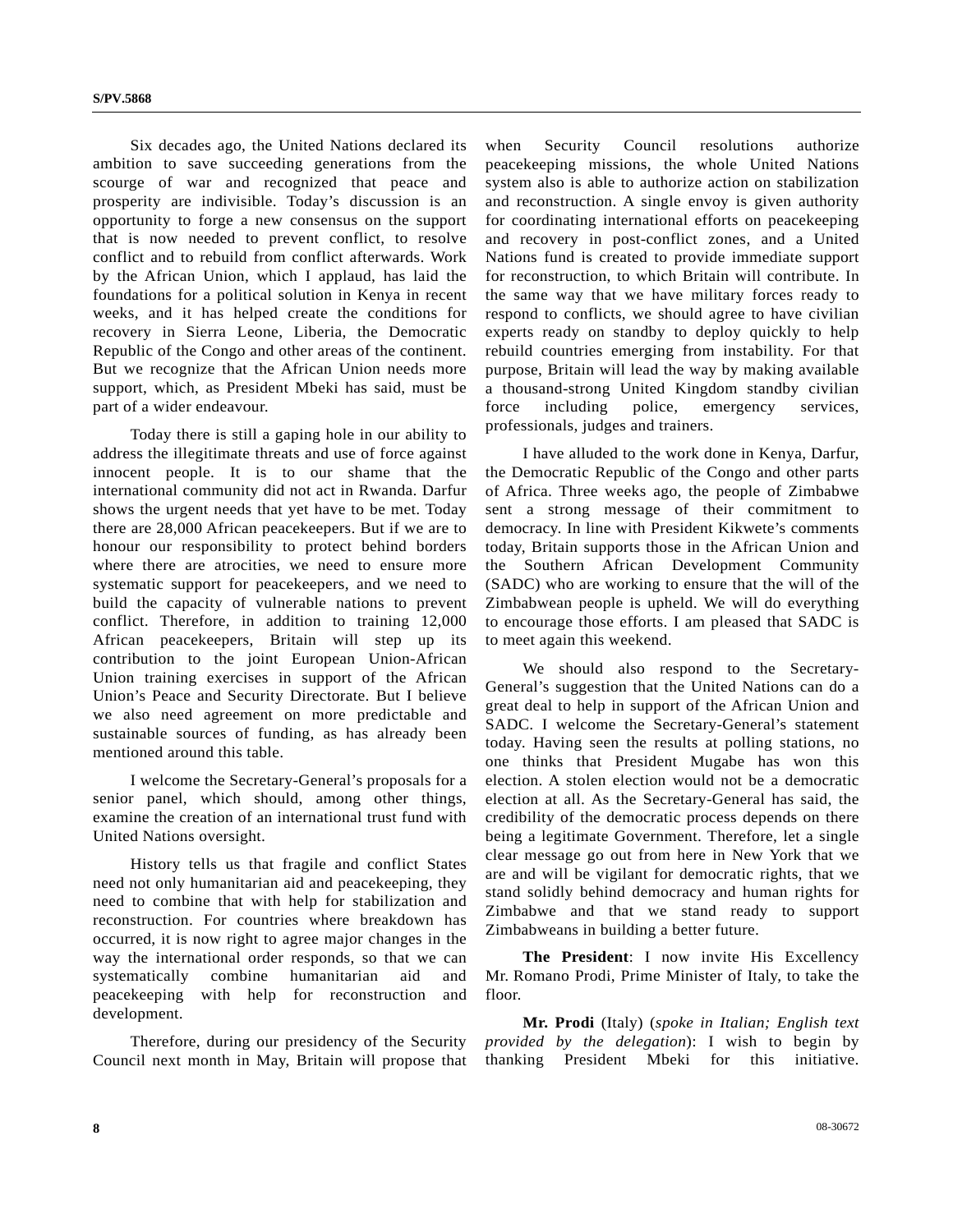Strengthening cooperation between the United Nations and regional organizations, particularly the African Union (AU), is a critical issue that I care about deeply. This initiative therefore has our full support.

 We have already travelled a long way down the road of cooperation between international and regional organizations. There are positive examples throughout the world. In Europe, the United Nations, the European Union (EU) and NATO have played, and continue to play, a vital role in stabilizing the Balkans. In the Mediterranean, we have a successful joint United Nations-EU mission in Lebanon. In Africa there are numerous partnerships between the United Nations and the African Union, such as in Darfur. In Asia, the comprehensive approach to Afghanistan is grounded in the need for complementarity between the United Nations and other regional organizations.

 We have all come to agree on one basic principle, namely, that the closer the cooperation between the international and the regional levels, the more effective the actions of the international community in crisis situations.

 I would now like to consider the African Union, which is the most interesting political reality of the African continent. As I said last year in my addresses to the Addis Ababa Summit in January and to the Security Council meeting on Africa in September, we have to keep working and to step up our efforts. As I see it, the African Union can make ever-greater progress if its follows the best practices of comparable political and institutional realities. I should like now to refer to a few working points.

 I believe that the African Union, with the assistance of all of us, should continue down the path on which it has embarked to create permanent structures that will enable it to manage crises in political, military and civil terms. I repeat, in political, military and civil terms.

 Of course, there is a problem of resources not unlike the one we face in Europe, where we have increased the European Union budget for civilian missions, strengthened our missions' command capacity and set up a mobilization and rapid reaction system for crisis situations. More is still needed, but 10 years ago that would all have been unthinkable. That represents important progress which deserves to be studied carefully by Africa.

 Simply averring the will to handle one's own continental crises is not enough. The African Union has to follow through on that will resolutely. That is the only way for asserted ownership to become actual ownership. A continent that rightly aspires to play a global role should aspire to equip itself with the instruments needed to set its house in order. I am greatly encouraged by what I see — an Africa that is not just seeking assistance, but is, rather, playing a front-line role in international efforts to bring peace to the continent.

 We see this also in the great efforts, which we fully support, of all the African subregional organizations. Together with the African Union, they have helped to identify a political solution in Kenya and are working to find a rapid solution to the profound crisis in Zimbabwe, which we are following with great concern and which I hope will be resolved as soon as possible, because that country needs a working democracy.

 In building a more solid African institutional framework, the structures for coordinating all the regional organizations must also be strengthened. The European Union and the African Union launched a joint strategy in Lisbon last December. It was a historic outcome in which I believe, and I worked on it both in Brussels and in Rome. Now we must make it operational and concrete because it is a new and essential instrument.

 I fully endorse the statement that the Slovenian presidency will deliver shortly on behalf of the European Union. Allow me to offer a few closing remarks about what Italy can do to continue lending a hand.

 When I was the President of the European Commission, it was my responsibility to launch the European Peace Facility for Africa. As Italy's Prime Minister, I decided last year to introduce an Italian instrument to support the African Union and its peacekeeping efforts, particularly in the Horn of Africa. I signed the agreement with the President of the Commission, Mr. Konaré, which promotes African ownership in full complementarity with its European counterpart facility. The Facility has already enabled the achievement of significant results, such as in Somalia, where we are using it to train the Somali security forces and to rebuild the public administration.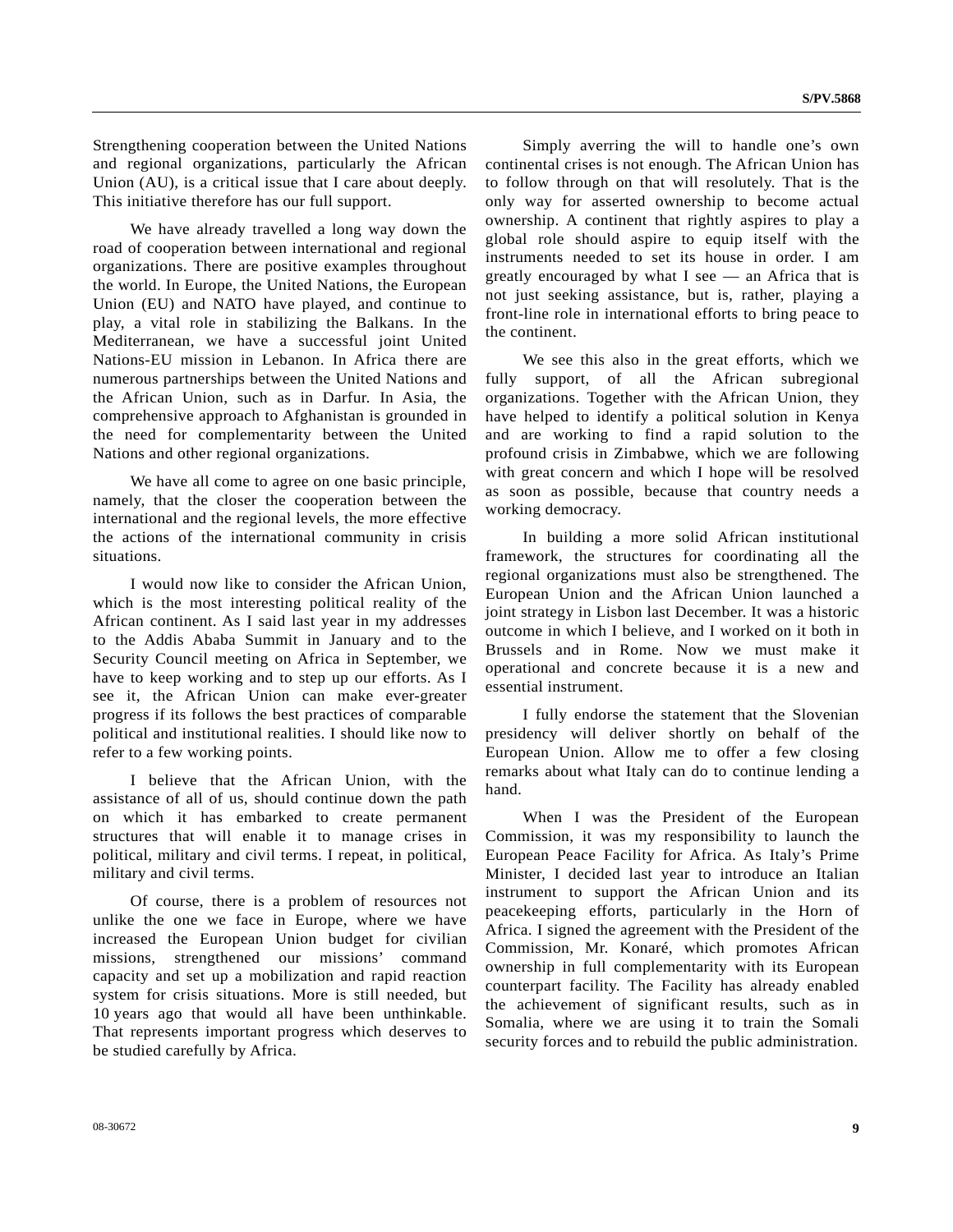The United Nations centres in Italy — such as the Staff College in Turin and the Logistics Base in Brindisi — will remain available to Africa as tools for education, training and capacity-building, in the spirit of the suggestions made by the Secretary-General in his report.

 In conclusion, I would like to reiterate our readiness to strengthen cooperation — in ways to be jointly identified — between the United Nations and the African Union, including in the area of financing. I am fully aware that this is a key point to which African leaders attach great importance, as we have heard in earlier statements. The Secretary-General's report makes a number of proposals that we endorse. We will not fail to offer our ideas and resources in the pursuit of that process.

**The President**: I call on His Excellency Mr. Laurent Gbagbo, President of Côte d'Ivoire.

**President Gbagbo** (*spoke in French*): Like previous speakers, I should like to thank President Thabo Mbeki for this initiative, as well as Secretary-General Ban Ki-moon, who, immediately upon assuming his official functions, began to take the steps necessary to assist Côte d'Ivoire to emerge from its crisis.

 I also commend President Blaise Compaoré of Burkina Faso, who helped us in his capacity as head of the Economic Community of West African States (ECOWAS). I wish to point out here that on Monday, before I boarded the plane, Côte d'Ivoire, having assembled all the actors to participate in the elections, set the date of 30 November for the first round of presidential balloting. It represents a victory for us all, and especially for Côte d'Ivoire, which has grown weary of this erratic crisis. The first round of presidential elections will be held on 30 November, and everyone should support us morally and assist us to convene the elections and to put an era that does us no honour behind us.

 Today's meeting is an important one. I wish to make just a few points. The United Nations was established at the end of the Second World War. It is the same age as me and older than many current heads of State. It was created to resolve conflicts among States, but our conflicts in Africa generally take place within a State and are aimed at destroying it. That has been the case in the Democratic Republic of the Congo, Côte d'Ivoire, Liberia, Sierra Leone, Somalia and wherever conflict has erupted. Darfur is a somewhat unique case because it contains both an internal Sudanese conflict and a border conflict between the Sudan, Chad and the Central African Republic. It is perhaps the only case in which two or three States have faced off against one another in Africa. The others, even that in Kenya, are domestic conflicts, which were not exactly foreseen or contemplated as a reason for the establishment of the United Nations.

 I greatly admire the initiatives that Africans themselves have launched. We have done a great deal in ending our own conflicts. I commend all those who have led the African Union and the Organization of African Unity before it, as well as our colleague and brother President Konaré, who is present among us, and his successor, who is striving methodically.

 We need, however, to institutionalize all our progress, and the United Nations must support us. In Côte d'Ivoire, for instance, we have a Special Representative of the Secretary-General in Abidjan, but his work needs to reach out to our institutions and the United Nations must work to decentralize power. This is a question not merely of resources, but of responsibility as well. It is a structural issue. The African Union and subregional organizations, such as the Southern African Development Community, ECOWAS and the Arab organizations, must be provided with the structural responsibility to resolve the new types of conflict we are seeing today.

 That is what I wanted to suggest. Of course it is necessary to support the African Union and its membership. My expectation from the United Nations is that such reforms will take place. Reform of the United Nations does not mean only reform in terms of who is on the Security Council and who is not: it is a question of who does what in the world. The world has become too big: I believe that the world population was not even 2 billion when the United Nations was founded, and there were far fewer independent States. With every passing month and year, new countries have emerged. We must ensure that regional organizations play a larger role, and that they enjoy the support of the United Nations.

 That is my proposal, and that is why I came here today. Whenever Côte d'Ivoire has made significant progress, Africans have been on the front line. In 2005 we made significant progress through South Africa's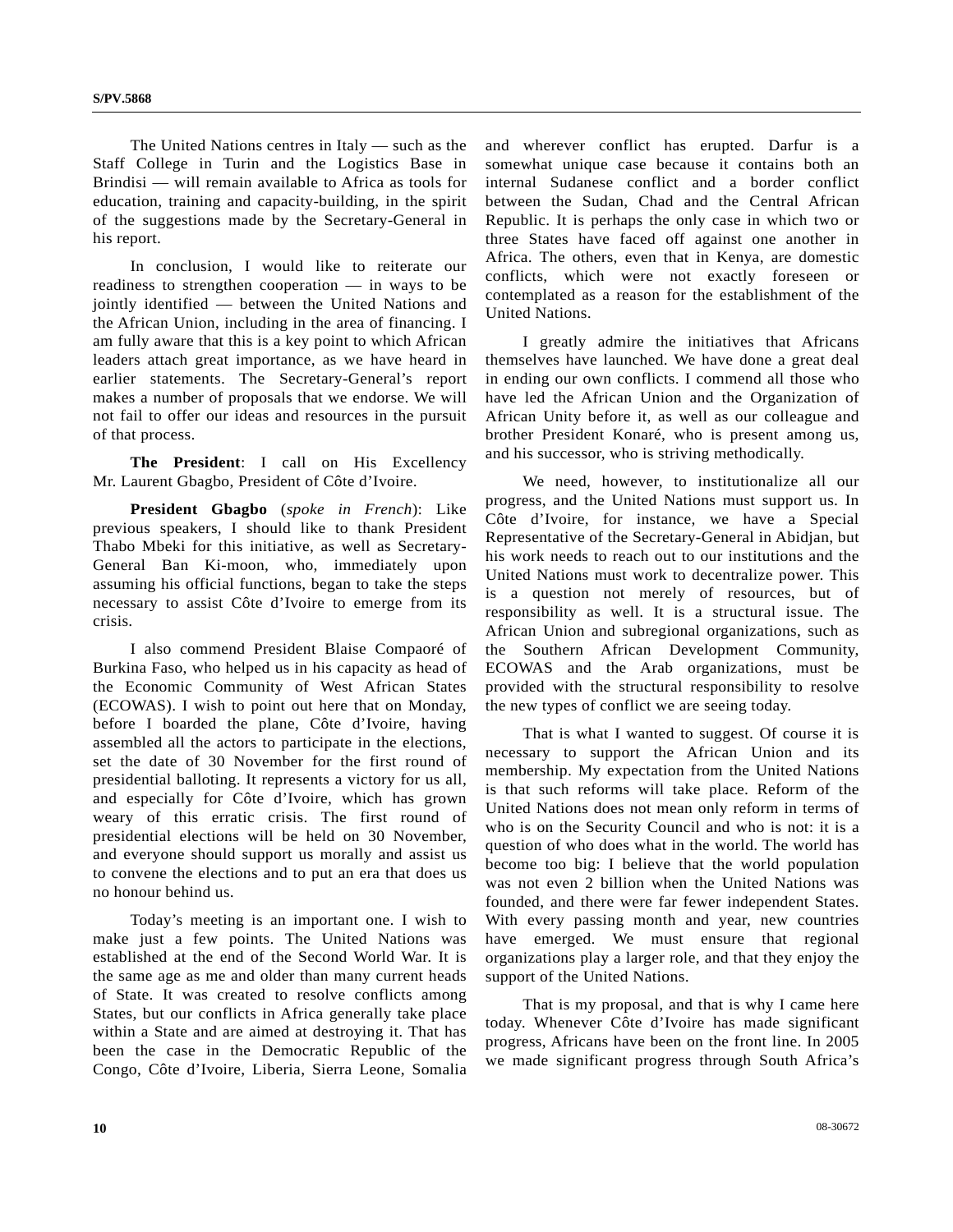mediation; and we are making significant progress today through Burkina Faso's facilitation. We have established an inter-Ivorian dialogue with Burkina Faso facilitation. I believe that Africans have a great deal to offer Africa in terms of peace. They have a great deal to offer, and I want them to give a great deal — and to give more. I want the United Nations to support them so that they can give even more to peace in Africa.

**The President**: I now invite His Excellency Mr. Wang Yi, Special Envoy of the President of China, to take the floor.

**Mr. Wang Yi** (China) (*spoke in Chinese*): I wish to congratulate South Africa on its assumption of the presidency of the Security Council for this month.

 The Charter of the United Nations assigns primary responsibility for the maintenance of international peace and security to the Security Council. In Chapter VIII of the Charter, the founding Members of the United Nations, with great vision, also encouraged the development of pacific settlement of local disputes through regional arrangements. World peace and development are now faced with many difficulties and challenges, and it is imperative to respond to them forcefully and collectively at the national, regional and international levels. In a rapidly changing world, strengthening cooperation between the United Nations and regional organizations will both promote multilateralism and boost the international collective security mechanism.

 Without stability and development in Africa, global peace and prosperity are out of the question. The African Union is Africa's largest and most representative regional organization, and it has gained widespread international recognition for the increasingly important role it plays in maintaining peace and stability and resolving conflicts in Africa. The good cooperation between the United Nations and the African Union over the past few years has become a model for observing the United Nations Charter. China salutes the determination, courage and dedication of African countries and of the African Union.

 The twenty-first century should witness the end of disturbances and poverty in Africa. It should be a century in which Africa fully controls its own destiny and attains peace, stability and development. Achieving that goal requires a common effort by the international community and Africa and a closer partnership between the United Nations and the African Union.

 China supports the forging of a stable partnership between the United Nations and the African Union. The Security Council bears a responsibility it cannot shirk regarding the maintenance of peace and security in Africa, while the African Union has a deep grasp of African issues. The two should strengthen their coordination and form synergies on the basis of equality, mutual respect, complementarity and mutual benefit, drawing on each other's strengths. In our view, the partnership between the United Nations and the African Union should be based on a predictable, sustainable and flexible framework. While maintaining its authority, the Security Council should give priority to supporting the key role of the African Union in resolving regional conflicts and should give full consideration to the views of the African Union.

 We hope that the African Union-United Nations Hybrid Operation in Darfur will complete its deployment at an early date and will begin operations. We also support the United Nations taking over the African Union peacekeeping operation in Somalia.

 China holds the view that the United Nations should engage in multifaceted cooperation with the African Union in wide-ranging areas. Such cooperation should encompass the three pillars of security, development and human rights. It should be pursued throughout the process of confidence-building, conflict prevention, peacekeeping, peacebuilding and sustainable development. Promoting a culture of reconciliation and attaining the Millennium Development Goals will not only help eradicate the root causes of conflict, but also provide a solid basis for ensuring peace in Africa. We support the United Nations and its Security Council, Peacebuilding Commission, Secretariat and other organs in building and strengthening coordination and consultation mechanisms with the African Union at various levels.

 China calls for high priority to be given to capacity-building in pursuing cooperation between the United Nations and the African Union. The African Union's efforts to make peace are constrained by a lack of human resources, material supplies and funding. The United Nations and the international community should respond positively to the African Union's legitimate requests and should work creatively to deliver on their promises and translate their pledges into action. We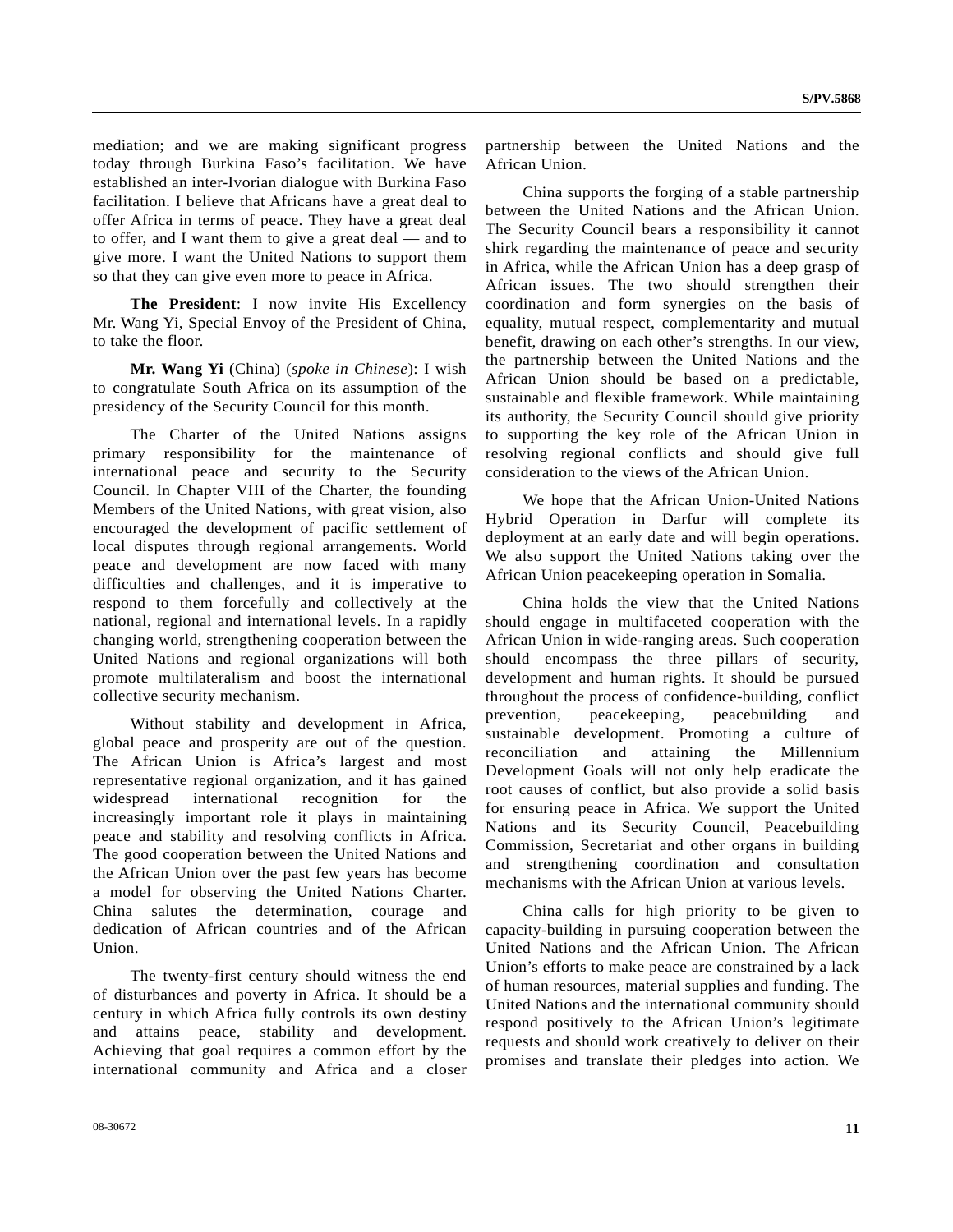hope that the United Nations will strengthen its cooperation with the African Union in personnel training, institution-building, the sharing of information and experience, resource management and logistical assistance; these are fields in which the United Nations has rich experience.

 The Declaration on Enhancing UN-AU Cooperation: Framework for the Ten-Year Capacity-Building Programme for the African Union (A/61/630, annex) should be fully implemented, and the United Nations should play a key role in pooling other international assistance.

 Finally, I wish to thank South Africa for preparing a draft Security Council resolution on the issue we are discussing today. China fully supports the draft resolution.

**The President**: I now invite His Excellency Mr. Hassan Wirajuda, Minister for Foreign Affairs of Indonesia, to take the floor.

**Mr. Wirajuda** (Indonesia): Allow me at the outset to express my appreciation to you, President Thabo Mbeki, for your initiative to convene this thematic debate on an issue of tremendous importance to the maintenance of international peace and security.

 Before I proceed, I wish to reiterate Indonesia's long-standing and irrevocable commitment to Africa. The then-newly-independent Indonesia, though still in its infancy, had little hesitation in promoting the cause of Africa's independence struggle through the seminal Africa-Asia Conference held at Bandung in 1955. Since then we have contributed actively to United Nations peacekeeping operations on the continent: in the Congo in the 1960s, and then in the Democratic Republic of the Congo, Liberia, Mozambique, Namibia, Sierra Leone, Somalia and the Sudan.

 Cooperation between the United Nations and regional organizations in the maintenance of international peace and security, as well as in conflict prevention, is long-standing and is recognized in the Charter. It is a subject that has been gaining momentum and relevance, and rightly so: our increasingly complex and interconnected world, marked by a proliferation of actors and variables, requires us to look at issues in an ever more holistic and integrated manner. We simply do not have the luxury of remaining insulated or indifferent, as the destinies of all are intertwined and as conflicts in one

region of the globe will sooner or later affect other regions.

 Indonesia is an avid supporter of regional cooperation. We are convinced of the transformational potential of regional cooperation in preventing and settling conflict and bringing regional peace and stability in its place. Such conditions are prerequisites for economic development. Our own region's experience attests to that fact. Ensuring peace and security in South-East Asia for more than four decades, the Association of Southeast Asian Nations (ASEAN) has contributed immensely in shouldering burdens that would otherwise have fallen on the United Nations.

 Indonesia is also a strong advocate for cooperation between the United Nations and regional organizations. Of course, such cooperation is invaluable in strengthening and empowering regional organizations. It is not, however, a one-way process. Indonesia believes that the United Nations also benefits from such cooperation. After all, it would seem only natural that in dealing with particular conflict situations the United Nations should benefit from regional knowledge, perspectives and experiences. There is no need to reinvent the wheel. Synergy and partnership should be promoted.

 Most recently the United Nations and the African Union (AU), as well as subregional organizations in Africa, have shown us that such cooperation can deliver tangible results. Challenges certainly remain. More support is obviously needed to enable the AU to respond to and deal more effectively with conflicts on the continent on behalf of the international community. The United Nations and the African Union must therefore enhance their capacity for confidencebuilding, friendly diplomacy and peacemaking and realize their full potential. The need for such an undertaking is self evident, for it is the undeniable reality of our time that conflict situations in Africa constitute significant portions of the Security Council's agenda. The reward for such an undertaking is therefore greater still.

 Collaboration between the AU and the United Nations has the potential to transform conflict situations, bringing peace, stability and prosperity to the continent. We commend the AU for taking the lead in Somalia through the deployment of the African Union Mission in Somalia (AMISOM), thus contributing to peace and security in that country. We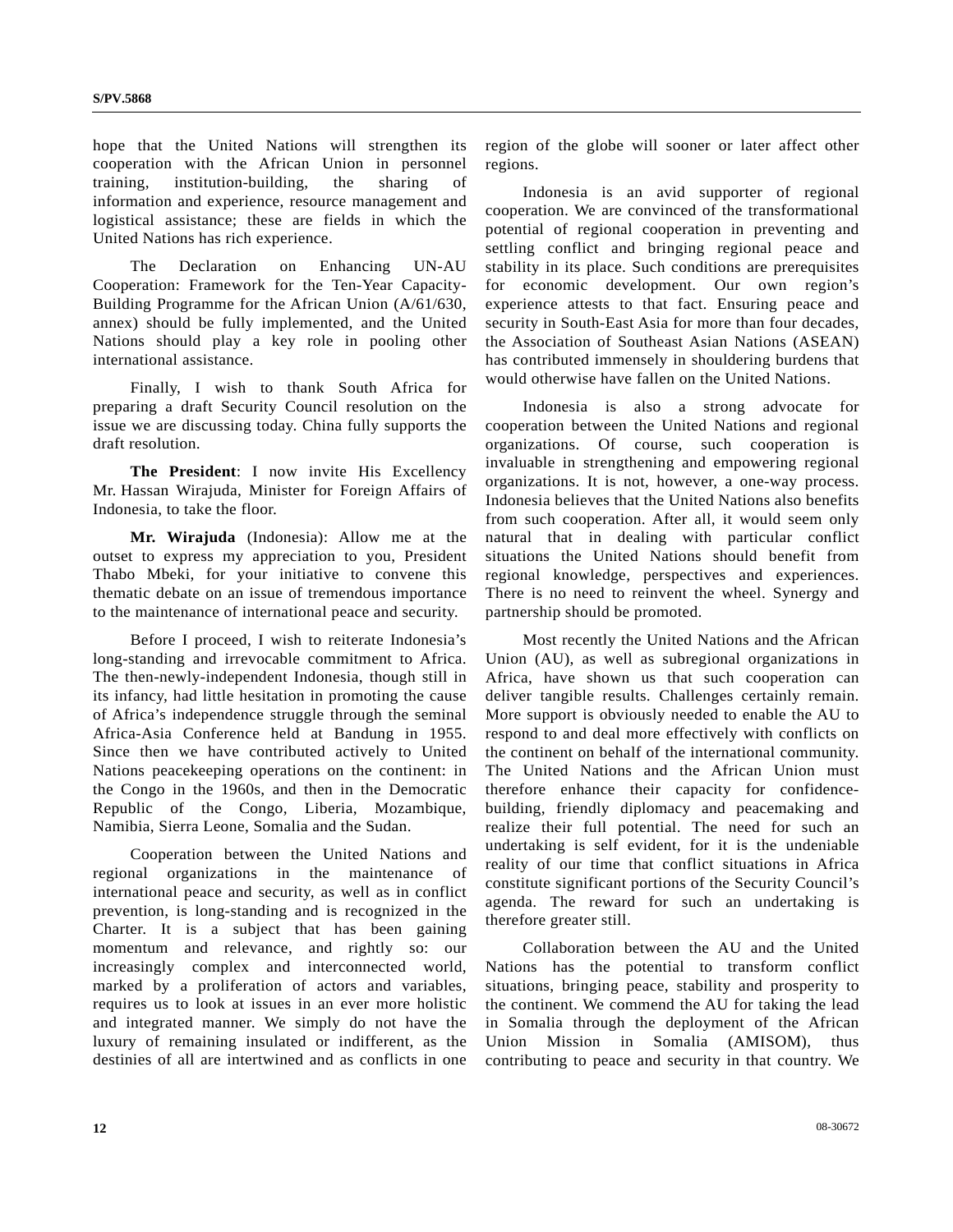call for more support for AMISOM by the international community. We also commend the AU for contributing to peace efforts in the Darfur region of the Sudan, where, with the consent of the parties, it deployed the African Union Mission in the Sudan (AMIS). The transformation of AMIS into a hybrid operation provides us with important lessons that help us to strengthen cooperation between the United Nations and the AU and are also valuable for other regional organizations. We have also drawn on the experience of the AU and the United Nations in conflict prevention and peacemaking to supplement our own experience in those fields.

 Consistent with the statement of the President of the Security Council last November (*S/PRST/2007/42*), under Indonesia's presidency, we recognize that regional organizations need to strengthen and increase cooperation among themselves. In that regard the United Nations can provide its political support and technical expertise. Indeed, with you presiding over the Council today, Mr. President, I am particularly pleased to highlight the close cooperation that Indonesia and South Africa have forged in promoting interregional cooperation. I am referring to our joint efforts in promoting Asia-Africa strategic partnerships launched at Bandung in 2005 during the 50-year commemoration of the historic 1955 Asia-Africa Bandung Conference.

 I would like to highlight in particular the Asian-African Subregional Organizations Conference (AASROC) meetings in Durban and Bandung, which preceded the second Asia-Africa Summit in 2005. AASROC is significant in its approach of promoting cooperation among regional and subregional organizations in Asia and Africa. Cooperation between regional organizations or arrangements is an essential feature of contemporary international architecture.

 Indonesia has benefited from interregional collaboration. The European Union and ASEAN have contributed significantly to our successful efforts to restore peace and security in the province of Aceh during the period from 2005 to 2007, especially by participating in a joint monitoring mission to supervise the implementation of the Aceh peace agreement.

 With regard to the current hub-and-spokes relationship between the United Nations and the regional organizations, we are in favour of its expansion into a one consisting of a hub and a network of spokes, a network of regional organizations working

together to maintain peace and security, connected to each other and with the United Nations at the centre.

 With regard to my own region of South-East Asia and its regional organizations, since the Security Council thematic debate last November (*5776th meeting*), the ten members of ASEAN have moved forward by signing the ASEAN Charter. The Charter represents not only our shared values and shared visions but also our commitment to progress in unison and to contribute to international peace and security. That is our contribution as the ASEAN community.

 Our region can learn from the experiences and best practices of other regions, including Africa. However, to us the notion of receiving is tantamount to the notion of giving — to provide, to confer. In a world of plenty, giving is a feature to be embraced by all. Indonesia believes that ASEAN can also offer its experiences and best practices to other regions. To strengthen our outward-looking strategy we have cultivated dialogue-partner relationships with some ten countries and organizations. ASEAN's reach extends far beyond its immediate subregion. Above all, we are strengthening our links with the United Nations. We signed a memorandum of understanding on United Nations-ASEAN cooperation last September.

 Our participation reflects not only our wish to share our views and experiences on the issues but also our desire to learn the views, lessons and best practices of other countries and other regions, which we can take home to our region. We also hope our experience can be useful to other regions in the interest of a more peaceful world for all.

 **The President**: I now invite the President of the Democratic Republic of the Congo, His Excellency Mr. Joseph Kabila, to take the floor.

**President Kabila** (*spoke in French*): May I begin, Mr. President, by stating my warm congratulations to you and my wishes for a fruitful mandate for the Republic of South Africa's presidency of the Security Council during the month of April. May I also say how much my country appreciates your initiative in organizing this special Council meeting devoted to relations between the United Nations and regional organizations, in particular the African Union (AU), on the subject of peacekeeping and international security.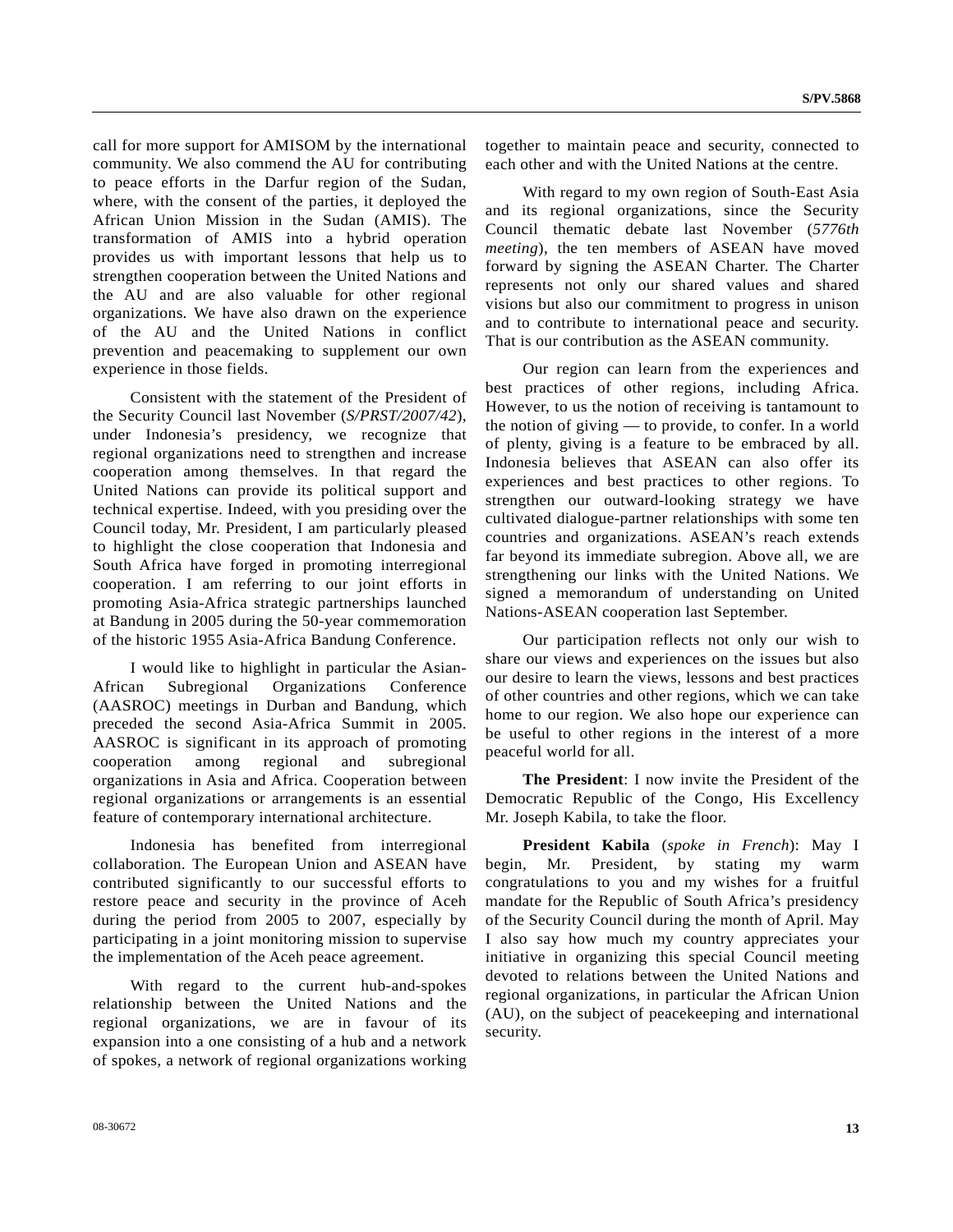I take this opportunity to pay tribute to Secretary-General Ban Ki-moon and all his team, those at Headquarters and those on mission throughout the world, for their laudable and tireless efforts to promote and defend the objectives and principles of the United Nations Charter.

 My country is currently in a phase of peacebuilding, renewal and reconstruction. I myself am Chairman-in-Office of the Economic Community of Central African States, and I warmly welcome the invitation to take part in this meeting. My being here today is meaningful in two ways. It is a sign of the value that my country attributes to international peace and security. It also expresses our recognition of the valuable support the United Nations has ceaselessly given to my country and other countries in our subregion in the resolution of recurring conflicts that jeopardize our stability and undermine our possibilities of achieving development.

 My most ardent desire is that with regard to the maintenance of international peace and security, the solutions we come to at the end of this day of discussion make a substantial contribution to rendering more extensive, sound and efficient the cooperation between the United Nations and regional organizations, in particular the African Union. Indeed, I believe that if these solutions, despite their imperfections, manage separately to contain the damage caused by human folly, together and working in concert they would obtain even better results towards a safer, more human world.

 The Security Council should therefore do more than just encourage; it should support regional efforts to maintain peace and security. It should integrate them into its global vision and should consider them in light of what they really are: regional components of its universal mission.

 Peace is so precious that the quest for it, however frustrating it may be at times, cannot afford to put up with discouragement or, even less, neglect. It cannot be left to chance; it must rather be built, managed and maintained. To achieve that, the factors that often jeopardize peace must be identified, and we must learn from the experience of societies and peoples who have succeeded in taming it and who over the years have been able to enjoy the rewards that peace brings.

 In the Democratic Republic of the Congo, we have experienced years of war with our share of

misery, misfortune and grief. Today, that regrettable interruption is fortunately finished. Certainly, pacification of the country is by no means complete. And even though our institutions have once again become legitimate, thanks to the fruition of political will following the constitutional referendum and general elections, they still need to be strengthened.

 We have boundless determination to consolidate democracy; enhance the rule of law; complete the process of disarmament, demobilization and reintegration; finalize the establishment of a professional, national and republican army and police force; operationalize an accountable judicial system that guarantees social peace; and create within the Great Lakes region, and more widely in Central Africa, a political environment stripped of all factors hindering peaceful coexistence among countries and peoples. It is in this context that the recent progress made, both internally and externally, including the signing of several agreements marking out the path towards peace in the east of our country, must be placed.

 The persistence of conflict in the world in general and in Africa in particular has given rise to serious and complex problems. Among them are the large flows of refugees and internally displaced persons, the spread of infectious disease, the proliferation of increasingly harmful weapons and drugs, and the destruction of the environment and of biodiversity.

 Fortunately, these issues, which form the daily lot of African societies, are at the heart of United Nations concerns. They therefore deserve joint attention and support of the United Nations and the African Union by virtue of the principles of the United Nations Charter and of the Constitutive Act of the African Union and of the powers of the two organizations, which in this case are complementary.

 The United Nations is, in fact, the only organization that can lay down rules and standards that are imposed on all humankind and that can oblige the whole world to respect them, including by weapons. That is essential, given that the indirect and direct actors and protagonists in conflicts are sometimes not on the continents where the events are taking place. On the other hand, regional and subregional organizations are knowledgeable with regard to the sociological situation on the ground and are therefore the only ones that can even propose the most operational solutions to specific conflicts.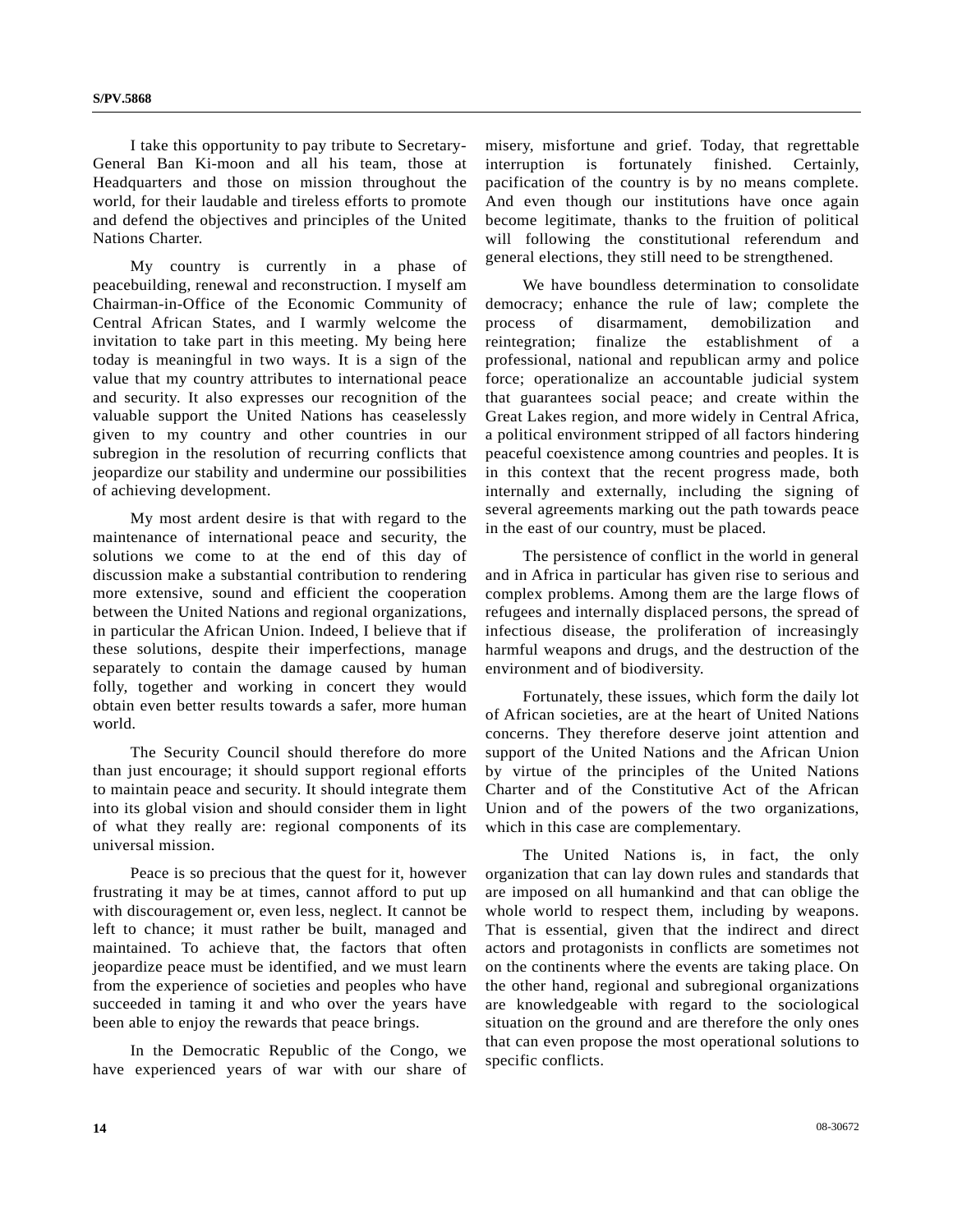Recognizing this complementarity, we need to include among the special areas for cooperation between the United Nations and the AU the struggle against the illegal exploitation of natural resources in Africa; strengthening cooperation in conflict prevention and resolution, including the management of crises and peacebuilding and peacekeeping in postconflict periods on the continent; supporting the 14 December 2006 decision by the AU Peace and Security Council regarding the Coordination and Consultation Mechanism between the African Union Peace and Security Council and the United Nations Security Council; and implementing the agreement on the organization of joint meetings between the AU Peace and Security Council and the Security Council at least once a year. Moreover, by virtue of the cooperation thus strengthened, the Secretary-General should be invited to appeal to the relevant United Nations agencies, funds and programmes to intensify their efforts to support cooperation with the African Union.

 More broadly speaking, the United Nations system, whose primary responsibility is to promote and maintain international peace and security, should increase its assistance to the AU with a view to reinforcing the institutional and operational capacity of its Peace and Security Council, inter alia, in early warning, through the regular, continuous and coordinated exchange of information, training of military and civilian personnel, and jointly carrying out certain mediation missions.

 United Nations support should therefore extend to AU peacekeeping missions in its various member States, particularly in the sphere of communication and logistics; to strengthening peacebuilding capacities before and after the cessation of hostilities; and to supporting humanitarian actions undertaken by the Peace and Security Council, in conformity with the Charter and the protocol establishing the Peace and Security Council. The United Nations should support the establishment of the standby force and the African Military Commission, as well as greater professionalization and better operating of the brigades existing within subregional organizations such as the Economic Community for Central African States and the Southern African Development Community; and strengthening the institutional capacities of the regional centre for training and peacekeeping for AU member States.

 To ensure the implementation and follow-up on the prevention and resolution of conflicts, it is important to strengthen the good offices missions and mediation capacities of the Secretary-General. Moreover, the Peacebuilding Support Office should be strengthened, the Peacebuilding Fund should expand its activities and, if necessary, a special fund for peacekeeping should be established. Such a fund would have the mission and the merit of ensuring that regional organizations have lasting and predictable funding for the peacekeeping operations that they undertake.

 On another front, the widely recognized inability of preventive diplomacy to put an end to the new forms of armed violence in Africa cannot be ignored. If we are to preserve peace and prevent or manage conflicts, there is certainly a need for dialogue, diplomacy and negotiation. But also, and in particular, there is a need for order, respect for national and international law, strong and effective institutions and, above all, justice. And, regardless of how noble and useful those institutions may be, it must be not only transitional justice, but also, and in particular, justice that promotes and unapologetically enforces the law.

 Indeed, prosecuting those responsible for serious crimes, without neglecting the aspect of compensation for the victims of such crimes, is essential if we wish to create the conditions for true reconciliation, to prevent recidivism and to re-establish respect for the sanctity of life and the inviolability of human dignity.

 The world is becoming more globalized every day, together with the challenges facing us. Yet, regional specificities remain as important as ever, and the effectiveness of solutions depends on them. The right balance between the global and the regional is therefore the answer. With regard to Africa, it is up to us who are meeting here today to find that happy medium.

**The President**: I now invite His Excellency Mr. Djibrill Yipènè Bassole, Minister for Foreign Affairs and Regional Cooperation of Burkina Faso, to take the floor.

**Mr. Bassole** (Burkina Faso) (*spoke in French*): I should like to congratulate you, Mr. President, on today's initiative and to convey to you the fraternal support and gratitude of the President of Burkina Faso for your dedication and personal involvement on behalf of peace and stability in Africa.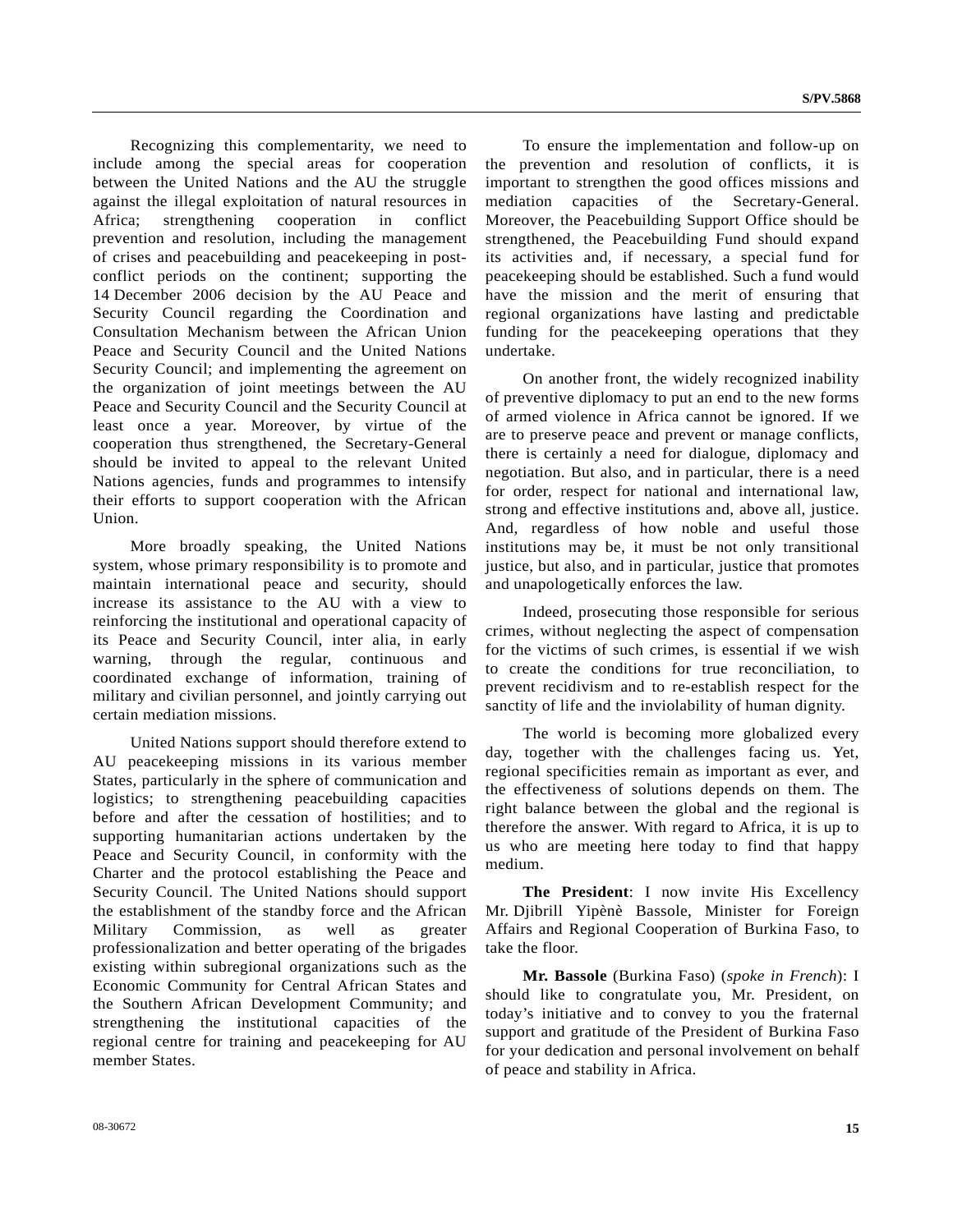With regard to strengthening the relations between the United Nations and African regional organizations in the area of international peace and security, I should like to express our gratitude and support for the relevant recommendations made by the Secretary-General. In order to shorten my statement, Mr. President, I should like to associate myself with what you proposed and with what Mr. Kikwete, current Chairperson of the African Union, just said in his statement.

West Africa continues to be a theatre of conflicts. some of which are on the Security Council's agenda. As a subregional organization, the Economic Community of West African States (ECOWAS) has equipped itself with a mechanism for conflict prevention and settlement, the Mediation and Security Council, and with a Council of the Wise, which seeks to prevent or effectively manage the conflicts in the subregion. ECOWAS has always believed that it had the responsibility for resolving crises, within the wellknown framework of Chapter VIII of the Charter of the United Nations.

 Thanks to the actions of ECOWAS, the situation in most countries in crisis is certainly encouraging, although, at the regional level, we are still concerned by the situations in northern Mali and northern Niger and by threats such as drug trafficking and the illicit circulation of weapons of war. Together with the Security Council and the Secretary-General, we are following in particular the situation in Côte d'Ivoire. In his capacities as current Chairman of ECOWAS and Facilitator of the inter-Ivorian dialogue, President Blaise Compaoré has been able, thanks to the vision and statesmanship of President Laurent Gbagbo, who took the courageous political initiative of a direct dialogue, Prime Minister Guillaume Soro and the Ivorian political class, to achieve the signing, on 4 March 2007, of the Ouagadougou Agreement and, subsequently, of its supplementary agreements.

 Those agreements are, in our view, a successful example of good collaboration among the United Nations, the African Union (AU) and ECOWAS. While they emphasize national ownership of the peace process, they were concluded as a result of regional facilitation and benefited from international assistance. One year after its signing, the Ouagadougou Agreement is recognized as having paved the way for a genuine way out of the crisis in Côte d'Ivoire. But, above all, it is the support of the principal actors for

the process that has been the main driving force. Here, as elsewhere, that support was possible only because they were fully involved in defining dispute resolution mechanisms, assumed ownership of those mechanisms and participated in their implementation. Moreover, placing the negotiation process within a subregional framework certainly provided for a better definition of parameters and the establishment of the best possible conditions for success.

 In order to illustrate the originality of the peace process, the Special Representative of the Secretary-General for Côte d'Ivoire has described it in these terms: national ownership, subregional leadership and international assistance. We also note with satisfaction the engagement of Mr. Choi Young-Jin alongside us with humility and pragmatism. A good complementary sharing of responsibilities with the Representative of the Facilitator, Mr. Boureima Badini, has enabled us to have harmonious assistance in emerging from the crisis. However, we hope that, as with peacekeeping operations, mediations of this type also benefit from predictable, available and sufficient resources, since they have often been carried out in difficult contexts.

 Those are, we believe, some of the lessons that could be drawn from this process. We earnestly hope that it will be successfully concluded with the adoption of an electoral timetable that sets the date for the first round of presidential elections on 30 November 2008. Our wish is that peace and stability will return very soon to Côte d'Ivoire and that the country can benefit as swiftly as possible from the support of the Peacebuilding Commission to ensure stability and economic progress there. Speaking of the Commission, we should like to take this opportunity to commend its work and to express our hope for greater involvement by the African Union in its activities.

 I cannot conclude my statement without drawing the attention of the Security Council to the current international economic context, characterized by a general rise in the prices of foodstuffs, which has caused scattered riots likely to destabilize a good many countries, particularly in Africa, where the phenomenon of poverty could be further exacerbated. It would thus be desirable, from the perspective of strengthening the relations between the United Nations and the African Union in the area of maintaining international peace and security, to place particular emphasis on socio-economic factors, such as price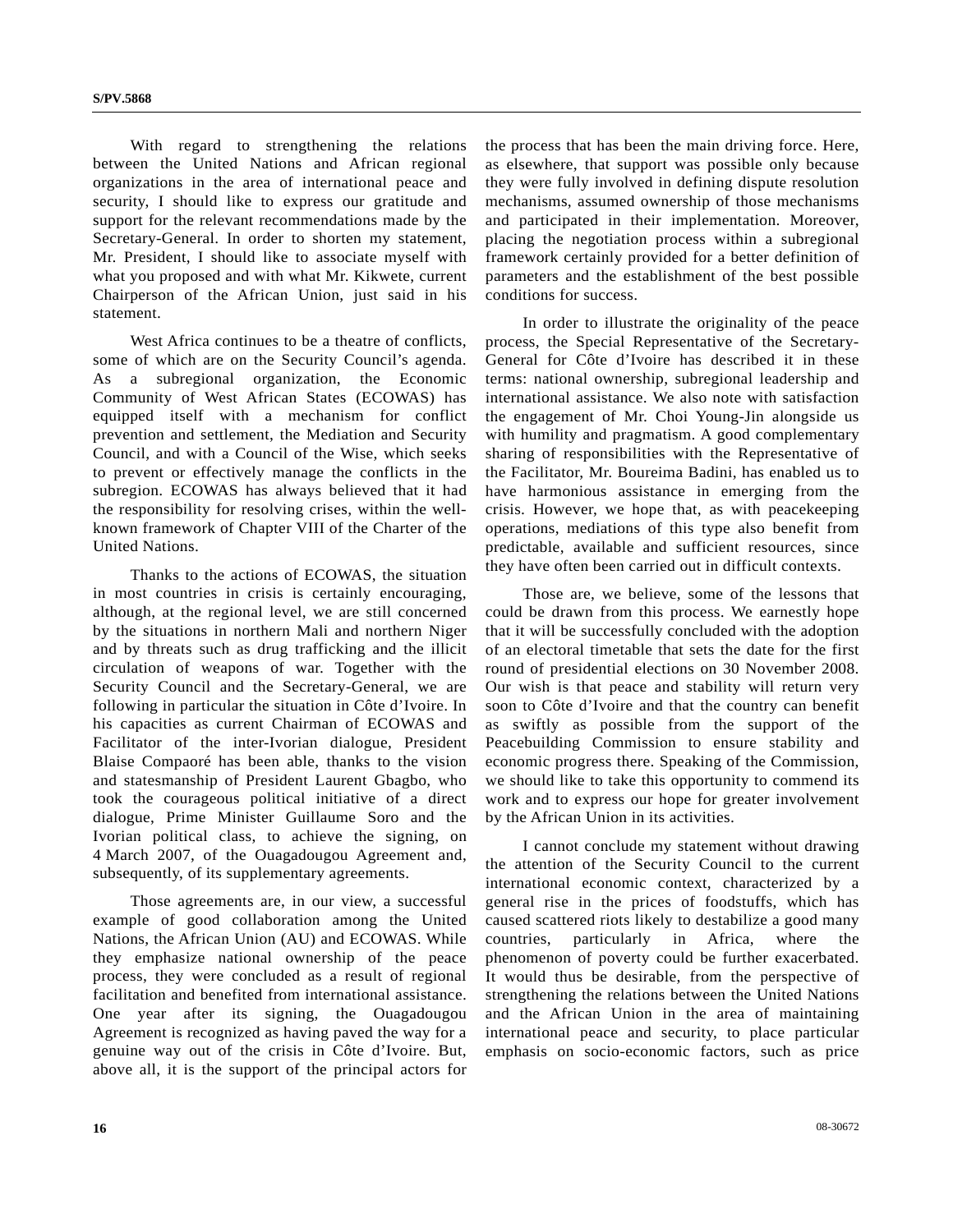increases, which are likely to cause new crises in some of our States.

 **The President**: I now invite His Excellency Mr. Pham Binh Minh, Special Envoy of the President of Viet Nam, to take the floor.

**Mr. Pham Binh Minh** (Viet Nam): On behalf of the Vietnamese delegation, I would like to congratulate you, Mr. President, and the delegation of South Africa on your effective leadership of the work of the Council this month. We highly appreciate your initiative to hold a debate on this important topic, and I am confident that, under your skilful leadership, this meeting will arrive at a successful conclusion.

 We are facing fast and complex changes in the world, in which peace and cooperation for development remain the dominant trend, though challenges arising from both traditional and non-traditional security issues have increased at the regional level. More than ever before, the international community recognizes the pressing need for a stronger relationship between the United Nations and regional organizations in responding to challenges to regional and international peace and security.

 The Charter of the United Nations places on the Security Council the primary responsibility for the maintenance of international peace and security. Despite the fact that the Security Council has yet to find a lasting solution to the Israeli-Palestinian conflict, notwithstanding tremendous efforts, the initial positive steps in the transition from conflict to peace in countries like Sierra Leone, Liberia, Burundi and recently the Democratic Republic of the Congo are testimony to what the Security Council can do to bring peace and security to the people of Africa.

 As the Secretary-General noted in his 2007 report on the work of the Organization  $(A/62/1)$ , there has been a dramatic increase in the range of cooperation between the United Nations and regional organizations. Heads of State and Government at the 2005 World Summit agreed to expand consultation and cooperation between the United Nations and regional organizations through formalized agreements and, as appropriate, the involvement of regional organizations in the work of the Security Council. Various resolutions adopted by the General Assembly and the Security Council on cooperation between the United Nations and specific regional organizations help further promote such cooperation.

 On the implementation front, we are convinced that cooperation between the United Nations and regional organizations should be based on their complementary capacities and comparative advantages, making full use of their experience, in accordance with the United Nations Charter and the relevant statutes of regional organizations. Regional organizations, owing to their most immediate connection to regional particularities, are well positioned to understand the root causes of armed conflicts and have unique advantages to detect potential threats early and find peaceful solutions to those problems. Better coordination and the development of a more effective partnership between the United Nations and regional organizations will strengthen the capacity of the Security Council to fulfil its task of maintaining international peace and security. At the same time, the United Nations and the Security Council should pay greater attention to the issue of providing political, physical and financial assistance to peacekeeping efforts of regional organizations that lack resources.

 Equally important, possible modalities of partnership between the United Nations and regional organizations must be further explored and expanded for mutual reinforcement, taking into account the differing characteristics of regional organizations in terms of membership, resource availability and institutional capacity, as well as the uniqueness of each conflict situation.

 Africa, the second largest and second most populous continent, is where most regional conflicts are taking place. Together with United Nations peacekeeping operations, the African Union (AU) has proactively contributed to the mediation, reconciliation and reconstruction processes in many countries such as Angola, Burundi, Côte d'Ivoire, the Democratic Republic of the Congo, Eritrea, Ethiopia, Guinea-Bissau, Liberia, Sierra Leone, Somalia, the Sudan, Uganda and Western Sahara. The Governments and the peoples of Africa and the African Union must be commended for their determined efforts in this connection.

 We welcome the adoption of the Declaration signed by the Secretary-General and the Chairperson of the AU Commission in November 2006 on enhancing cooperation between the United Nations and the African Union in the area of capacity-building over the next 10 years (A/61/630, annex), as well as the ongoing close coordination between the two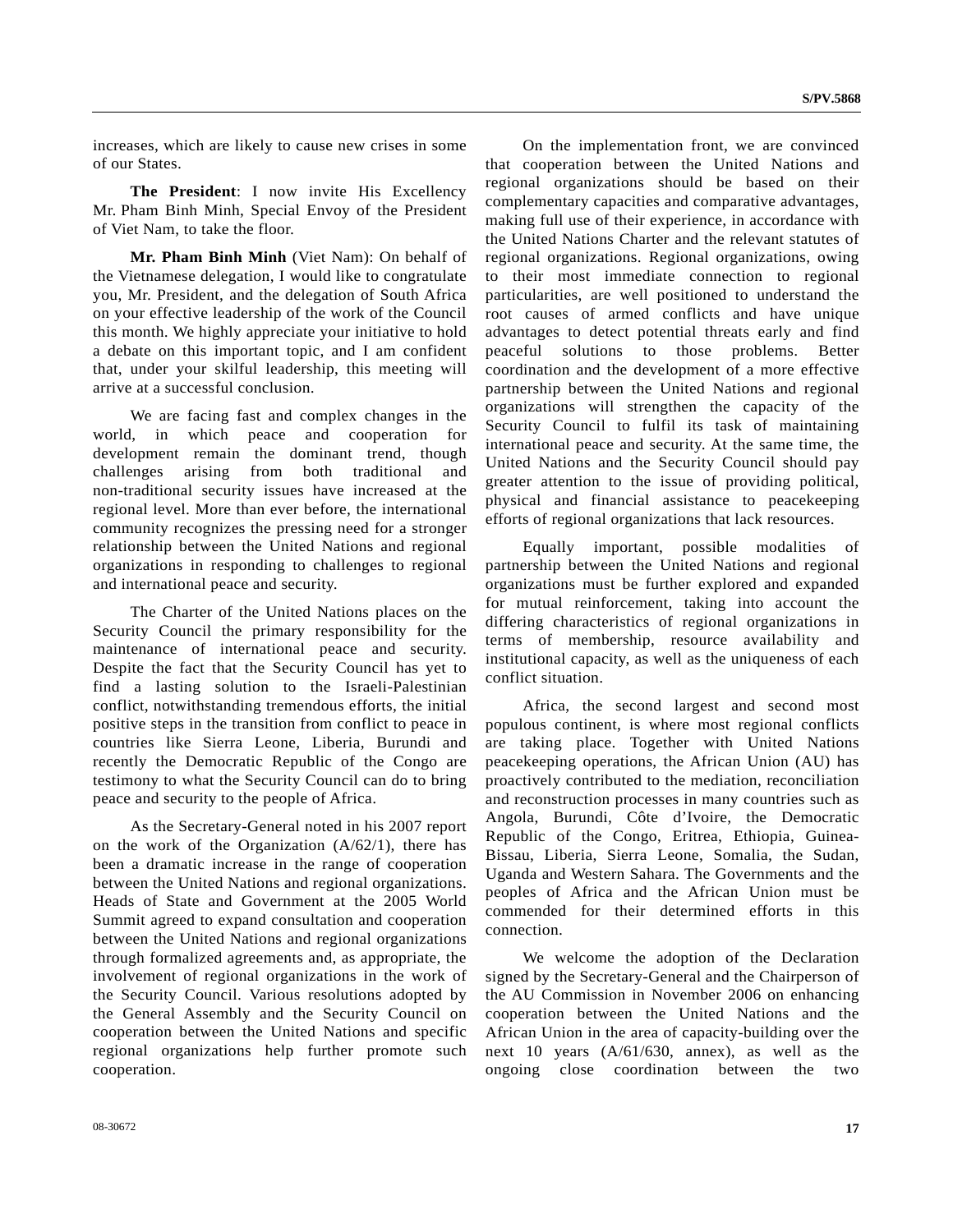secretariats. Given the many existing challenges ahead, Viet Nam is of the view that the AU should be supported in playing a greater role and should therefore enjoy greater cooperation from the United Nations in term of financial and logistical assistance for building the capacity of its peacekeeping forces, so as to consolidate peace in fragile post-conflict countries and help prevent a relapse into violence. The difficulties facing the African Union Mission in Somalia and the African Union-United Nations Hybrid Operation in Darfur are vivid examples demonstrating how necessary this is.

 In our region of South-East Asia, the Association of Southeast Asian Nations (ASEAN) has become an important mechanism for strengthening peace, friendship and cooperation in the region. ASEAN has also attached great importance to fostering consultations and exchanging experiences and best practices with other regional organizations in Asia, Africa, Europe and Latin America to promote multilateral endeavours for peace, stability and development.

 As a brother and friend of Africa and as a member of ASEAN, Viet Nam has always been at the forefront of any efforts aimed at strengthening the partnership for peace and development between the two organizations. We look forward to further promoting these efforts in the interest of peace, security and development in Asia, Africa and throughout the world.

**The President**: I now invite His Excellency Mr. Abdullahi Yusuf Ahmed, the President of Somalia, to take the floor.

**President Ahmed:** It is my pleasure to be here at this special meeting of the Security Council. I am grateful to those who brought about our gathering here today to debate the important issue of strengthening the relationship between the United Nations Security Council and the African Union Peace and Security Council.

 Let me take this opportunity to reaffirm Somalia's appreciation and its approval of the Security Council, which has taken a consistent and laudable role at each juncture of Somalia's civil strife and State failure. The Security Council, as all may remember, had the resolve and the political will to invoke the morally compelling doctrine of humanitarian intervention, thereby successfully reversing a

disastrous famine that could have potentially wiped out millions of Somalis.

 It is my considered judgement that Somalia once again needs courageous intervention of this body to intervene in the situation in Somalia by urgently sending an international force to assist the Transitional Federal Government in implementing its peace and stabilization plan.

 The conflict in Somalia, which was once among clans, is today about extreme ideology and predatory economic and commercial interests. The conflict is in fact between those who want to live free in peace and harmony under democratic governance and those who espouse violence and want to keep Somalia in the status quo of lawlessness and anarchy.

 The solution to the problem in Somalia therefore has three basic but important ingredients, namely, re-establishing the collapsed Somali State, furthering the reconciliation process and stabilizing the situation and providing security.

 On reconciliation, we conducted the largest reconciliation congress in the history of Somalia. The National Reconciliation Congress, which was held in Mogadishu, was attended by close to 3,000 delegates and attracted many more peace-loving Somalis to the city. The National Reconciliation Congress produced corrective solutions in government affairs and a road map to a fair and free election that would lead Somalia to a democratic transition in 2009. In addition, the Transitional Federal Government has time and again shown a willingness to talk to those who oppose our Government.

 Furthermore, I would like to formally restate at this meeting of the Security Council that I am for peace and reconciliation in Somalia. My only purpose in leading Somalia during this critical period of our history is to bring peace and lawfulness back to my country. I would like to state categorically that I want to witness the renaissance of Somalia as a progressive democratic State at peace with itself, with its neighbours and with the rest of the world. I am willing to do whatever it takes to promote peace and stability in my country.

 The third basic and important ingredient of providing security is where we have not performed well, and it is where we cannot make progress without significant support from the international community.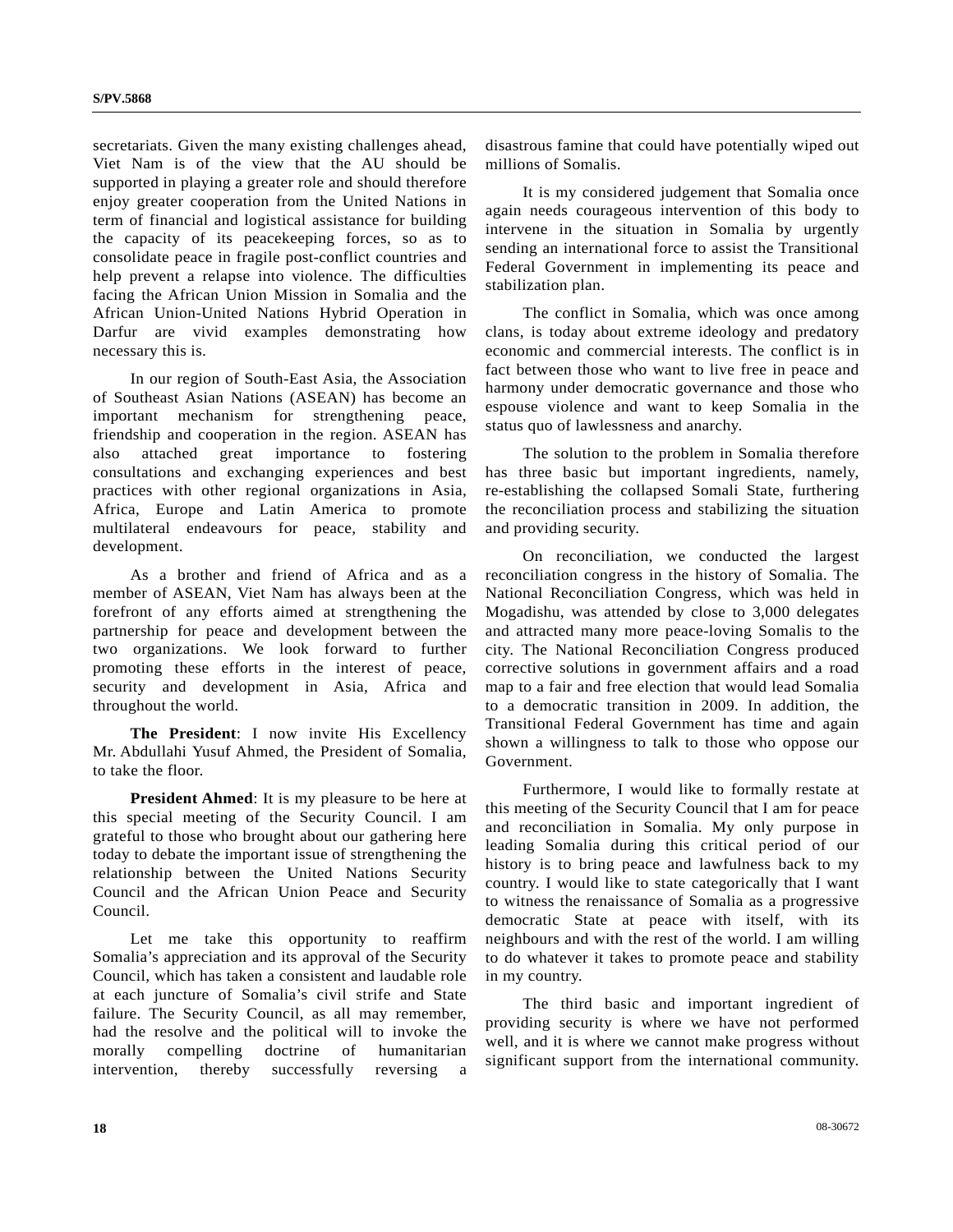Security is of paramount importance to any country of the world, and it is a prerequisite for the rest of the priorities to which I have referred. The lack of security in Somalia is compounded by the continuation of the United Nations embargo.

 The Security Council must assist the efforts of the Transitional Federal Government in the stabilization of the country by, first, reviewing the merits of the arms embargo on Somalia and promptly lifting it; secondly, authorizing the deployment of a United Nations peacekeeping force with a mandate to help Somalia to achieve fuller reconciliation, stabilization, disarmament and durable peace; and, thirdly, helping Somalia in the formation of the security organs of the Government, such as the police, military and other security forces.

 Finally, the prevalence of pirates off the Somali coast is hampering international trade and international marine safety and navigation. As Somalia cannot at the moment guard its long coastline, we would want to authorize the international community to take action to combat piracy on Somalia's high seas until we can effectively undertake the security of our territorial waters.

**The President**: I now invite Her Excellency Mrs. Rama Yade, Secretary of State for Foreign Affairs and Human Rights of France, to take the floor.

**Mrs. Yade** (France) (*spoke in French*): I would first like to thank South Africa and President Thabo Mbeki for having organized this meeting on a subject that is at the heart of the Security Council's mandate and work.

 In an age when the destinies of peoples and nations are linked, peace and security on the African continent are challenges we all share. The future of Africa is also our future. Its successes or failures today will be ours tomorrow. It is by working together that we will meet the challenges of development, peace and security.

 Motivated by that powerful conviction, last September President Sarkozy took the initiative to hold a high-level Security Council meeting on the issue of peace and security in Africa. Africa must find its rightful place in globalization. Global affairs cannot be addressed without Africa. There will be no successful globalization without a strong Africa that is sure of itself. But its efforts and successes must be supported

and backed up by the international community. France therefore believes in a strengthened partnership between the United Nations and African Union.

 Africa is a continent on the move. It is part of the momentum in the world. Africa's youthful population, vibrant and impatient, is sweeping it along and opening it to the winds of modernity and democracy. Sustained economic growth is encouraging remarkable successes in many countries. Its active and growing role in international bodies is bearing fruit in the settlement of many conflicts.

 Africa is a continent that is organizing itself. The African Union, whose institutions and role continue to develop in parallel to subregional organizations, reflects its desire to take its future into its own hands. The African Union is already taking on a substantial role in international responses to crises.

 But Africa is also a continent that continues to face considerable challenges, beginning with those related to poverty, health, climate change and access to natural resources, especially water. Africa is endeavouring to meet those challenges.

 We are determined to help it through concrete actions — with regard to food security, for example. The riots caused by hunger are triggering a new emergency, with catastrophic results. How can we accept that people are dying of hunger in the twentyfirst century? We have seen in recent days the tragic consequences of the sharp rise and volatility of prices for basic foodstuffs, which have been hurting the most vulnerable African populations for many months. Yet food security is one of the conditions for peace, stability and development in Africa.

 The international community must mobilize immediately to find solutions with the World Food Programme as a matter of urgency and over the long term, by placing agricultural development and land management at the top of the international agenda. Peace and development are not built with empty stomachs. France and the European Union are preparing proposals in that connection. The United Nations must act to meet this new global challenge. Like the African Union, the Organization should help African countries to meet those challenges and should do so in four areas.

 First, the United Nations should take preventive action in order to avert open crises. France supports the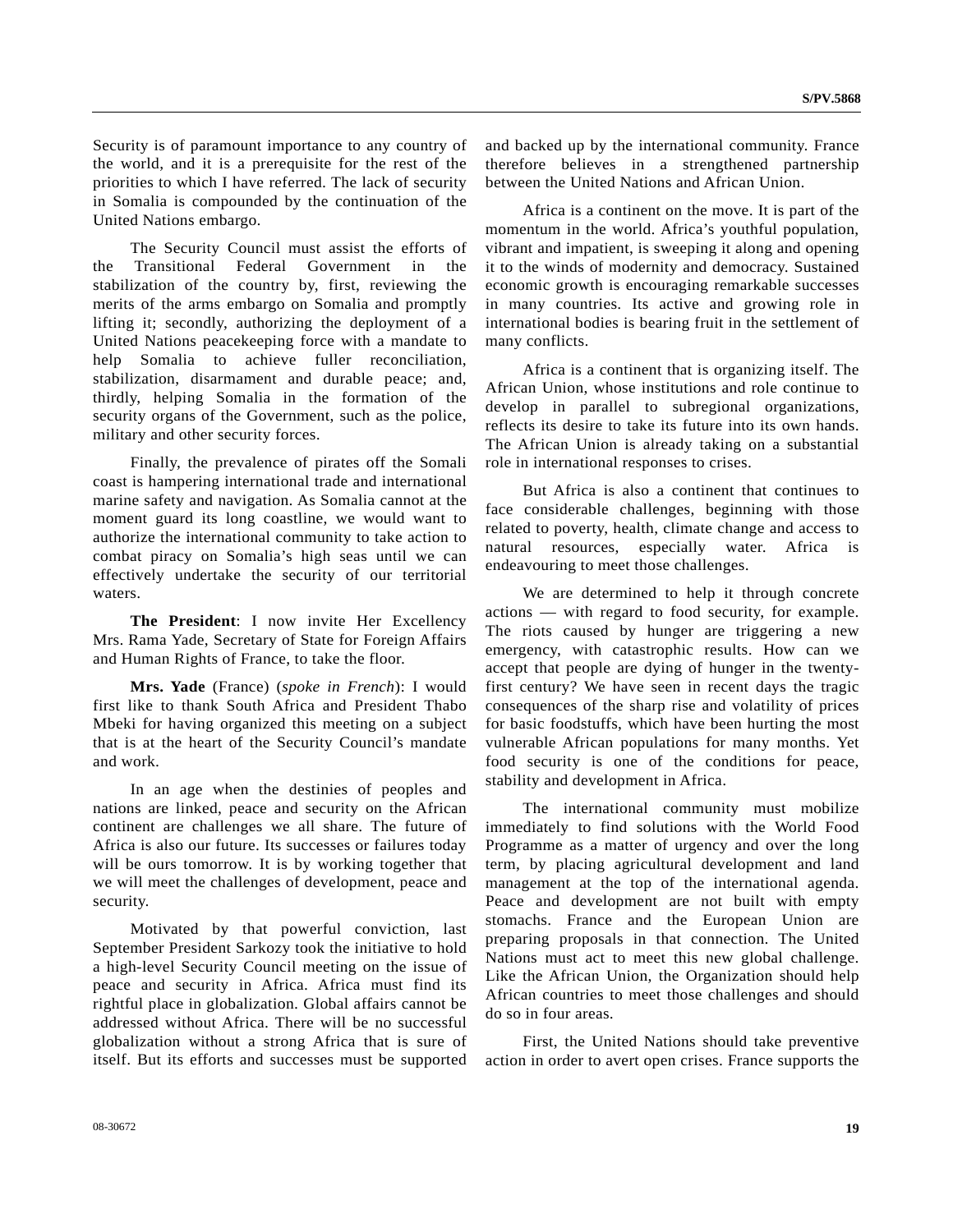Secretary-General's efforts to strengthen United Nations efforts at preventive diplomacy. The early warning system established by the African Union is an important development for the continent in that regard.

 The African Union is setting up its peace and security architecture so as to be able to prevent and address by itself the continent's crises. For its part, the United Nations continues to improve its conflictprevention, peacekeeping and peacebuilding capacities through reform of the Secretariat and the establishment of the Peacebuilding Commission. The relations developing between the Security Council, on which the United Nations Charter confers the primary responsibility for the maintenance of international peace and security, and the African Union Peace and Security Council are a good illustration of cooperation between the two organizations.

 The second objective is to respond to crises. To meet those challenges, the United Nations Charter confers on the Security Council the primary responsibility for the maintenance of international peace and security. Chapter VIII of the Charter also provides for the role of regional organizations in that respect. Institutional development is not an end in itself, however. It is on the basis of results that cooperation between our two organizations has to be judged. In Darfur, for instance, acting in an original way, the two organizations are deploying a hybrid operation and conducting joint mediation. It is not always an easy situation to manage. The deployment of the African Union-United Nations Hybrid Operation in Darfur is blocked at this time. It is imperative that the Operation be able to discharge its mandate to help the people of Darfur, who are the primary victims, and the humanitarian operators who come to their aid.

 Indeed, we are increasingly concerned by the rise in the number of serious human rights violations against women, through increased sexual violence, and children in situations of armed conflict in particular. The fight against impunity must be an essential element of our action. States must cooperate with the International Criminal Court. Without resolute action against impunity, there can be no peace or lasting reconciliation.

 Peace and national reconciliation processes must also be supported until free elections, transparent and open to all, can be held, as in Côte d'Ivoire. Such security, humanitarian and political aspects go hand in hand. They cannot advance without all the others, as we are also seeing in the case of Somalia, where we cannot hope to improve living conditions for a greatly suffering population over the long term without progress in the political process. That is the thrust of our common efforts.

 The third objective is to assist democratic change and further respect for human rights. We must heed the call of peoples and civil societies for the rule of law, honest and transparent elections and the protection of fundamental freedoms. We see the consequences for stability and civil peace when overtures to democracy come late. Such was the case in Kenya. It is the case today in Zimbabwe. The Zimbabwean people must not be deprived of its victory, which is the victory of democracy.

 The final objective is to build peace in countries that have successfully completed a transition process. I am thinking of the current efforts in Sierra Leone, Liberia, Guinea-Bissau, the Central African Republic and the Great Lakes region — Burundi and the Democratic Republic of the Congo — with Governments democratically elected after a transition process.

 I would like to conclude by speaking of Europe's commitment. France fully aligns itself with the statement that will be made by Slovenia on behalf of the European Union (EU). There will be no strong Europe without a strong Africa. That is the full meaning of the partnership reached between the European Union and Africa in Lisbon in December. The European Union is deeply committed to strengthening African peacekeeping capacities, support for African Union operations and the conduct of United Nations-mandated operations in Africa, such as the current EU-led peacekeeping operation in Chad and the Central African Republic, which seeks to protect people and facilitate humanitarian assistance in regions neighbouring Darfur affected by that crisis. France, during its upcoming presidency of the European Union, will emphasize cooperative action in support of the African peace and security architecture, and support for the processes of stabilization and reconciliation.

 France resolutely supports the ambition of Africa and its peoples to build a continent of stability and prosperity that takes a full part in the workings of the world. We are fully involved in that effort under the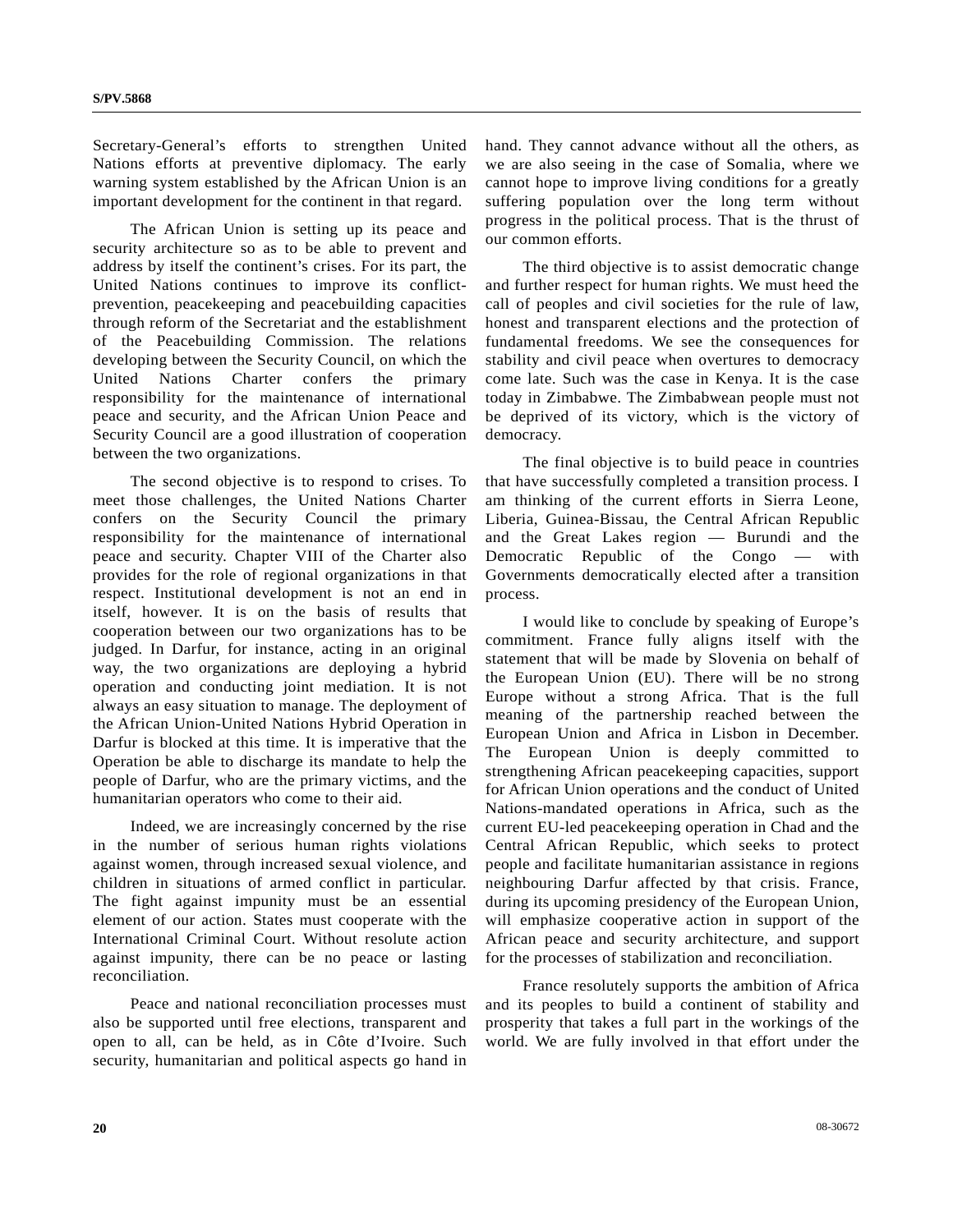auspices of the United Nations, alongside the African Union and with all Africa's partners.

**The President**: I call on His Excellency Mr. Pierre Chevalier, Special Envoy of the Ministry for Foreign Affairs of Belgium.

**Mr. Chevalier** (Belgium) (*spoke in French*): At the outset, I wish to commend and, above all, to thank you, Sir, for organizing today's very important debate. We welcome the resolve of Africa and its leadership to bring peace, security and development to their continent. I can assure you that we share your conviction that those objectives can be achieved only if mutual cooperation is genuinely strengthened.

 Belgium fully endorses the statement to be made by the representative of Slovenia on behalf of the European Union (EU), setting out the results of and prospects for partnership between Africa and the EU. Belgium also welcomes the impressive progress made over the past few years in cooperation between the United Nations and the EU and the United Nations and the African Union (AU), as well as in their trilateral relationship, in the area of conflict management.

 Belgium firmly believes in the added value of cooperation between the United Nations and regional organizations. We believe that such cooperation should be based on a solid mutual understanding of what it can yield and of what can legitimately be expected of it. If a regional organization decides to establish a peacekeeping operation authorized by the Security Council under Chapter VIII of the Charter, the Council is validating the international legality of the operation. Such authorization, however, does not imply that the United Nations is substituting itself for the regional organization or that it is automatically assuming political, logistical or financial responsibility.

 The situation is somewhat different when the United Nations decides to support the operation of a regional organization. In the case of a joint operation, the United Nations and the regional organization are both responsible for the preparation and conduct of the operation. That is a particularly complex form of cooperation that can succeed only if it is based on a common political vision.

 In order to avoid all misunderstandings, appropriate consultations between the organizations are vital, especially in the initial decision-making phase. Such consultations must help to prevent decisions made by one party from taking the other by surprise and to facilitate cooperation in their implementation. They should also allow us better to determine the kind of cooperation that is most appropriate, based on the nature and geographical characteristics of a given conflict.

 Common experiences and lessons learned will help us to improve cooperation between international organizations. The African Union-United Nations Hybrid Operation in Darfur is in and of itself a unique experiment. However, the stakes are extremely high, since they involve the fate of a local population that has endured terrible suffering in recent years. Unfortunately, we must conclude that progress in deploying the mission has been far too slow. At the same time, the political process that was to be the foundation of the peacekeeping operation seems to be at a standstill. In that context, a strong, shared political vision of the two organizations involved — the United Nations and the AU — is critical.

 In Central Africa, too, the Democratic Republic of the Congo and Burundi have benefited from useful cooperation between the United Nations and regional organizations. In the Democratic Republic of the Congo, the EU has contributed to the United Nations Organization Mission in the Democratic Republic of the Congo through the EU-led force in that country, while in Burundi, significant cooperation has been established with the AU through the Regional Initiative and the United Nations Office in Burundi on the question of the Forces nationales de libération.

 In spite of the great progress made in those countries — with regard to the democratic electoral process in the Democratic Republic of the Congo, to give just one significant example — the challenges are considerable. Peace remains fragile, and civilians, who deserve the international community's protection, continue to face daily violence. Belgium will remain strongly committed in its support for the countries and peoples of the Great Lakes region, and we will continue to work closely with the United Nations, with African regional organizations and with the European Union. In that connection, the Belgian Ministers for Foreign Affairs, Cooperation, Development and Defence will travel together to the Democratic Republic of the Congo and to Burundi next week.

 Turning to the conflict in Somalia, let me first commend the members of the African Union Mission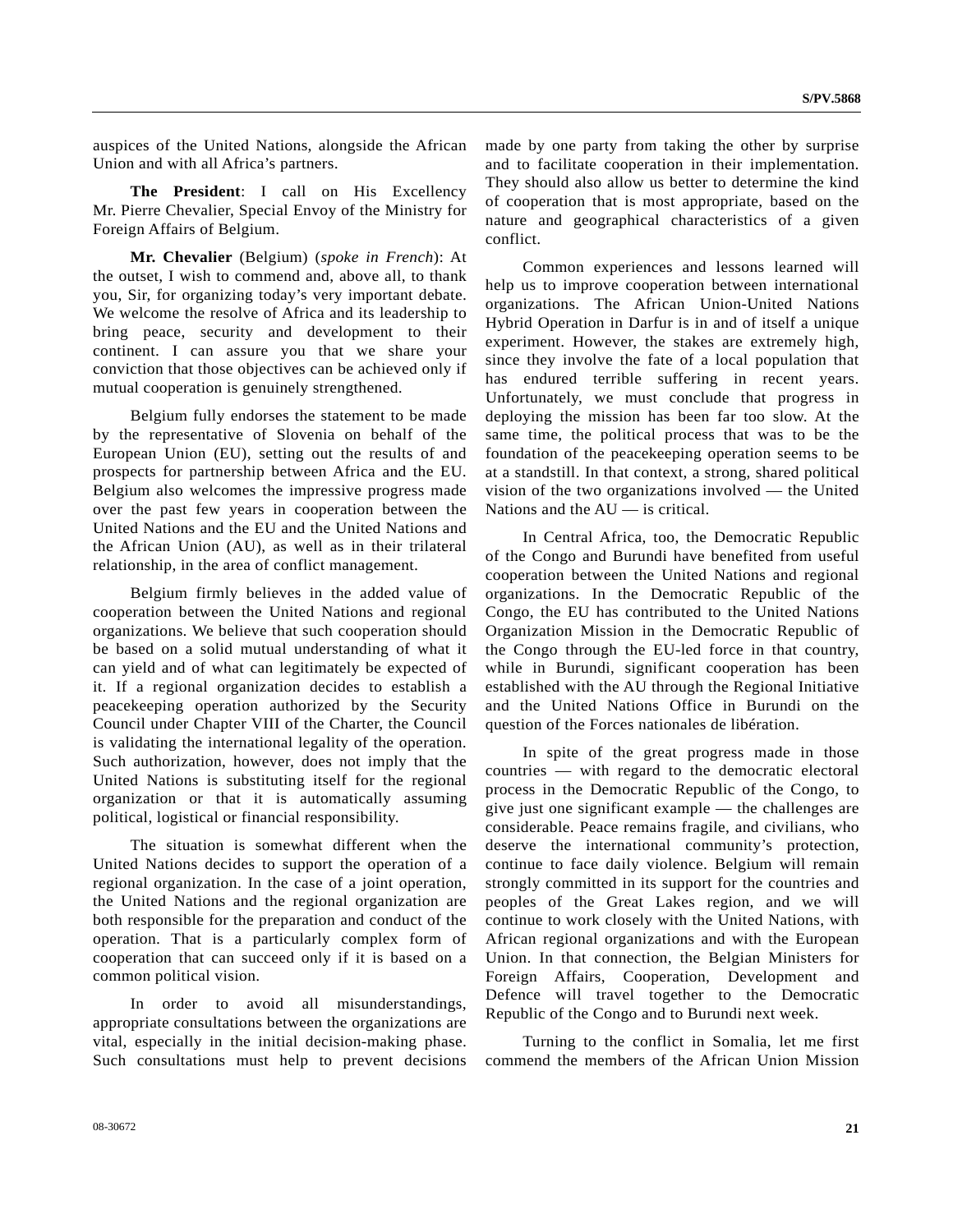in Somalia for the work they have done in difficult conditions. The Mission clearly demonstrates that international efforts to bring security to the Somali people will achieve lasting results only if they are based on sincere efforts towards national political reconciliation. Belgium therefore fully supports the integrated and gradual approach recently proposed by the Secretary-General. Such an approach gives us another opportunity to develop cooperation between the African Union and the United Nations and to demonstrate the value it can add.

 Finally, I wish to say a few words about the situation in Zimbabwe. I would like to stress that Belgium is particularly concerned at the increased tension in that country. We join others — in particular the Secretary-General — in calling for decisive action, including through the immediate release of the results of the recent presidential election, in order to prevent the deterioration of a situation that is already very tense. I agree with Prime Minister Gordon Brown that a very clear, unanimous signal is needed.

 Let me conclude with some observations about the general principles of conflict prevention and peacebuilding. In the view of Belgium, improved governance is imperative in that regard. A Government that meets expectations, merits trust and is committed to democracy and human rights will be better equipped to eliminate the root causes of conflict. Natural resources can be an important factor here: depending on how they are managed, they can either fuel conflict or bring a peace dividend. Responsibility in this sphere lies in particular with national Governments, but the United Nations and regional organizations should take account of this dimension in their activities aimed at restoring, maintaining and building peace.

 The European Union is an example of a regional cooperation project which has developed in a way that none of its founders could have imagined 50 years ago. The African Union, for its part, is powerfully committed to blazing its own trail — a trail that is not yet completely charted. The European Union and Belgium are ready to assist it in developing the capacities necessary to overcome the challenges it faces. I welcome the similar readiness of the United Nations, which will be reflected in the adoption of a draft resolution on cooperation between the African Union and the United Nations. Belgium commends the two organizations for that outcome, and hopes that it

will be promptly implemented both in letter and, especially, in spirit.

**The President**: I now invite His Excellency Mr. Meles Zenawi, Prime Minister of Ethiopia, to take the floor.

**Mr. Zenawi** (Ethiopia): Allow me at the outset, Sir, to join previous speakers in commending you for your initiative, in South Africa's capacity as President of the Security Council for this month, to organize this timely meeting. The meeting could pave the way to more effective collaboration between our institutions.

 We all know that primary responsibility for international peace and security lies with the Security Council. In that regard, the Council has been dealing with security challenges in Africa on a continuous basis. Indeed, as our continent has over the years had more than its fair share of conflicts, African issues have constituted a very significant part of the Security Council's deliberations on peace and security. We in Africa too have been exerting efforts to prevent, resolve and manage conflicts on our continent, including through the establishment of a comprehensive peace and security architecture within the African Union. We bring a number of strengths to the table in resolving African conflicts.

 I am confident that we would all agree that there is a great deal of room for fruitful collaboration between the two institutions, consistent with the Security Council's primacy in terms of its responsibility for international peace and security. In that regard, I welcome the report of the Secretary-General on this matter (S/2008/186) and, in particular, his proposal to establish a panel to look at the issue of ensuring predictable, sustainable and flexible funding for peace operations of the African Union. I would like to urge the Security Council to speedily consider the recommendations of such a panel, and to act on them, as such a funding arrangement could be crucial in saving many African lives. As this process is bound to take some time, I would urge the Security Council, in the meantime, to support the African Union in its peacekeeping operations on the continent, particularly in Somalia. The African Union was unable to deploy the full contingent of peacekeepers in Somalia solely because of a lack of funding, and with the support of the Security Council Africa will be better able to support the people and the Government of Somalia in achieving peace.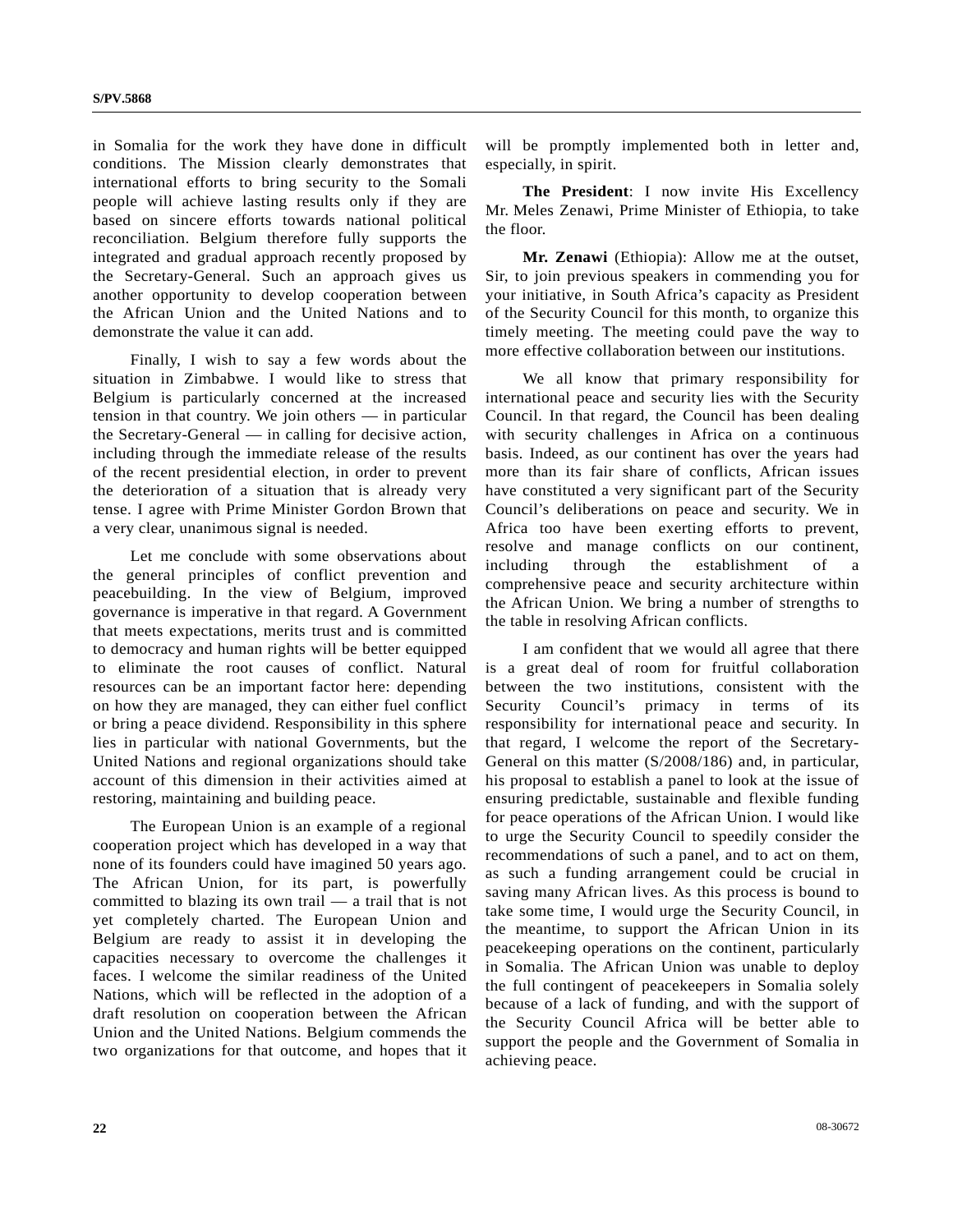**The President**: I now invite His Excellency Mr. Vitaly Churkin, Permanent Representative of the Russian Federation, to take the floor.

**Mr. Churkin** (Russian Federation) (*spoke in Russian*): We are pleased, Sir, to welcome you and to congratulate you on the Republic of South Africa's successful presidency of the Security Council. We welcome the participation in today's meeting of leaders of African and European States, other representatives and Secretary-General Ban Ki-moon. Such high interest in today's Council meeting reflects the international community's commitment to meeting the challenge of bringing stability to the situation in Africa and ensuring sustainable development on the continent.

 The threats that African States face today can be overcome only through collective political and diplomatic action and through unified efforts by African countries and the international community that supports them. The development of cooperation between the United Nations and the African Union will help to achieve that. The provisions of Chapter VIII of the Charter provide a firm legal basis for the implementation of African peacekeeping operations sanctioned or supported by the Security Council.

 Combining the efforts of the United Nations and the African Union, taking account of the comparative advantages offered by that important regional organization, is proving its effectiveness. Today, regional and subregional organizations in Africa are participating actively in preventing and settling conflict situations and are demonstrating increasing willingness and ability to assume responsibility for resolving African problems.

 The potential of African countries to counter crises must be developed in every respect to comprehensively encompass the areas of crisis prevention, crisis resolution and post-conflict peacebuilding. It is essential that the conflict prevention and settlement mechanisms created on the continent begin to work at full strength. Russia has consistently urged that the peacekeeping activities of the African Union be appropriately bolstered by the authority of the Security Council and by the world Organization's logistical and technical capacity, on the understanding that we are not talking about directly financing such activities from the United Nations budget.

 It is essential to improve the practice of regular reporting by regional bodies to the Security Council, especially where their peacekeeping operations have a mandate from this organ, with its primary responsibility for the maintenance of international peace and security. It is our view that the main responsibility for effective implementation of the mandates of those operations rests squarely on regional organizations and their members.

 In the area of practical interaction between the United Nations and the African Union (AU), the impulse for which came from decisions of the 2005 Summit, there is already substantial accumulated positive experience. Joint peacekeeping forces in Darfur were established under the auspices of the United Nations and the African Union and are making efforts to advance the political process. In Chad and the Central African Republic, we have established a multi-component United Nations peacekeeping presence, acting with support from the European Union operations. It is important through these joint efforts to ensure that innovative models of cooperation prove their effectiveness.

 On the agenda is the comprehensive strengthening of the partnership between the United Nations and African Union. We are in favour of strengthening cooperation between the Security Council and the AU Peace and Security Council. Constructive dialogue between the two organs is taking place on a regular basis. Provisions in the joint communiqué issued at the end of the meeting between the Security Council and the AU Peace and Security Council in Addis Ababa have become an important springboard for this process. We would expect that tomorrow's second joint meeting of these two organs will move this interaction forward.

 The Russian Federation is enhancing its contribution to the settlement of African conflicts. Our country is actively participating in developing and implementing programmes for international assistance in Africa, including through the Group of Eight. Specialized Russian educational institutions are training African peacekeeping personnel. Russian peacekeepers are engaged in all United Nations operations on the continent. Furthermore, we are planning an ongoing upgrade of our level of participation in United Nations peacekeeping activity in Africa as well as in other regions.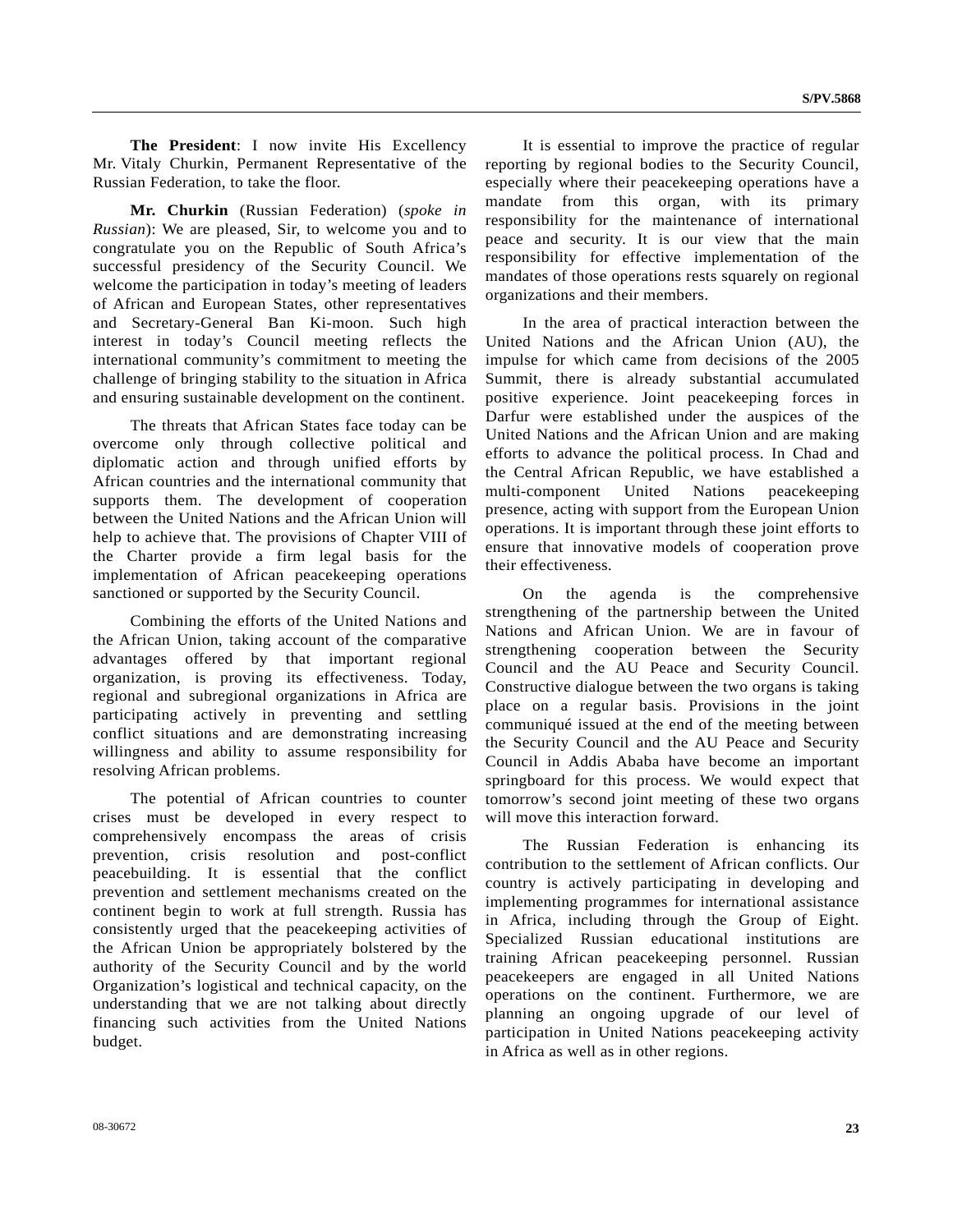In conclusion, I would like to express the willingness of the Russian delegation to support South Africa's draft Security Council resolution aimed at strengthening interaction with regional organizations and especially with the African Union.

**Mr. Ettalhi** (Libyan Arab Jamahiriya) (*spoke in Arabic*): It is indeed a great honour, Mr. Mbeki, to see you personally assume the presidency of Security Council today. It is my pleasure to convey to you the greetings and support of your brother, Colonel Al-Qaddafi.

 We are also honoured to have with us heads of State or Government, ministers and heads of delegations. We welcome the presence of Secretary-General Ban Ki-moon and Oumar Konaré, the Chairperson of the African Union Commission. We certainly appreciate all of their efforts.

 I congratulate you, Mr. President, for convening this meeting, as it paves the way for our meeting tomorrow with the African Union Peace and Security Council. We have set great expectations on that meeting, as the topic falls squarely within the core functions and objectives of our two Councils as stated in their statutes. The topic is very important and not enough time has been provided to expand on it. Therefore I shall provide a written statement for distribution and will merely stress some important points here today.

 My country fully agrees with the statement made by the President of the United Republic of Tanzania and Chairperson of the African Union, Mr. Jakaya Kikwete.

 This proceeds from the important concept paper prepared by the presidency stressing the need for a practical movement ensuring effective long-term participation by both regional and subregional organizations in the maintenance of international peace and security. The Charter, in Chapter VIII, specifically recognizes such a role for those organizations. Many international resolutions and declarations have stressed the importance of the participation of regional and subregional organizations — particularly with regard to conflict prevention and finding effective joint measures to deal with the root causes of threats to peace — as being fundamental international commitments and objectives provided for in the United Nations Charter.

 My country, Libya, has been committed to the prevention and settlement of African conflicts and, as an African member of this Security Council, we have come to understand the urgent need for a more comprehensive international framework for such efforts. There has certainly been recognition of Africa's development and its role in a collective security organization based primarily on the efforts of regional and subregional organizations in the prevention of disputes.

 However, let me also state that, frankly, we continue to need to prove that practical measures must take precedence over rhetoric and that long-term conflict resolution remain the priority. The Secretariat continues to lack the necessary resources for logistical support of national and regional capacities, and therefore insufficient efforts have been made to prevent conflicts at their source. The price has been very high. We now face humanitarian situations with spreading tragedies and ramifications. We are also incurring enormous expenditures related to conflict management, as well as peacekeeping operations with no end in sight.

 No one, of course, would argue that there is one simple prescription for prevention. Such an effort would require a diagnosis of the causes of such conflicts, which are complex and interrelated. The prescription is necessarily complex: internal, regional and, specifically, international.

 Article 1 of the United Nations Charter includes, among the purposes and principles of the Organization, upholding principles of equal rights and selfdetermination for all peoples and assisting them in solving economic, social, cultural and humanitarian problems.

 There has been increasing appreciation for the growing role of the African Union, under difficult circumstances, particularly since the establishment of its Peace and Security Council, as an entity entrusted with decision-making, in partnership with the United Nations. The Council has been active in many of the cases that have been raised here this morning.

 Africa does not seek a narrow continental interest nor do we seek to be dealt with with modesty, as the late leader Léopold Senghor said. Africa's security and development are an essential component of the collective global security system. Furthermore, the mandate and procedures of the United Nations Security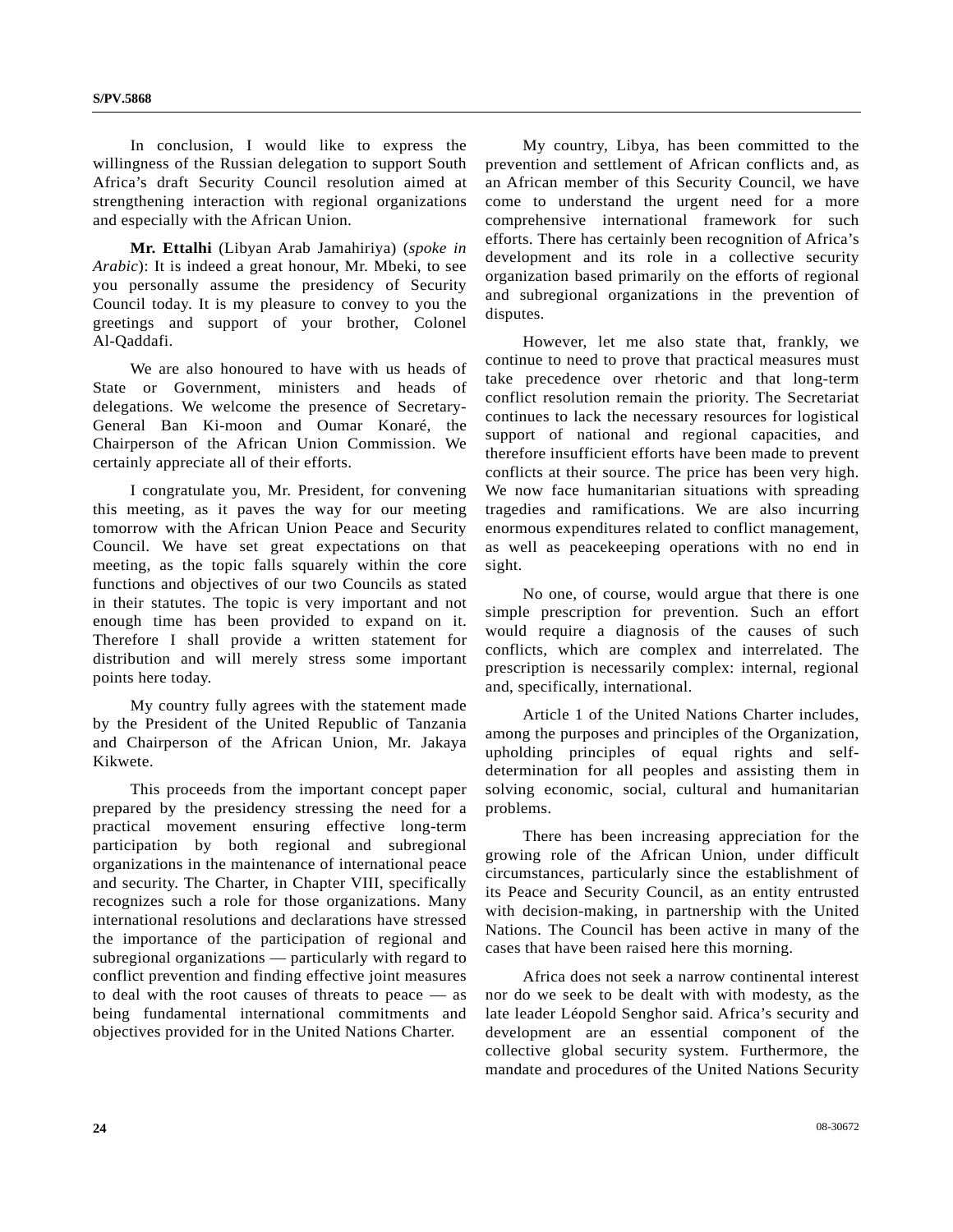Council cannot be separated from those of the African Union Peace and Security Council.

 Structural strategies aimed at conflict prevention in Africa have evolved as a result of valuable reports submitted regularly by the Secretary-General, particularly since the end of the last century. Two important reports have been submitted in the past few months. It is now up to us to implement the recommendations set out in those reports and to capitalize on the exceptional momentum achieved thus far. In Addis Ababa last year, the foundations were laid for relations between the Security Council and the African Union Peace and Security Council. Annual meetings have been scheduled. Sharing experiences and information with regard to current conflicts and seeking ways to cooperate in order to prevent such conflicts have become established practices that are welcomed by all.

 Finally, I believe that we must now begin our work to formalize a global-regional partnership, in which all United Nations bodies should be encouraged to participate. Such a partnership should guarantee, in the context of Chapter VIII of the Charter, the integration of resources, priorities, capacities and mandates, assigning them according to comparative advantages and areas of strength. Contrary to the notion that the United Nations must not provide funding unless it has control, it should provide support to the African Union and its security structure both logistically and financially. We hope that that will be the outcome of today's deliberations. Only such a partnership will enable us to face the real challenges and, as stated in the most recent report of the Secretary-General, to develop more planned, consistent and reliable arrangements.

 In conclusion, I should like to thank the delegation of South Africa for the draft resolution before us. We fully endorse it and look forward to its adoption at the end of this meeting.

**The President**: I now invite His Excellency Mr. Mompati Merafhe, Vice-President of Botswana, to take the floor.

**Mr. Merafhe** (Botswana): Let me begin by congratulating you, Mr. President, on your assumption of the presidency of the Security Council for the month of April. We are particularly grateful to you for your initiative in organizing this high-level meeting to deliberate on an issue of the utmost importance to Africa and the wider international community. Indeed, the fact that you are presiding over this meeting is a clear testimony of your commitment and of the determination of your country, South Africa, to consistently use its membership of the Council to elevate to a global level the African agenda of achieving durable peace, security and sustainable development. Our presence here today is a clear demonstration of our full support for this initiative.

 We strongly believe in the instrumentality of the United Nations and, in particular, of the Security Council, as the organ vested with the primary responsibility for the maintenance of international peace and security. Peace is indivisible. The search for solutions to conflict is the responsibility of all. It is therefore imperative and urgent that we assume collective ownership of these challenges.

 Africa has the political will and determination to work alongside other countries in the prevention of conflict as well as in the management and resolution of disputes. In that respect, Chapter VIII of the Charter of the United Nations provides for cooperation with regional organizations, such as the African Union, in the maintenance of international peace and security.

 Therefore, there can be no doubt that, when the African Union deploys a peacekeeping mission in an African country, it does so on behalf of the Security Council and of the international community as a whole. As the United Nations recognizes the advantages of regional organizations in responding timeously to an outbreak of war in a given region, it is necessary that that recognition be translated into practical measures that can strengthen this relationship for the common good. A clearly defined partnership would achieve not only faster results in alleviating human suffering, but also better cohesion and alignment and efficient utilization of resources in peacekeeping operations.

 Regional organizations, such as the African Union, have a crucial role to play in enhancing the capacity of the United Nations to respond more timeously and efficiently in the prevention of armed hostilities. That is vital if we are to save human lives as well as improve the credibility of the mission of the United Nations.

 The Peace and Security Council of the African Union embodies the strong resolve of Africa to prevent, manage and resolve conflicts. It is a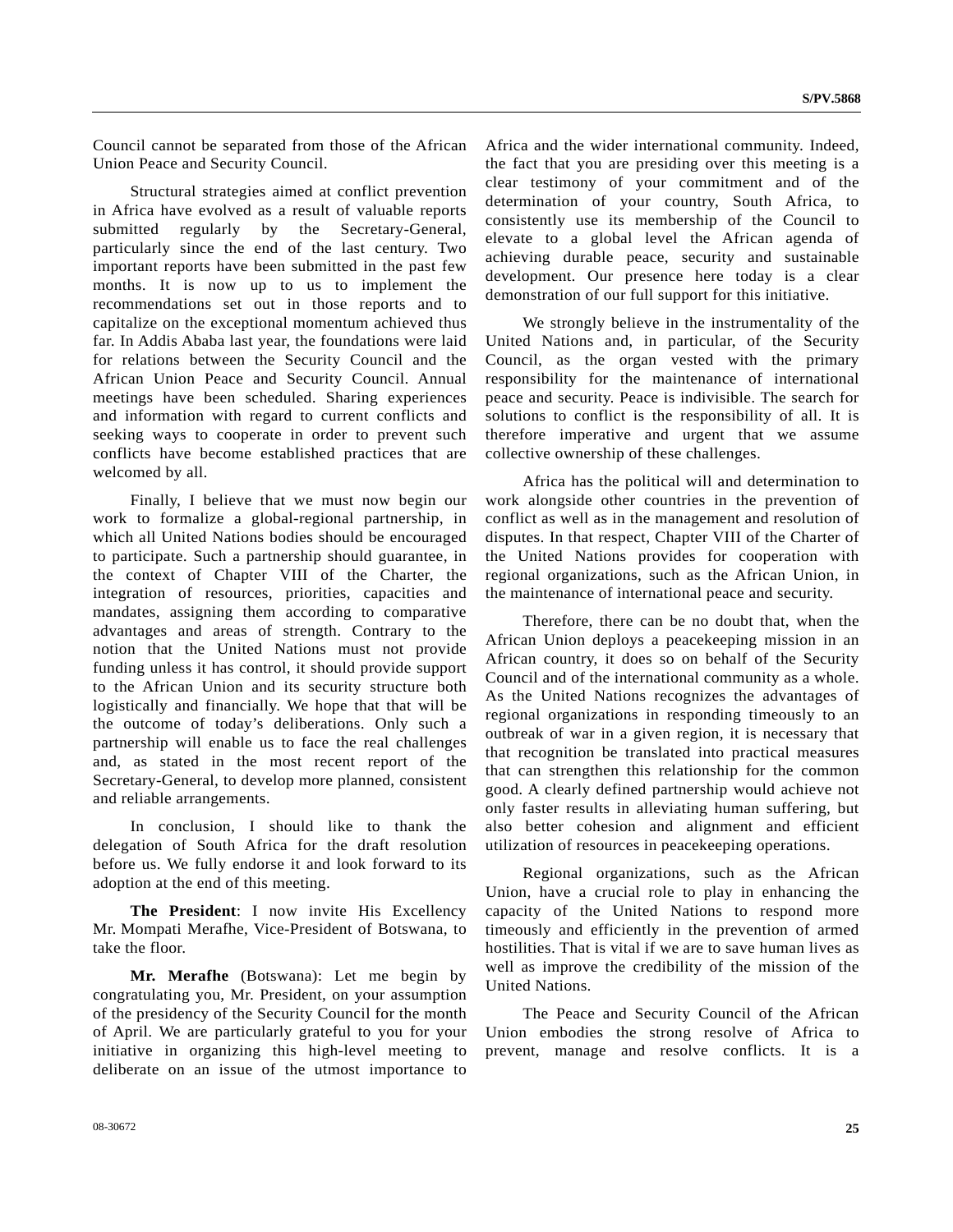dependable mechanism that the international community should support and put to good use.

 We have to acknowledge that there are capacity constraints. A lack of adequate resources severely hampers Africa's ability to successfully execute and sustain peacekeeping operations. We believe that financial and material resources can be mobilized to assist regional organizations in effectively carrying out peacekeeping operations.

 Issues related to peace and security in Africa are urgent and important. This is not the first time that the Council has considered this matter at the summit level. There is a time to talk and negotiate. Clearly, there should also be a time for action and results.

 In that respect, it is our expectation that the outcome of this meeting will be practical and measurable. We urge the Council to adopt a draft resolution that can set in motion concrete measures aimed at translating into reality our hope that the necessary support will be provided to the African Union peacekeeping missions. We strongly believe that the proposals put forward are realistic and achievable. We encourage the Council to adopt them. We must now put in place a granite foundation in the area of conflict prevention and management, to ensure that the continuing threat to development and economic prosperity in Africa is brought to an end.

 I wish to conclude by reiterating what I said before this Council two years ago. Our business as States Members of the United Nations is to take out of business the business of making war. We must invest more resources in the capacity of both the United Nations and the African Union to make peace. Mediation and good offices must be strengthened, so that conflict does not break out because of a poverty of diplomacy or a lack of capacity to prevent, manage and resolve disputes.

**The President**: I now invite His Excellency Mr. Neven Jurica, Permanent Representative of Croatia, to take the floor.

**Mr. Jurica** (Croatia): First of all, I would like to thank you, Mr. President, for organizing this exchange of views on peace and security in Africa. We sincerely believe that today's deliberations will help us to take stock of the lessons learned and to better understand future challenges. Let me also join previous speakers in thanking the Secretary-General for his pertinent and valuable remarks, as well as for his active engagement in promoting effective cooperation and collaboration between the United Nations and regional organizations in general and the African Union in particular.

 Croatia recognizes the primary responsibility and leading role of the Security Council in the maintenance of international peace and security, as the only global body mandated with that task. Nevertheless, that global task can be accomplished more effectively with active engagement at the regional, subregional and national levels. Optimally, those three levels of responsibility global, regional and national — should, owing to their intertwining nature, act in harmony, respecting the principles of subsidiarity, division of labour and effectiveness, in order to achieve peace and security. In that respect, regional organizations should assume their share of the responsibility, as appropriate, in this global-regional partnership mechanism.

 The unique knowledge and local expertise of regional organizations often place them in a better position to assess regional and local situations.

 The question remains of how to make the best use of these assessments. Having said that, Croatia believes that the Security Council should evaluate regional initiatives on their own merits and contributions, especially as they are complementary to the continued and active engagement of the overall United Nations system, for example in supporting peace processes and peacekeeping operations in Africa.

 Here, we come to the first point that my delegation would like to raise: capacity-building as a way of enhancing regional organizations' effectiveness and efficiency in conflict prevention, management and resolution. My delegation attaches particular importance to security sector reform, as discussed in numerous reports of the Secretary-General, in particular taking into consideration the input and expertise of his Special Representatives in the field. In that respect, we acknowledge some encouraging developments in West and Central Africa.

 Secondly, we would like to single out one particular concept, conflict prevention, which could and should be strengthened and given more prominence in the work of this global-regional partnership. We can all agree that experience teaches us that any crisis can be better handled in its early stages. Therefore, an approach encompassing a better early warning system as a means to identify potential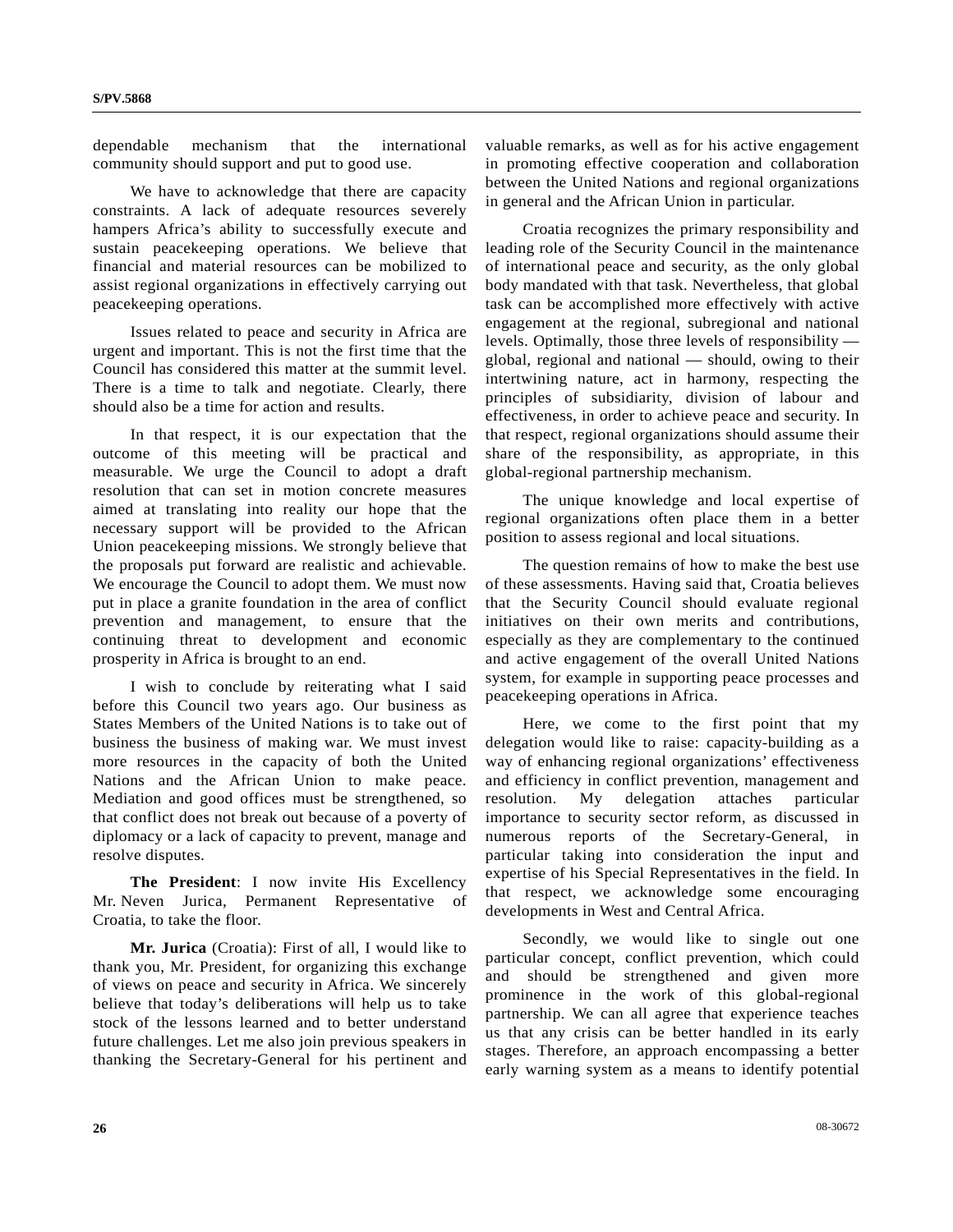crises before they emerge is of utmost importance. On that point, we welcome the meeting regarding Zimbabwe convened by the Southern African Development Community last week in Lusaka.

 My delegation is very concerned about the recent situation in Zimbabwe, especially as we firmly believe that every nation has the right to enjoy the benefits of democracy, and not to have them denied, as seems to be the case in Zimbabwe. On the other hand, Kenya provided a good example of timely intervention by a regional mediation mission, led by former Secretary-General Kofi Annan.

 The third point we would like to make relates to the need for new thinking and innovative functional approaches. There is one lesson that we always like to repeat: there can be no one-size-fits-all approach, and any attempt to build upon such an approach necessarily leads to failure. The Sudan is an excellent example, where the Security Council is working together with the African Union to create a special relationship in addressing the ongoing crisis in that country. Thought should be given to using a similar model in other conflict areas.

 Fourthly, in response to the growing need to develop a comprehensive approach encompassing political, military, humanitarian and development components in the post-conflict period, we recognize the valuable goals and role of the Peacebuilding Commission. The Commission has been successful in its tailored approach, and within that framework we see an excellent opportunity for meaningful cooperation with regional and subregional organizations.

 Allow me to reflect here upon a matter that my Government deems to be of utmost significance. There has been a great deal of talk about the danger of the culture of impunity taking root in some of the conflictridden areas of Africa. We would like to reiterate that there can be no lasting peace without justice — and development, of course — and that justice is vital to any reconciliation process and to the building of a healthy society.

 Finally, Croatia acknowledged that the formation of the African Union back in 2002 was a major step forward in strengthening Africa's regional politicalsecurity structures and conflict prevention mechanisms. Also, I would like to note that Croatia established formal relations with the African Union in May 2007, and subsequently participated in an African

Union summit for the first time, in Accra in June and July 2007.

 Croatia also aligns itself with the statement to be delivered by the Permanent Representative of Slovenia on behalf of the European Union.

 My delegation would like to express its appreciation to you, Mr. President, for your personal dedication to peace and stability in Africa and elsewhere, and for your presence here at this fruitful debate.

**The President**: I invite His Excellency Mr. Zalmay Khalilzad, Permanent Representative of the United States, to take the floor.

**Mr. Khalilzad** (United States of America): I would like to thank you, President Mbeki, for convening this important meeting.

 President Bush noted upon his return from a recent trip to Africa that there have been striking changes in Africa, which are the result of a new generation of African leaders. The United States supports democratic transition and economic development in African countries, working in particular in post-conflict situations to strengthen democratic institutions and across Africa assisting civil society organizations in combating gender-based violence, trafficking in persons and other human rights violations.

 Despite substantial improvements, we face enormous challenges. The focus of today's discussion is on how the Security Council can cooperate and enhance its relationship with the continent's regional organizations, particularly the African Union (AU).

 As we all know, United Nations peacekeeping is overstretched. The supply of well equipped peacekeepers does not meet the demand. We must find ways to use existing resources effectively and efficiently and to build capacity, particularly regional capacity, to do more. This will take time, so we must look at both short-term and longer-term solutions. With that in mind, I would like to make five points.

 First, the Security Council needs to reassess how we plan for and sustain peacekeeping operations. Our peacekeeping operations should be goal-oriented in nature and should clearly define missions, timelines and budgets. Peacekeeping operations should be a means to an end, rather than a substitute for resolving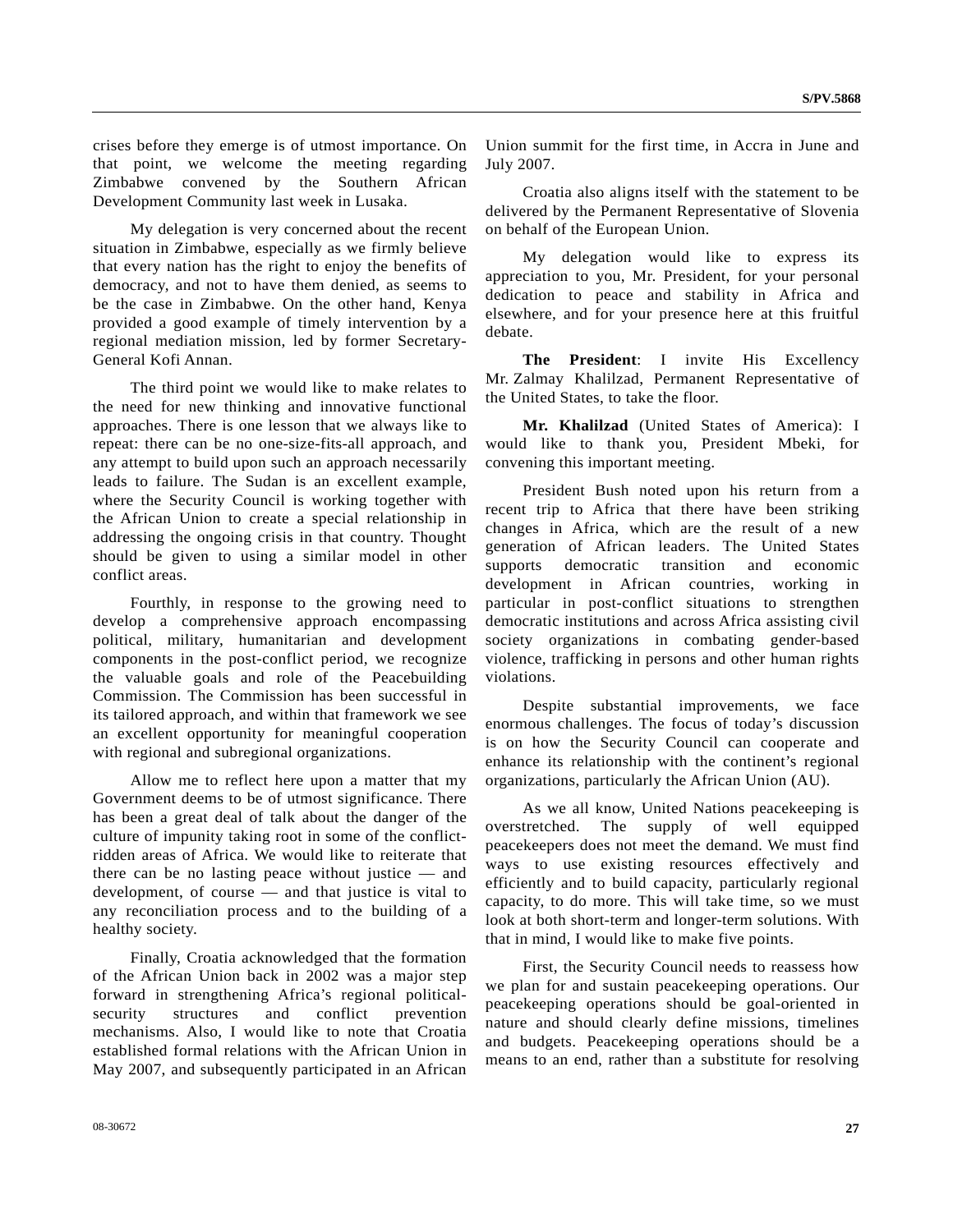conflicts or an excuse for delay. While we understand the risks of leaving too soon, we should look to terminate non-viable peacekeeping operations. The goal must be to encourage self-reliance and free up forces and funds for where they are needed most: places like Darfur, where the United Nations is collaborating with the African Union to address a dire regional crisis.

 On the subject of Darfur, the United Nations and AU have embarked on a historic cooperative effort: the deployment of the African Union-United Nations Hybrid Operation in Darfur (UNAMID). Although it is much too early to judge whether that cooperation has been successful, the early results suggest that UNAMID will not become a model to be followed in other places of shared United Nations-AU concerns. The United States continues to call for the immediate and full deployment of UNAMID, both to improve the situation on the ground in Darfur and to demonstrate that the AU and the United Nations can form formidable partnerships. The Government of the Sudan must lift all restrictions and delays to allow for all UNAMID troops and equipment to be deployed.

 Secondly, the AU must enhance its capacity to plan and execute viable peacekeeping operations, and we should help. As we all know, the African Union needs to build increased administrative, logistical and military planning capacities, as well as better financial accountability and transparency. To that end, the United States has substantial programmes to assist these efforts. We have provided significant support in the form of logistical support and technical expertise to the African standby force, to the AU Commission's emerging Strategic Planning and Management Unit and to the AU's Situation Room. The United States continues to provide significant logistical capability in support of both United Nations and AU peacekeeping efforts in Africa. We are prepared to work with the AU and other regional organizations to further enhance their capacity, and we call on all other countries to step up their bilateral support as well. The United Nations should prioritize its efforts to help the AU deal with its deficits in financial management and administrative capacities. Improvement in this area will undoubtedly help donor countries feel more comfortable in giving resources to AU missions, such as the African Union Mission in Somalia (AMISOM).

 The United States would like to recognize the AU's efforts to stabilize and improve the situation in Somalia. Over the past two years, the United States has provided over \$57 million to support the African Union Mission in Somalia (AMISOM), and we continue to seek additional resources to support that critical effort. We call on all AU member States to send forces for that important mission, and we call on the international community to donate generously so that AMISOM can deploy fully. In addition to AMISOM, we support the Secretary-General's call for a credible political process and security presence, which the United States believes should lead to a United Nations peacekeeping operation.

 Thirdly, we must work with African Union member States to increase their national peacekeeping capacities. The United States is committed to helping African States to increase their capacities. Since 2005, the United States has trained over 34,000 African peacekeepers from 19 countries and has provided \$375 million to increase global capacity for peacekeeping operations in Africa and elsewhere. Additionally, we see an opportunity for several African countries to increase their capacity for combined and joint operations by stressing interoperability in equipment, training and communication and by building professional relationships among officers of all African nations. Steps such as these will enhance overall AU peacekeeping capacity and will be a focus for the new United States Africa Command.

 Fourthly, funding for AU peacekeeping capacities is important. The United States is well aware of the financial shortfalls that the AU faces, especially in peacekeeping missions. We welcome the exploration of realistic ways to address the financing challenges faced by regional peacekeeping missions. In that regard, we support the Secretary-General's proposal for the establishment of a panel of distinguished persons from the African Union, the United Nations and other relevant stakeholders to seek viable alternative and cost-effective means of financial support, such as the establishment of a trust fund or enhanced donor coordination.

 Fifthly, with regard to closer United Nations-AU cooperation, in the realm of peace and security, we applaud the formation of the joint United Nations Department of Peacekeeping Operations-AU Peace Support Team and its work in the areas of mission planning and the management of logistics and resources. In the area of conflict prevention and mediation, the United States is encouraged by the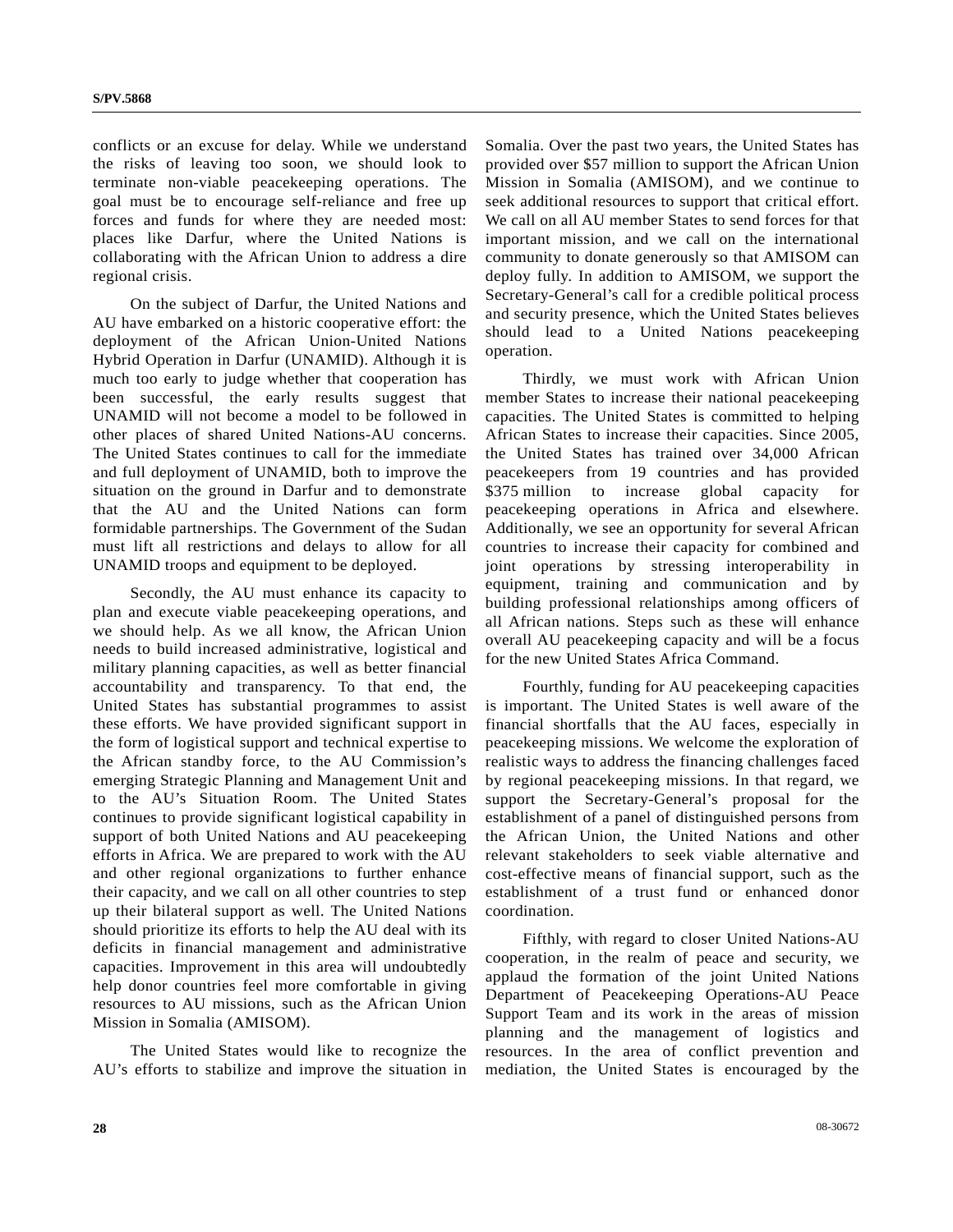efforts currently under way by the Department of Political Affairs to strengthen AU conflict prevention and mitigation capacities. On humanitarian action, the United States appreciates the Secretary-General's recommendations on enhancing the AU's early warning systems through the development of a multi-risk early warning tool that includes socio-political, natural, human-made and economic vulnerabilities.

 Such a system would have been particularly useful in places like Zimbabwe. The United States remains extremely concerned about the situation there. Despite significant pre-election irregularities, the people of Zimbabwe expressed their will during the 29 March elections. It has been 18 days since the elections and the results of the presidential race still have not been announced. However, based on publicly posted results, it is clear that the people of Zimbabwe voted overwhelmingly for change. The Zimbabwe Electoral Commission needs to immediately release the presidential election results and ensure their veracity in a transparent manner.

 We are gravely concerned about the escalating politically motivated violence perpetrated by security forces and ruling party militias that target opposition supporters in rural areas. The Government and its supporters must desist immediately from violence and intimidation, act with restraint, respect human rights and allow the electoral process to continue unfettered.

 We commend the efforts of the Southern African Development Community to urge the Zimbabwean Government and electoral authorities to address the unfolding crisis. The time has come for the United Nations to support their efforts through a joint mission with the African Union to ensure that the electoral authorities act in conformity with the regional organization's principles for democratic elections, that the political violence ceases and that the will of the Zimbabwean people is upheld. In that regard, we welcome and support the Secretary-General's call today for international observers.

 Finally, I would once again like to thank President Mbeki for his leadership in convening this important meeting. We understand and appreciate South Africa's interest in keeping the Security Council's attention focused on Africa and in developing a more effective working relationship between the Security Council and the African Union.

**The President**: I now invite His Excellency Mr. Mustafa Osman Ismail, Special Envoy and Adviser to the President of the Republic of the Sudan, to take the floor.

**Mr. Ismail** (Sudan) (*spoke in Arabic*): Mr. President, on behalf of your brother President Omer Hassan Ahmad Al-Bashir, I have the pleasure to express our sincere gratitude for the kind invitation to participate in this important debate on the relationship between the United Nations and regional organizations, in particular the African Union (AU), in the maintenance of international peace and security. I should like to inform the Council that an urgent domestic matter has prevented President Al-Bashir from taking part in this meeting. He has entrusted me to deliver the following message.

 "Allow me to express the appreciation of the Government and the people of the Sudan for the positive and historic initiative of South Africa and you yourself, President Thabo Mbeki, to hold this summit meeting. As members know, this is the fifth time that the Security Council has met at the summit level since the establishment of the United Nations, in 1945. With its long and unique experience and wise leadership, South Africa is the country most worthy of putting forward such an important initiative to promote concerted efforts to settle disputes and build peace on behalf of the international community. That heritage is a source of pride for Africa as it repeatedly leads the world's peace-loving States to international achievements, such as the elimination of apartheid in your country of South Africa.

 "Following the many political, economic and social changes that have taken place on the continent, Africa is now strongly playing an important and historic role on the world stage. Those changes have included the establishment of the African Union and its various associated institutions, including the Pan-African Parliament, the Economic, Social and Cultural Council, the Peace and Security Council, the African Peer Review Mechanism and the New Partnership for Africa's Development, among others. This is unquestionably a reflection of Africa's determination to reform the United Nations, including the Security Council, in order to make it more transparent and effective, to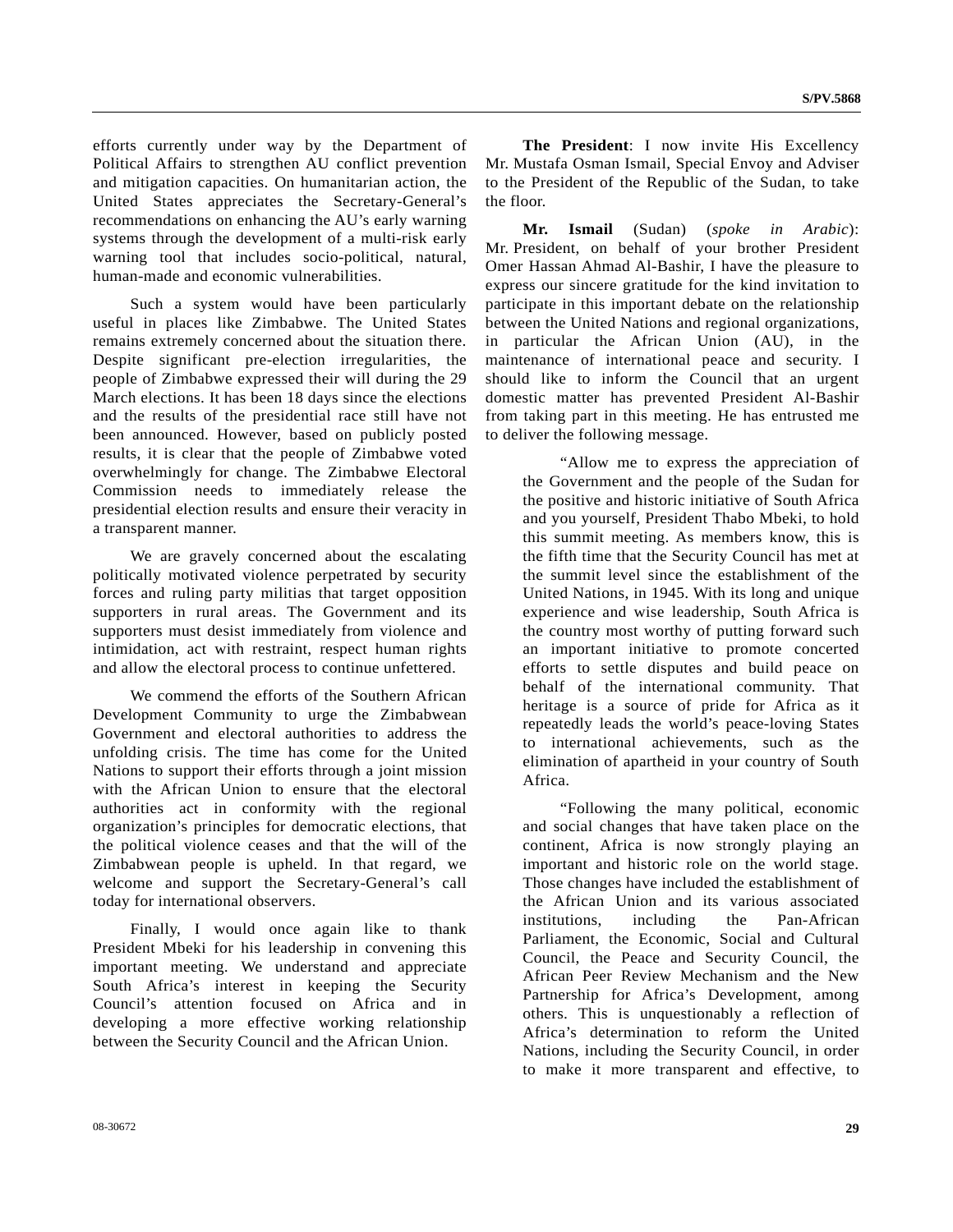promote democracy in international relations and to respond to new facts and challenges on the ground that did not exist when the United Nations was established in the middle of the past century. The Sudan is determined to cooperate with the United Nations in the field of peacekeeping, whether in the framework of the Naivasha Agreement or under the Darfur Peace Agreement. That places us in a special position to talk about the item before the Council at today's meeting.

 "Providing consistent, sustainable and predictable financing and, resources is the fundamental challenge facing the international community and today's Security Council summit meeting. We therefore express our full support for Secretary-General Ban Ki-moon's proposal to establish a joint African Union-United Nations panel to consider the resources necessary to support the African Union's peacekeeping operations, including funding, logistics and equipment on the ground. The panel should take up the possibility not only of direct financing through the United Nations scale of assessments, but also of establishing a specific fund to that end.

 "In expressing our thanks to the Secretary-General for the importance he has attached to resolving African problems and for his relentless efforts to develop cooperation with the African Union, we would stress the need for priority always to be given to the peaceful — and, more specifically, the political — settlement of disputes. Peacekeeping requires that there be a peace to be kept. In that respect, we believe that support for regional peacemaking capabilities must be prioritized, because political settlements are the mother of all solutions to all conflicts.

 "Effective cooperation with regional organizations, and the African Union more particularly, requires a reordering of support priorities and a building of capacities that take the following elements into account.

 "First, preventive diplomacy and conflict prevention must be promoted and strengthened. As we know, those are very important elements that include political, development, humanitarian and social dimensions in which the role of the United Nations and the Security Council

dovetails with those of regional and subregional organizations, the States concerned, nongovernmental organizations and civil society actors.

 "However, any observer of the Security Council's role in that regard will find that the Council's response in taking preventive measures to avert and mitigate the escalation of tensions is far more subdued than the speed with which it dispatches peacekeeping operations, although we know that preventing disputes requires far fewer resources than peacekeeping. We therefore believe that cooperation with the African Union requires, first and foremost, emphasis on preventive diplomacy and the strengthening of the appropriate African Union mechanisms, particularly the regional early warning system, the Panel of the Wise and the African standby force.

 "We believe that understanding the true root causes of African disputes will speed the way to their settlement, particularly since the continent's conflicts are rooted in the lack of development, poverty, a shortage of resources, and such natural phenomenon as desertification, drought and numerous climate change phenomena that have sapped our development efforts. All such root causes give rise to internal crises.

 "Secondly, as to the building of capacities in mediation and political settlement, we have always believed that the United Nations should take practical and concrete steps to exploit the respective capacities of regional organizations, particularly the AU, in mediation, negotiation and peacemaking through political settlements in order to begin resolving African problems in an African context and enabling regional organizations to achieve peace through financial, moral and political support from the United Nations, including the provision to the AU of all available information on peacemaking.

 "Thirdly, with respect to support for regional peacekeeping capacities, I would stress above all the experience of the AU Mission in the Sudan. We believe this to be the ultimate example of the primacy of regional organizations in peacekeeping and their ability to achieve great things despite a lack of resources and capacities.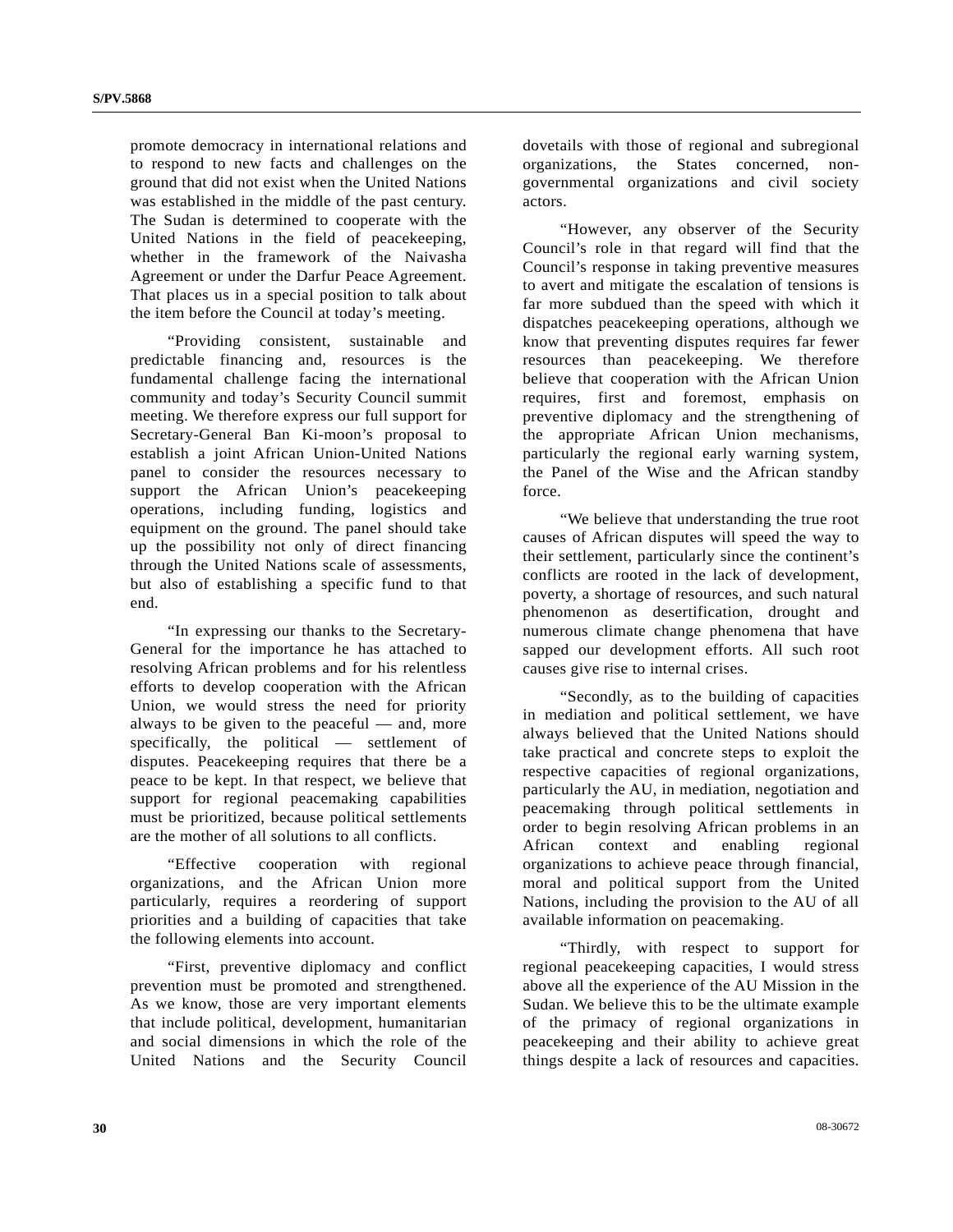They fully understand and, indeed, live in close familiarity with the root causes of strife. They also fully understand the values, culture and heritage of local communities. Perhaps the founders of the United Nations, in drafting Chapter VIII of the Charter, grasped the importance of all those dimensions to the international and regional success of regional and subregional peacekeeping efforts. They are the best way to achieve international peace and security.

 "The Sudan was therefore most eager to support the African mission, as reflected in the Abuja Agreement. Since July 2004, when it was first dispatched, primarily to monitor the implementation of the Ndjamena ceasefire agreement, the mission has experienced the situation on the ground and fully understands it.

 "The only way to fully resolve a dispute is politically. It is now up to the Security Council and the AU Peace and Security Council to convince the rebels to heed reason and not the logic of guns. Effective and constructive negotiations are essential to a permanent and comprehensive settlement in Darfur.

 "We wish to address the issue of impunity. Pressure should be brought to bear on the rebel groups living in the territories of our neighbours, and they should be convinced of the need for the option of peace. Amnesty ought not to be granted to those who take advantage of the situation in Darfur to smuggle children out of the country. We should heed the statement made by the representative of the Libyan Arab Jamahiriya to the effect that the United Nations should not invest resources in a situation that it does not control. Let us avoid all double standards in international relations. The Sudan has honoured and continues to honour its commitments. Let others do the same.

 "Once again, in expressing our appreciation for the wise leadership of South Africa in calling for the convening of this historic meeting, we also express the hope that its results will encourage our peoples' aspirations to stability, peace and security."

**The President**: I call on His Excellency Mr. Jorge Urbina, Permanent Representative of Costa Rica.

**Mr. Urbina** (Costa Rica) (*spoke in Spanish*): I should like to begin by thanking you, Sir, as well as Ambassador Kumalo and the delegation of South Africa, for organizing this debate. We welcome the presence among us of the Secretary-General and of high representatives of friendly countries. Today's debate is an ideal opportunity to exchange views on our shared responsibility.

 International organizations are historical realities; as such, they are changeable instruments. Fortunately, they are better prepared today to prevent, manage and resolve conflicts than they were several decades ago. Unfortunately, however, we are also much more vulnerable to conflict than we were even just a few years ago. Natural and man-made disasters threaten the future of coming generations. There is no doubt that such phenomena as climate change, food crises, water shortages and the large-scale migrations they would entail augur poorly for the future with respect to conflicts. There is also no doubt that Governments' lack of legitimacy, historical resentments and conflicts over natural resources, together with illicit trafficking and terrorism, will fuel new and recurrent conflicts in the future. We in the developing world cannot stop warning that inequality on a global scale and the lack of attention to the extreme poverty that affects one fifth of humanity will also provide fertile ground for the roots of conflict to take hold.

 However, we are better prepared than ever before. The international community has continued to advance in the development of new concepts and instruments to deal with conflicts and mitigate their destructive effects.

 The concept of the responsibility to protect is a recent development that has turned what was once an absolute right of sovereignty into something much more complex: a right that encompasses the obligation of the State to protect populations on its territory and the subsidiary obligation of the international community to protect those populations when a State is unable to do so.

 This contemporary system, which inextricably links the actions of States, international organizations and the international community, unavoidably imposes the concept of shared responsibility in the face of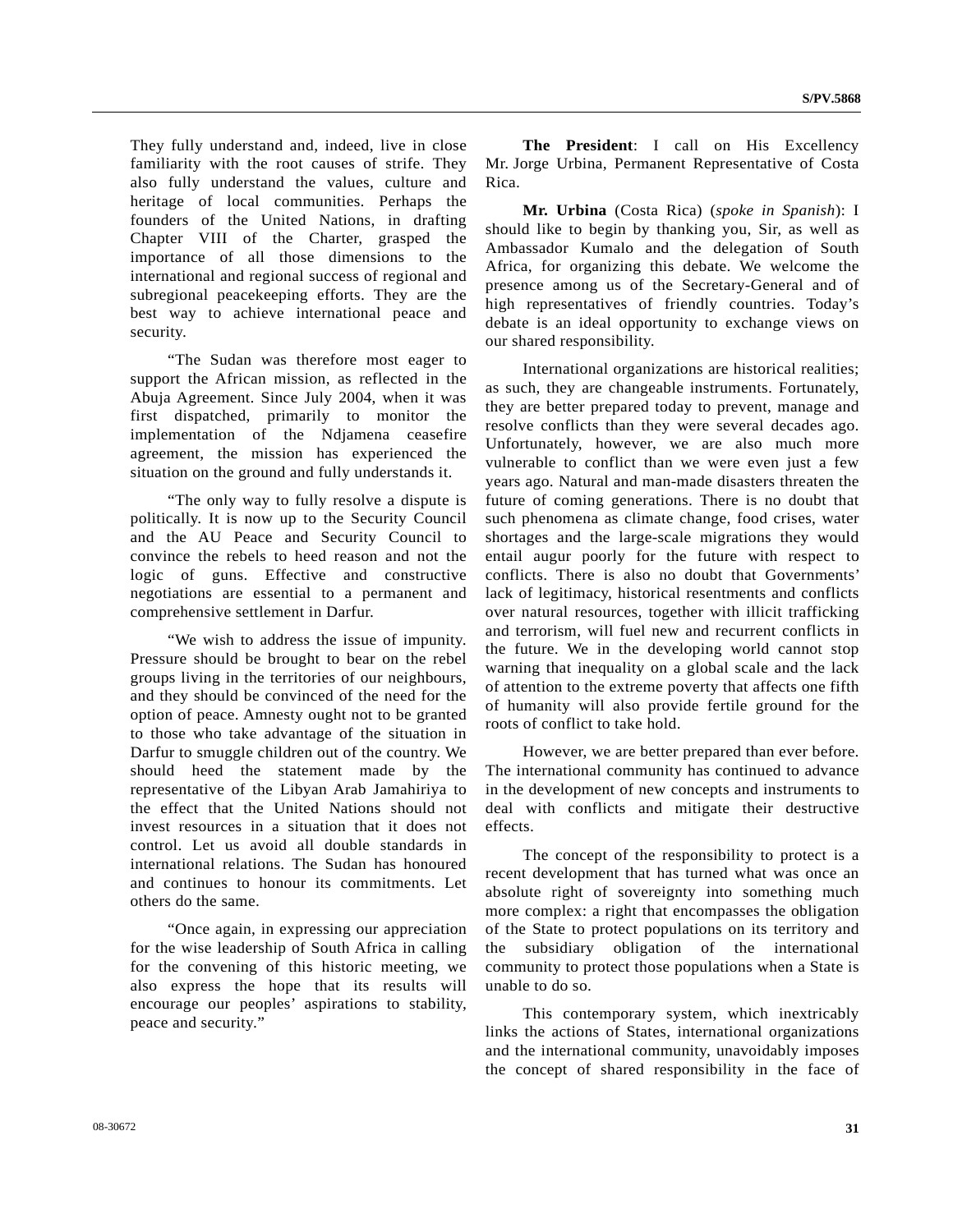conflict. And facing that shared responsibility, we should ask ourselves how we can work together to prevent conflicts and how we can work together to resolve them once they have begun.

 From the perspective of the United Nations, Security Council resolution 1625 (2005) is a real road map by which to approach our responsibilities in conflict prevention, particularly in Africa. Furthermore, conflict prevention is the approach that should guide us and towards which we should direct our greatest efforts.

 We will be less effective if we face conflicts and their manifestations and forget, as we often do, their root causes. In the words of the Secretary-General, "If we do not deal with the root causes of conflict — and offer sustainable solutions — we will be left with humanitarian emergencies and peacekeeping operations without end" (*S/2008/18, para. 62*).

 I would like to underline a fundamental concept in the Secretary-General's comment, when he speaks of the need to offer sustainable solutions. There may be no better moment than this to state that there can be no sustainable peace without sustainable development. Those two concepts are inseparable, and now that our Organization has matured to the point of not limiting its tasks to peacekeeping and of assuming its peacebuilding responsibility, we cannot set aside the sustainability of the solutions we help to build.

 However, there will be no sustainable solutions without the legitimacy of Governments and institutions. We understand the concept of cultural diversity and we accept its consequences, but we know very well that where populations do not recognize their Governments as legitimate, there will be no sustainable peace. We also know that where there is no legitimate justice, there can be no sustainable peace either. We know, finally, that attempts to conceal or manipulate the will of the people do not provide a solid basis on which to build a sustainable peace.

 For that reason, we are concerned by the current situation in Zimbabwe.

 Another concept that Costa Rica would like to emphasize on this important occasion is the shared responsibility of the African Union and the United Nations to build peace on strong foundations of justice. Indeed, we underline the need to prevent conflict by implementing a justice that provides security for the

population but that also puts an end to conflict by punishing those guilty of human rights violations and crimes against humanity. We will not be able to prevent or permanently resolve conflict while impunity exists; nor will we be able to build a sustainable peace on a foundation of impunity.

 We said before that today we are better prepared to prevent and put an end to conflict. In this context, the contribution of the International Criminal Court (ICC) to the civilized world deserves special mention. We welcome the trust that many African States have placed in the Court, and we take this opportunity to call for respect for its authority, particularly in the Sudan, in connection with executing the arrest warrants that have been issued by the ICC.

 This meeting should help both organizations to improve the basis of our cooperation. Africa occupies a good part of United Nations peace efforts, even though there are some situations in Africa to which the international community is not properly attending. Here I am referring in particular to Somalia.

 In order to build more efficient cooperation towards the attainment of our purposes, it is fundamental to define responsibilities and mandates more clearly. We also need to give regional organizations the means necessary to properly fulfil their responsibilities. We must also strengthen communication between our respective Councils.

 All of this seems particularly necessary in the light of the experience, new to all of us, of the African Union-United Nations Hybrid Operation in Darfur (UNAMID), the first of its kind. From UNAMID we will certainly learn many lessons towards improving our future cooperation.

 Let me conclude by reiterating my country's firm commitment to strengthening the Organization's mechanisms for conflict prevention, which will undoubtedly benefit Africa and the entire developing world. I also reiterate my country's support for the political and military efforts that we undertake to resolve current conflicts and to resolve them in a way that is lasting and sustainable.

**The President**: I now invite His Excellency Mr. Ricardo Alberto Arias, Permanent Representative of Panama, to take the floor.

**Mr. Arias** (Panama) (*spoke in Spanish*): Allow me at the outset to recognize the presence here today of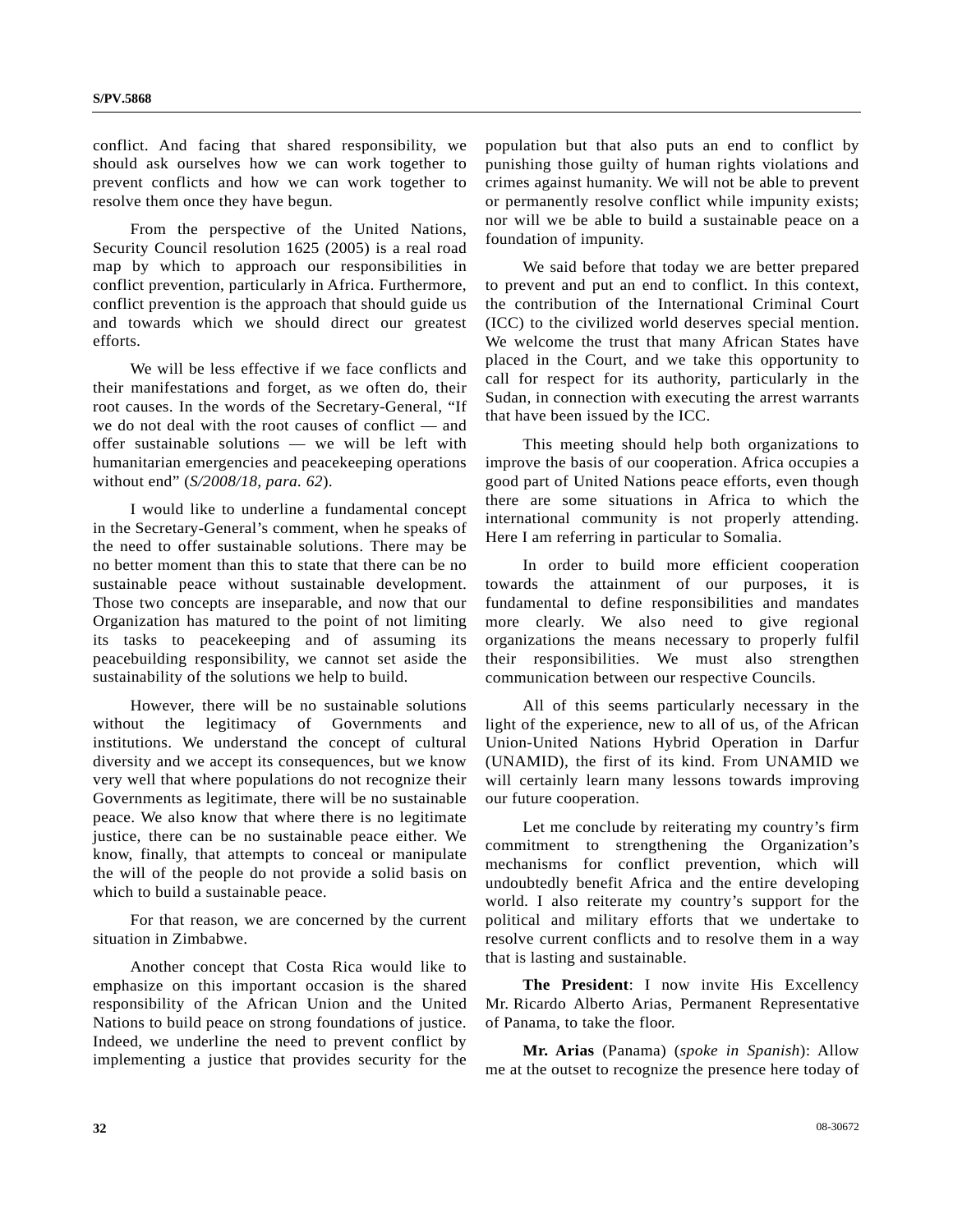the Secretary-General and of our guests from the African region. Above all, I would like to congratulate you, President Mbeki, and my good friend Ambassador Kumalo for the interest that South Africa has shown in the search for mechanisms to strengthen and render more effective the role of regional organizations and their relationship with the United Nations in maintaining international peace and security. This is a good opportunity to recognize in general terms the valuable contribution that regional organizations have made in identifying and resolving the causes of armed conflict, as well as their fundamental importance in conflict prevention and resolution.

 Panama reiterates its support for the continued collaboration between the United Nations and the African Union, as a mechanism for preventing and, if necessary, dealing with threats to peace and security in the region. Despite the successes achieved in these efforts, we would like to share our concern about, inter alia, the difficulties encountered in establishing the African Union-United Nations Hybrid Operation in Darfur (UNAMID) and the international community's inability to provide the necessary resources to the African Union Mission in Somalia (AMISOM).

 In the case of Somalia, the African Union has submitted a detailed report on what the forces on the ground require. We regret that, to date, the Security Council has not paid heed to this request. In this context, we must also mention Panama's deep concern about piracy off of the Somali coast, which hampers the vital transport of humanitarian supplies and threatens marine commerce in the Horn of Africa.

 My delegation agrees with the recommendations of the Secretary-General to intensify the coordination between the African Union and the United Nations in conflict prevention and to strengthen the African Union's early warning system by, among other strategies, creating an appropriate multi-risk mechanism. Similarly, we need to extend collaboration to other aspects of great strategic importance. It is important, inter alia, to highlight the work undertaken by the Department of Peacekeeping Operations on the establishment of an African standby force that can respond to potentially explosive situations and deter belligerent groups from resorting to arms for resolving conflicts and thus putting civilian lives at risk. Clearly, that requires determination, readiness and capacity on the part of African States.

 It is difficult to discuss conflict prevention in Africa without referring to the political crisis in Zimbabwe. Panama highlights the important efforts made by you, Mr. President, and by the South African Development Community in helping to resolve that crisis, respecting the democratic will of the citizens of Zimbabwe and ensuring a legitimate process. However, the actions of the current Government are disturbingly similar to those of autocratic regimes when they refuse to recognize the outcomes of elections and resist giving up power. Ignoring that situation could head us for another disruption in the peace and security in the region.

 In addition to conflict prevention, cooperation between the United Nations and regional and subregional organizations should seek to protect the civilian population, particularly the most vulnerable groups, such as women and children. That is why we commend the important collaboration among the Office for the Coordination of Humanitarian Affairs (OCHA), the African Union and subregional organizations to build a more effective normative framework for the protection of civilians in Africa. Such a framework should be based on the principles of promotion of and respect for human rights, which are the guiding principles of both OCHA and the AU.

 Before concluding, I must point out that the current situation in the region of Latin America and the Caribbean is largely the result of close cooperation between the United Nations and the Organization of American States in preventing and resolving conflicts. That cooperation is currently reflected in the progress that is being made in Haiti. Nonetheless, the existing regional mechanisms must be constantly evaluated and fine-tuned so that the collaboration between those mechanisms and the United Nations is as effective and efficient as possible.

 Finally, Panama reaffirms its commitment to international legality, multilateralism and the principles governing relations between States. We are firmly convinced that it is only through dialogue, understanding and consultation that we can unite forces capable of developing new proposals to resolve the major imbalances and problems suffered by our peoples and regions. Panama reiterates that, if we are to expand the cooperation between the United Nations and regional organizations, particularly the African Union, we must all become true partners in our plans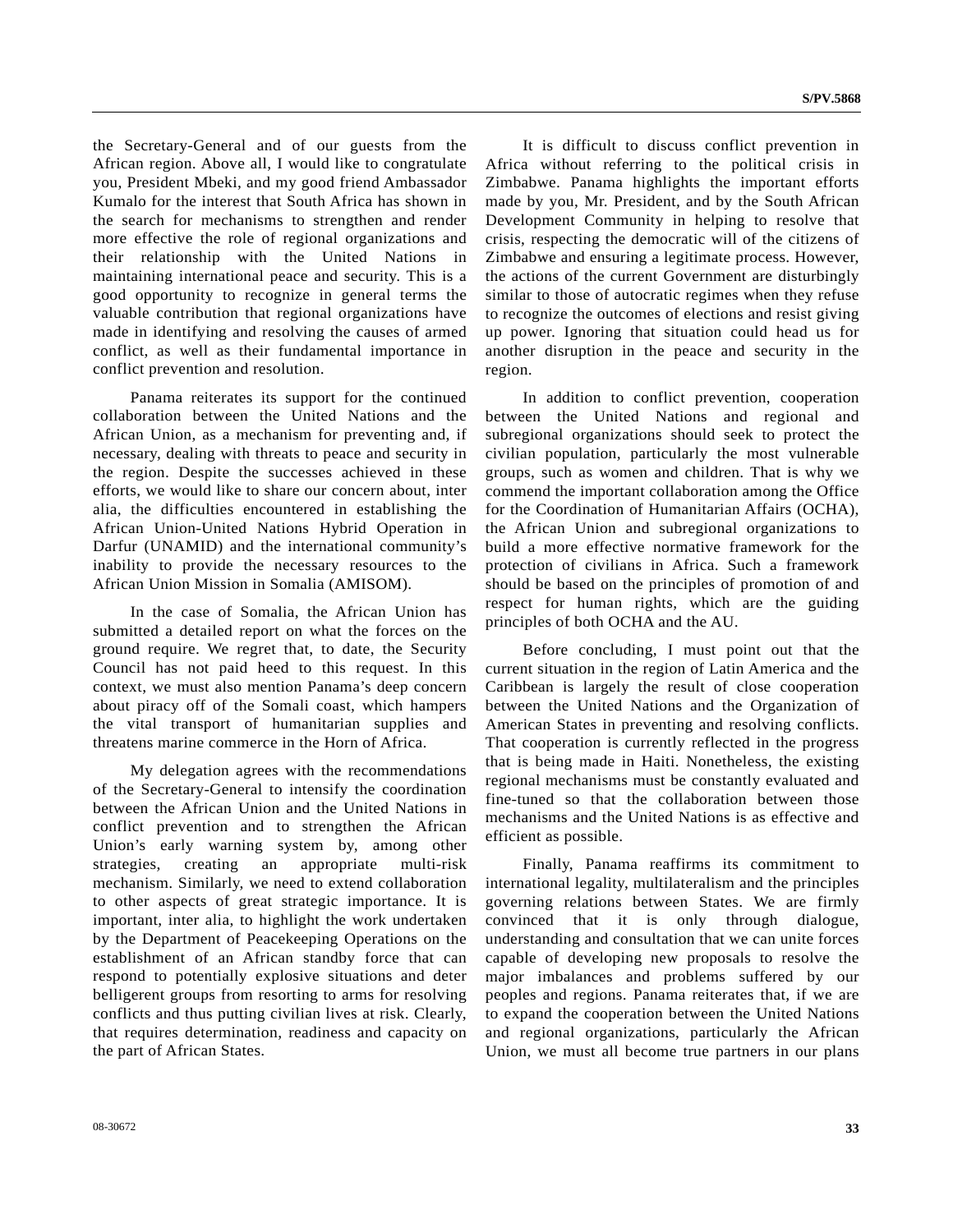and, thus, repositories of mutual confidence and respect.

**The President**: I now invite His Excellency Mr. Alpha Oumar Konaré, Chairperson of the Commission of the African Union, to take the floor.

**Mr. Konaré** (Commission of the African Union) (*spoke in French*): I particularly thank you, Mr. President, for your country's leadership and your personal leadership on all African issues. Thank you for having convened this meeting and for dedicating your two presidencies to Africa, in March 2007 and now, by listening to African peoples and African leaders. The problem of financing was raised during our most recent summit and is not a new issue; it was already on the agenda in 1992, when we were establishing the crisis management mechanism.

 I should like to attest to the great amount of time that Secretary-General Ban Ki-moon has devoted to Africa, and to the great interest that he has shown and the listening that he has done in order to be able to assist us. The Secretary-General has demonstrated that through the report that he has submitted to the United Nations and through his proposal that a committee of eminent persons be established so that we can move from discussion to practice. The Secretary-General will also permit me to commend his predecessor, Kofi Annan, who did his utmost for Africa. I should like to thank all our partners present here, from across the spectrum, without whose support the difficulties might have been greater.

 You yourself, Mr. President, made an excellent plea to President Kikwete. I cannot add anything to it, because your voice is the most authoritative and legitimate, by virtue not only of your duties, but also of your experience. But I have taken the floor regarding the issue of financing, to say that it does not involve a policy on our part of holding out our hand. We are aware — because I speak on behalf of a responsible Africa — of the efforts that we ourselves must make and of the resources that we ourselves must mobilize. But we are asking this question to clearly indicate Africa's will to make its contribution to peace throughout the world. We are also asking this question to indicate that it is important to have confidence in Africa and in African men and women. We have achieved results in Côte d'Ivoire and in the Democratic Republic of the Congo, and we see what is being done in the Sudan and in Somalia. We must support the

interested parties so that they can have more confidence in themselves and in each other, and must not act in their place.

 Today, it is certain that resources must be swiftly mobilized to help us put out the fires in Somalia and in Darfur. Of course, there are political problems. Efforts are required from the parties. But we cannot sufficiently stress the fact that, in Somalia and in Darfur, significant resources have been lacking and that, if they had been there in time, we would have been able to do more in the political context.

 It is important to build African capacities, because the responsibility is, first and foremost, our own. Building African capacities means consolidating the continental peace and security architecture, strengthening our planning capacities, helping us to swiftly build an early warning system and deploying standby forces. And I would go even further: the standby forces should be able to quickly deploy a standing rapid intervention force. Strengthening the continental peace and security architecture also means refusing to allow lawless zones to exist in Africa. It is not normal that the Somali coasts, despite the presence of significant military bases, are still under the control of pirates today.

 I hope that the appeal by the President of Somalia will be heard. To strengthen the continental architecture is to strengthen African capacities. It also means reviewing our relations with all foreign military bases in Africa. I mentioned that last September.

 I am pleased that the statement of the President of the French Republic offered perspectives that we should explore together. I am pleased that the authorities of the United States of America came to listen to us regarding the AFRICOM problem and hope that our concerns will be heard, because there is no other policy than to be in harmony with Africa in its will to assume its responsibility for defence and security.

 Certainly we should embrace the recommendations of the Secretary-General and establish this panel. Certainly we need to speed up the work of the Peacebuilding Commission, but we must take care that we do not have a thousand restrictive clauses. In order to assist Côte d'Ivoire today, we need considerable means; to help the Democratic Republic of the Congo, we need considerable means. I am not saying to write a blank check. However, if there are a thousand